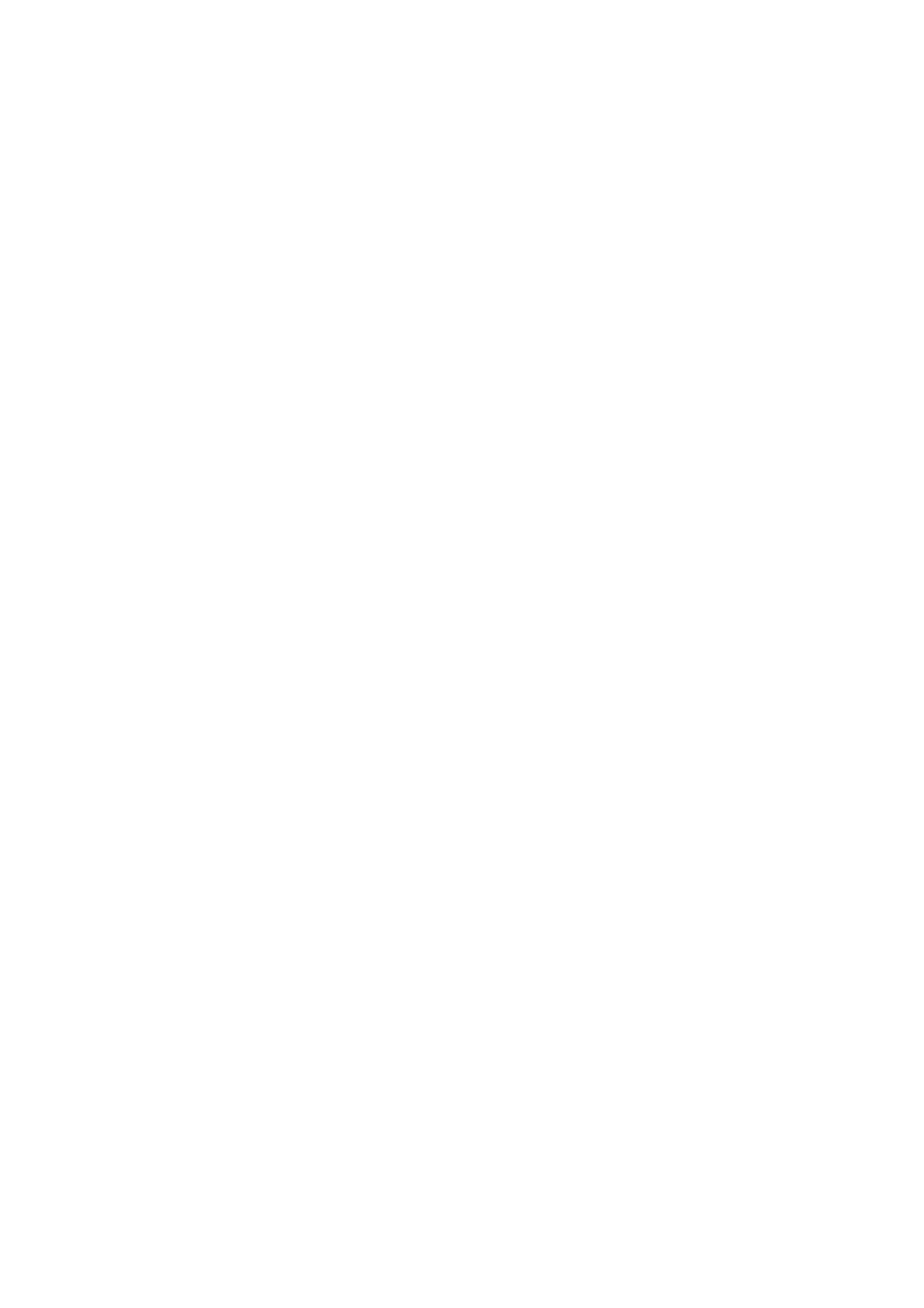# **Fitness to Practise Workplan 2011-12**

| $Introduction 2 -$ |  |
|--------------------|--|
|                    |  |
|                    |  |
|                    |  |
|                    |  |
|                    |  |
|                    |  |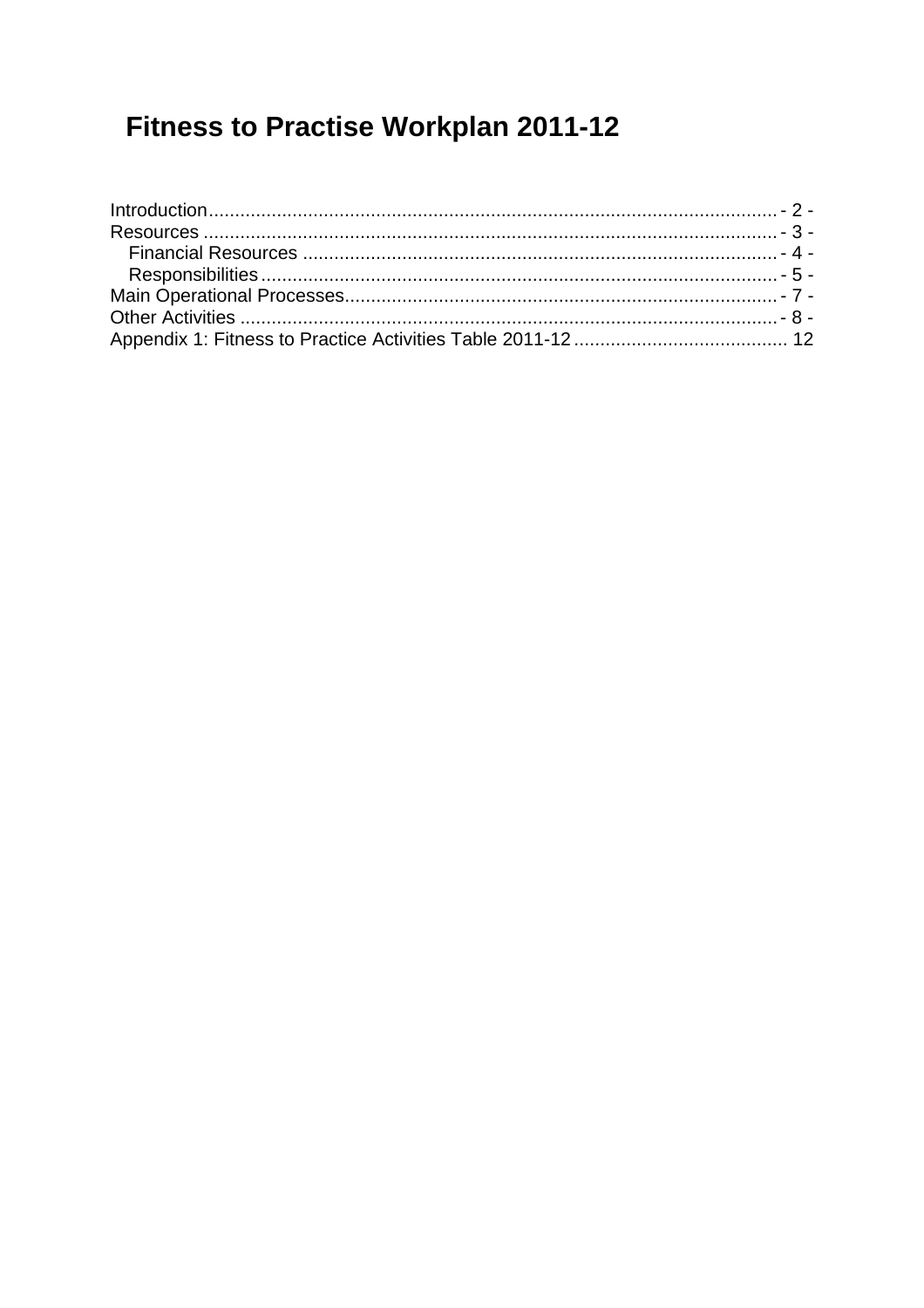### **Introduction**

This document sets out the resources, responsibilities and priorities for the financial year April-March 2011-2012. It addresses how the Fitness to Practise department will grow, develop, improve and progress and provides a basis against which the work of the Fitness to Practise department can be planned and measured.

As in previous years, the Fitness to Practise department due to the nature of its work will also have to manage high profile cases which will attract media interest, respond to High Court appeals and manage allegations which require an interim order. It is important that departmental planning allows for timely responses to unpredictable situations when they arise.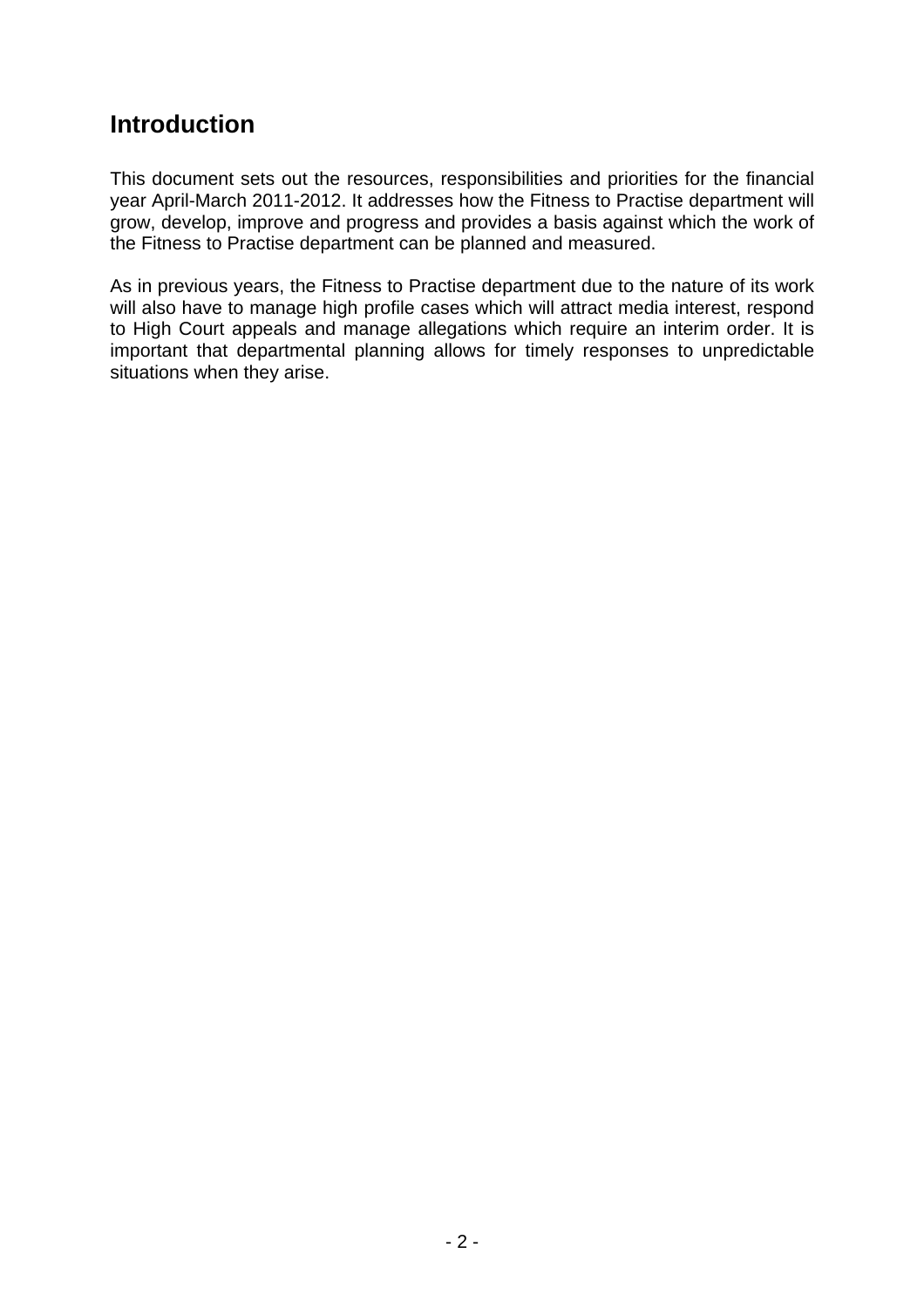### **Resources**

#### **Human Resources**

It is anticipated that the fitness to practise directorate will increase from a permanent headcount of 40 employees in 2010-2011 (budget for 41) to a permanent headcount of 43 employees in 2011-12

| Kelly Johnson | Director of Fitness to Practise           |
|---------------|-------------------------------------------|
| Salma Begum   | PA to the Director of Fitness to Practise |
| Vacancy       | <b>Compliance Officer</b>                 |

#### **Case Management**

Eve Seall **Head of Case Management** Zoe Maguire **Investigations Manager** 

Sabrina Adams Lead Case Manager Emily Furse Lead Case Manager Ciara O'Dwyer Lead Case Manager Paul Robson Lead Case Manager

Bahar Alaeddini Case Manager Nafeesah Aumeerally Case Manager Andre Bourne **Case Manager** Rachel Bull **Case Manager** Siobhan Carson Case Manager Rodney Dennis Case Manager Cara Donald Case Manager Akua Dwomuh-Bonsu Case Manager Delwyn King **Case Manager** Lawrence CW Liu Case Manager Gareth Llewellyn Case Manager Joanna Power Case Manager Alan Shilabeer Case Manager Simon Thompson Case Manager Sonia Victor- Alexander Case Manager Dominic Williams Case Manager

James Malcolm Corrado Palmas

|  | Case Support Officer |
|--|----------------------|
|  | Case Support Officer |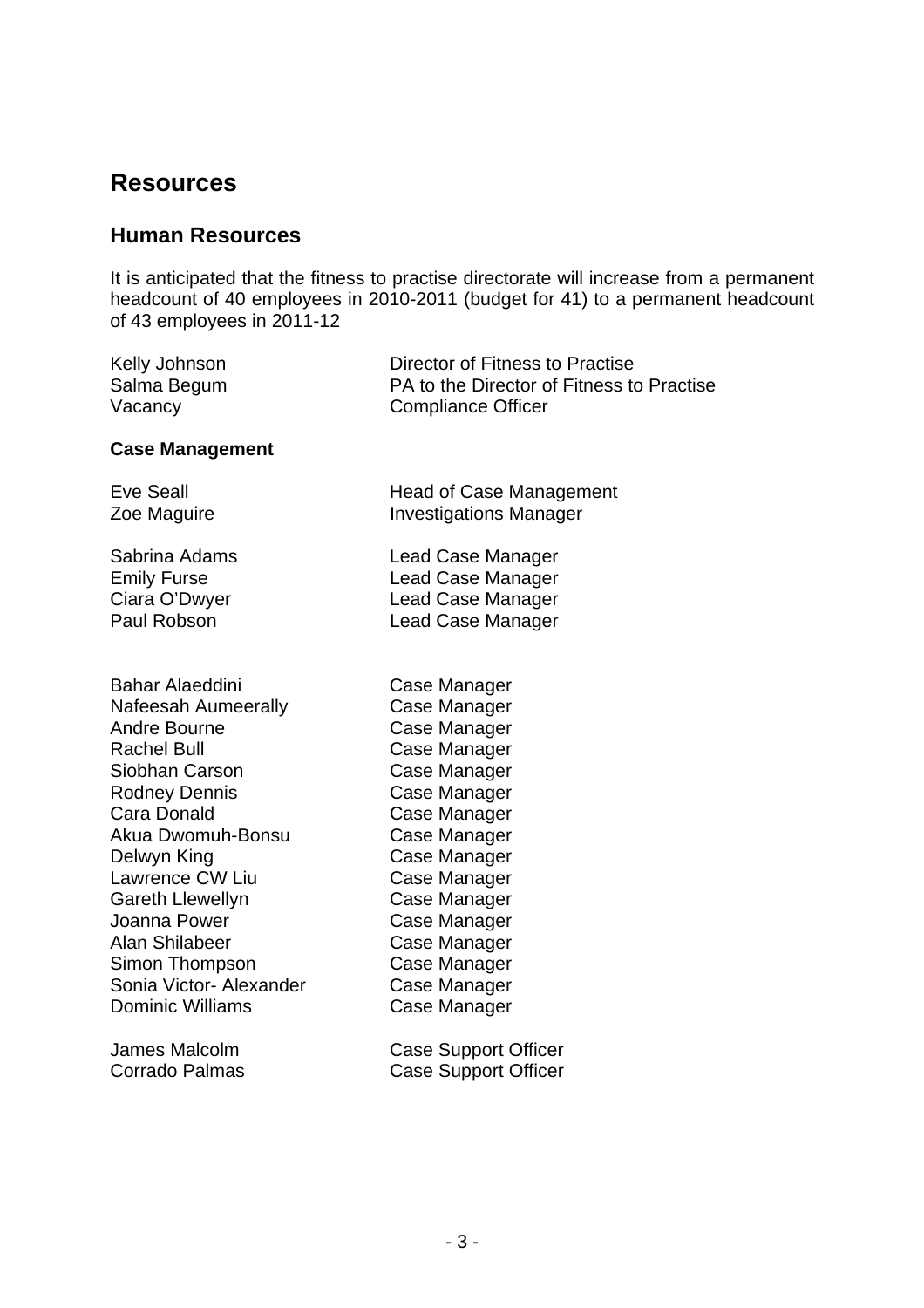#### **Adjudication**

Hearings Team

Alison Abodarham Head of Adjudication Vacancy **Manager** Hearings Manager Jonathan Dillon Lead Hearings Officer Catherine Beevis **Hearings** Officer James Bryant **Hearings Officer** Jason Rowbottom Hearings Officer Kabir Siddiqui **Hearings Officer** Eleanor Wilson Hearings Officer Vacancy **Hearings Officer** Yinka Alalde Scheduling Officer Tamara Etmuze-Noble Scheduling Officer Melanie Harel Scheduling Officer (Six Month Contract) Deborah Olowule Scheduling Officer

#### **Administration Team**

| Jameel Anwar     | <b>Administration Manager</b> |
|------------------|-------------------------------|
| Petrina Baker    | Team Administrator.           |
| Cirene Chagas    | <b>Team Administrator</b>     |
| <b>Gary Rope</b> | <b>Team Administrator</b>     |

The Investigations Manager and Administration Manager report to the Head of Case Management. In 2011-2012 we will have 4 case teams, each led by a lead case manager reporting to the Investigations Manager. Those case teams will comprise of a mixture of case managers and a case support officer. Each case team reports to a lead case manager. The Head of Adjudication, Head of Case Management, Compliance Officer and PA to the Director of Fitness to Practise report to the Director of Fitness to Practise.

#### **Financial Resources**

It is anticipated that there will be a fitness to practise budget of approximately £7.5million.

#### **Forecasting**

This budget is based on an estimated 800 new allegations being received in 2011- 2012 It is anticipated that case managers will manage approximately 1100 cases over the course of the financial year (this figure includes a carry over of cases from 2010-11).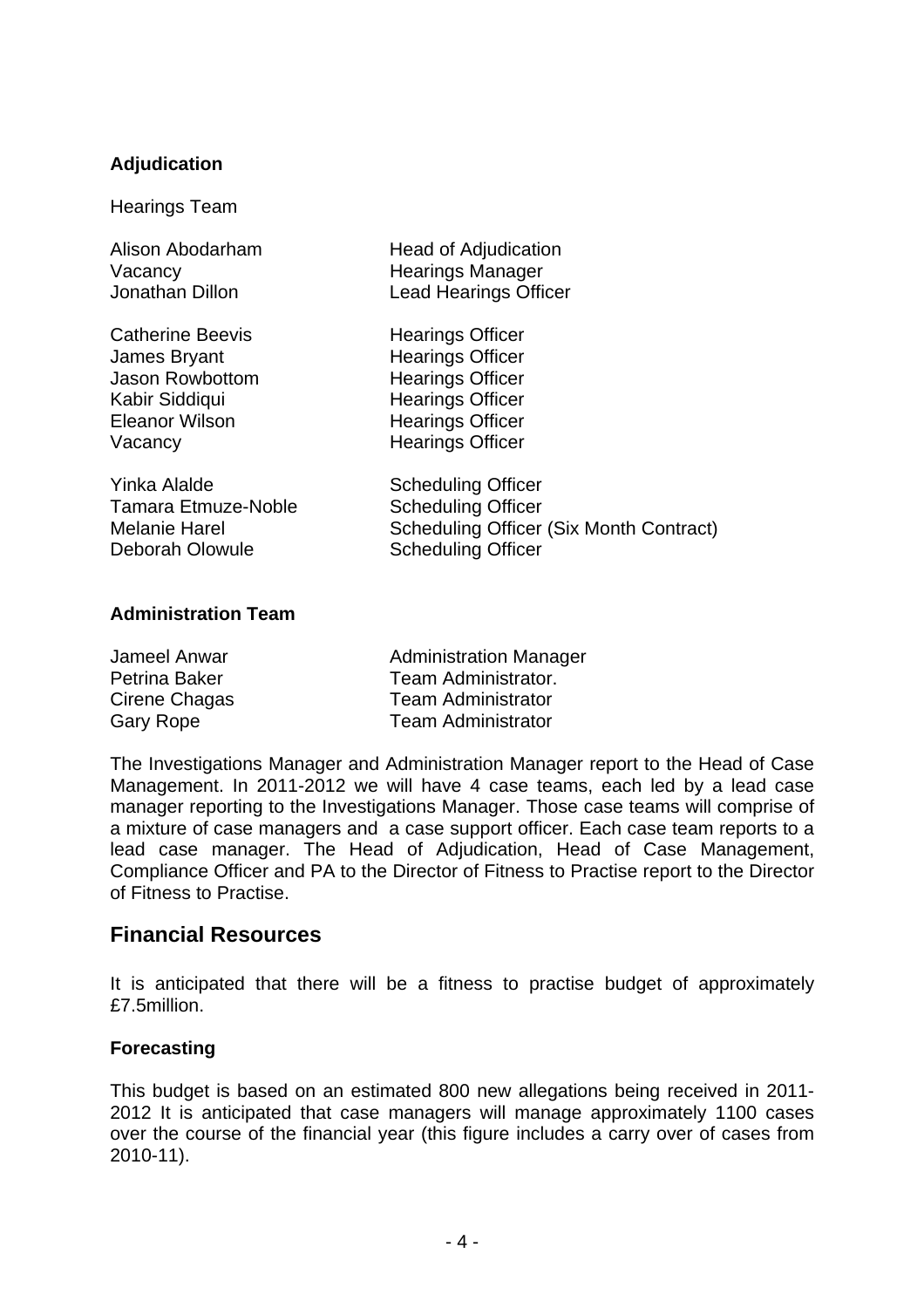It is anticipated that there will be approximately 900 days of hearing in 2011-2012 (comprising of full hearings, consent applications, interim orders, review hearings, investigating panels and registration appeal panels). It is anticipated that approximately 350 cases will be concluded in 2011-2012. The budget is based on hiring external venues outside of London 225 days per year as approximately 25 per cent of hearings are held in Northern Ireland, Scotland, Wales and other English venues every year.

The case forecasting model is attached to this document as appendix 5.

The budget estimate also includes CHRE and registrant appeals to the High Court, appeals against registration appeal decisions, protection of title field work and other tribunal related works. The costs of appeals that were made in previous financial years and but not concluded are also included in the 2011-2012 budget.

The budget is also predicated on fitness to practise case managers presenting interim orders, Article 30 review hearings, consent applications and some conviction FTP cases. Case Managers present all investigating panel and health and character cases to the investigating/registration panel.

### **Responsibilities**

The Director of Fitness to Practise is responsible for the overall management of the team, the development and implementation of the strategy and work plan and the development and management of new projects. The Director of Fitness to Practise also has specific responsibilities as set out in the Scheme of Delegation.

The newly created post of compliance officer will handle freedom of information and subject access requests made with regards to the functions of the Fitness to Practise Department, perform review and analysis of data and case files for the purpose of disclosing information under a statutory duty, review information for disclosure under UK vetting and barring schemes and conduct audits of case files to ensure compliance with policies and processes.

#### **Case Management**

The Head of Case Management is responsible for HPC's Case Management function across the directorate's range of responsibilities. This includes the management, presentation and investigation of fitness to practise case, the investigation and management of protection of title offences and the management of registration appeals and health and character declarations. She manages the Investigations Manager and the Administration Manager.

The Investigations Manager has line management responsibility for the four Lead Case Managers. She oversees the case work undertaken by the department.

#### **Case Teams**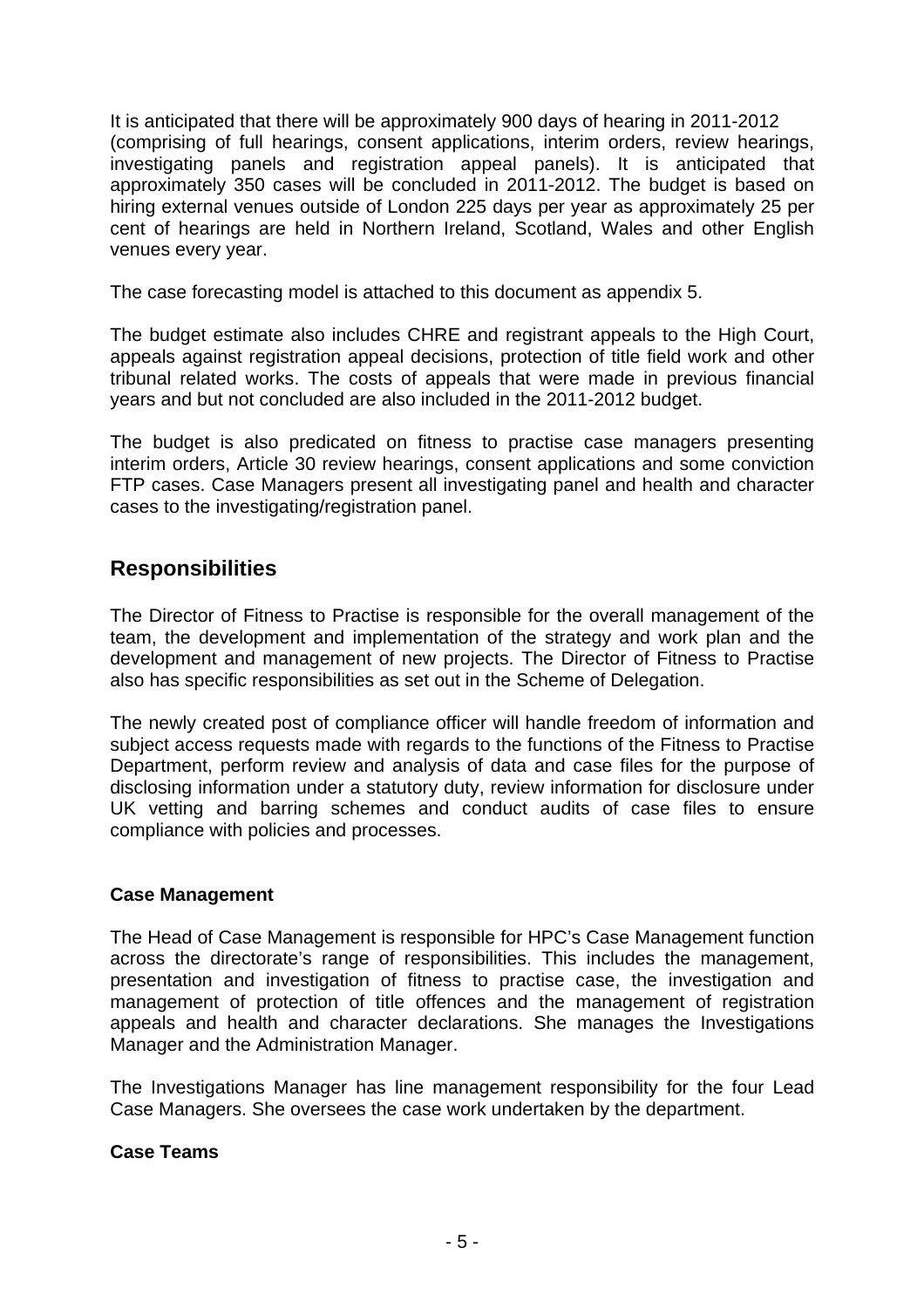There will be four case teams within the directorate in 2011-2012 each managed by a lead case manager. Each lead case manager has management, auditing and project responsibilities. The lead case managers are managed by the Investigations Manager.

Case teams 1, 2 and 4 comprise of case managers who are responsible for the management and investigation of allegations and the presentation of fitness to practise cases and of case officers who provide case support to the case managers.

Case team 3 has responsibility for registration appeals, prosecution of offences, incorrect entry cases, conviction FTP cases and health and character cases.

#### **Adjudication – Hearings Team**

The Head of Adjudication manages the hearings team and she is responsible for the management of this team. She is also responsible for partners as they affect the work of the fitness to practise department. The Lead Hearings Officer is responsible for the day-to-day work allocation of the hearings team. This includes allocating resources and resolving issues that come up at hearings. They also reply to any requests for postponements or adjournments received in advance of hearings, (of which there were sixty requests in 2010-11).

A new post for 2011-12 is Hearings Manager. This post will have direct line management for the six Hearings Officers who are currently managed by the Head of Adjudication.

Hearings Officers are responsible for officering fitness to practise hearings including substantive cases, review of orders and interim orders. They undertake associated follow-up work after a hearing and help with some elements of HPC's witness support provisions as time in the office allows.

In 2011-12 there will be three full time scheduling officers will ensure a steady progress in the fixing of cases. They are responsible for the scheduling of all panels. A fourth officer has been appointed on a six month contract to enable the team to catch up with work missed due to protracted absences from the team in the last financial year.

#### **Administration**

The Administration Manager manages the team administrators and ensures that the necessary administrative support is provided to the department.

The Team Administrators provides support to the department across all of its activities. This includes hearing preparation, some elements of the witness support provisions, logging and tracking invoices and maintenance of the fitness to practise alerts system.

The PA to the Director of Fitness to Practise undertakes all diary management and secretarial duties for the Director.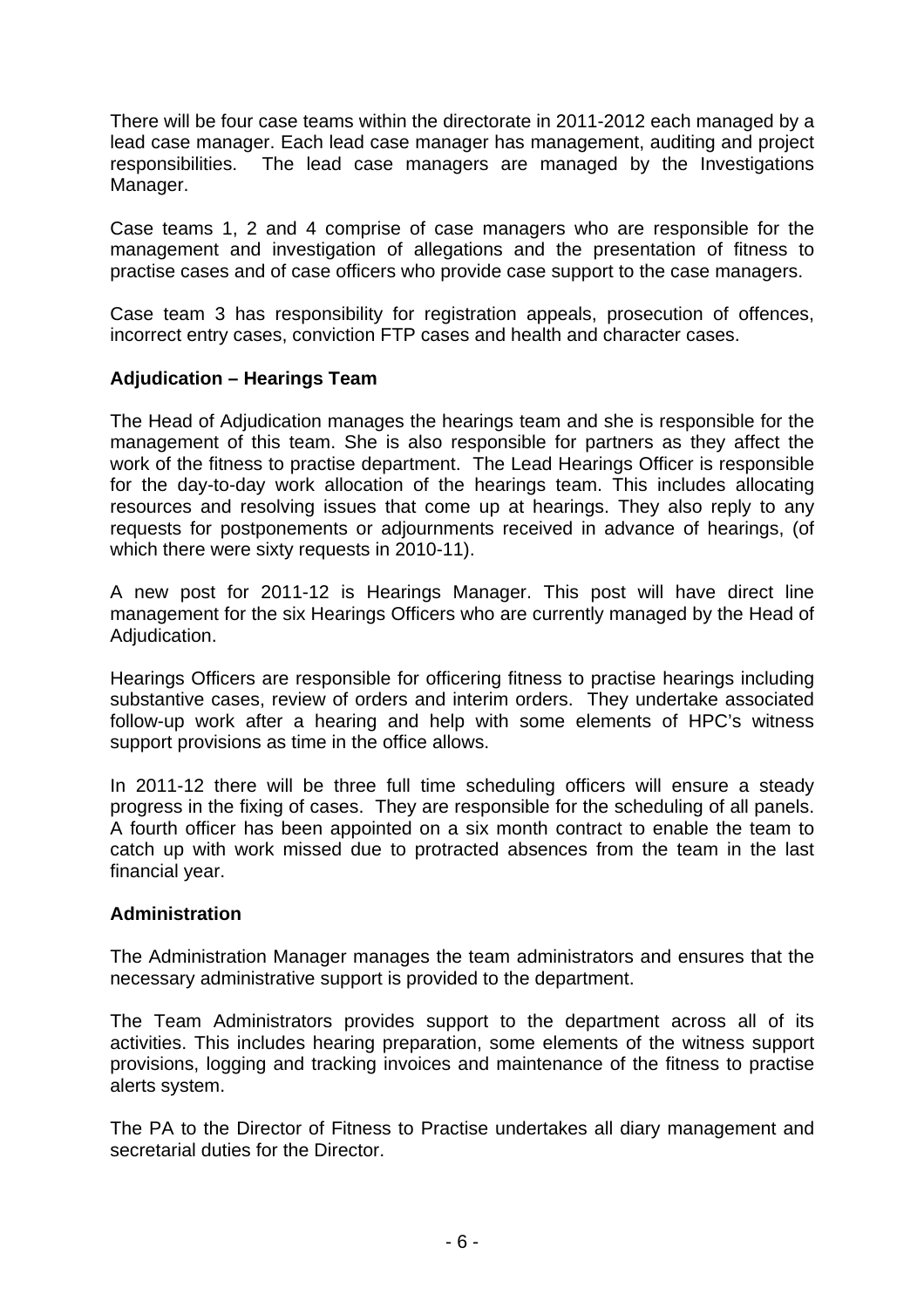#### **Main Operational Processes**

There are five main processes which generate the majority of the department's work. These are listed below. This work plan will be amended accordingly in line with increased operational requirements.

#### **1. Fitness to Practise Allegations**

The investigation of allegations to the effect that a registrant's fitness to practise is impaired and the management of cases through to their conclusion. This includes witness liaison, instructing lawyers and preparing and presenting cases at investigating, interim order, final and review stage.

#### **2. Hearings Management**

The organisation and scheduling of all fitness to practise and registration appeals hearings and all follow up work related to hearing outcomes

#### **3. Health and Character Declarations management**

The process by which HPC manages declarations from registrants and applicants on admission, readmission and renewal to the register and via the self-referrals process.

#### **4. Prosecutions of Offences**

The investigation and management of offences under Article 39 of the Health Professions Order 2001. This includes field investigation and prosecuting offences in the magistrates court.

#### **5. Registration Appeals**

The management of cases where an applicant or registrant has appealed against a registration decision.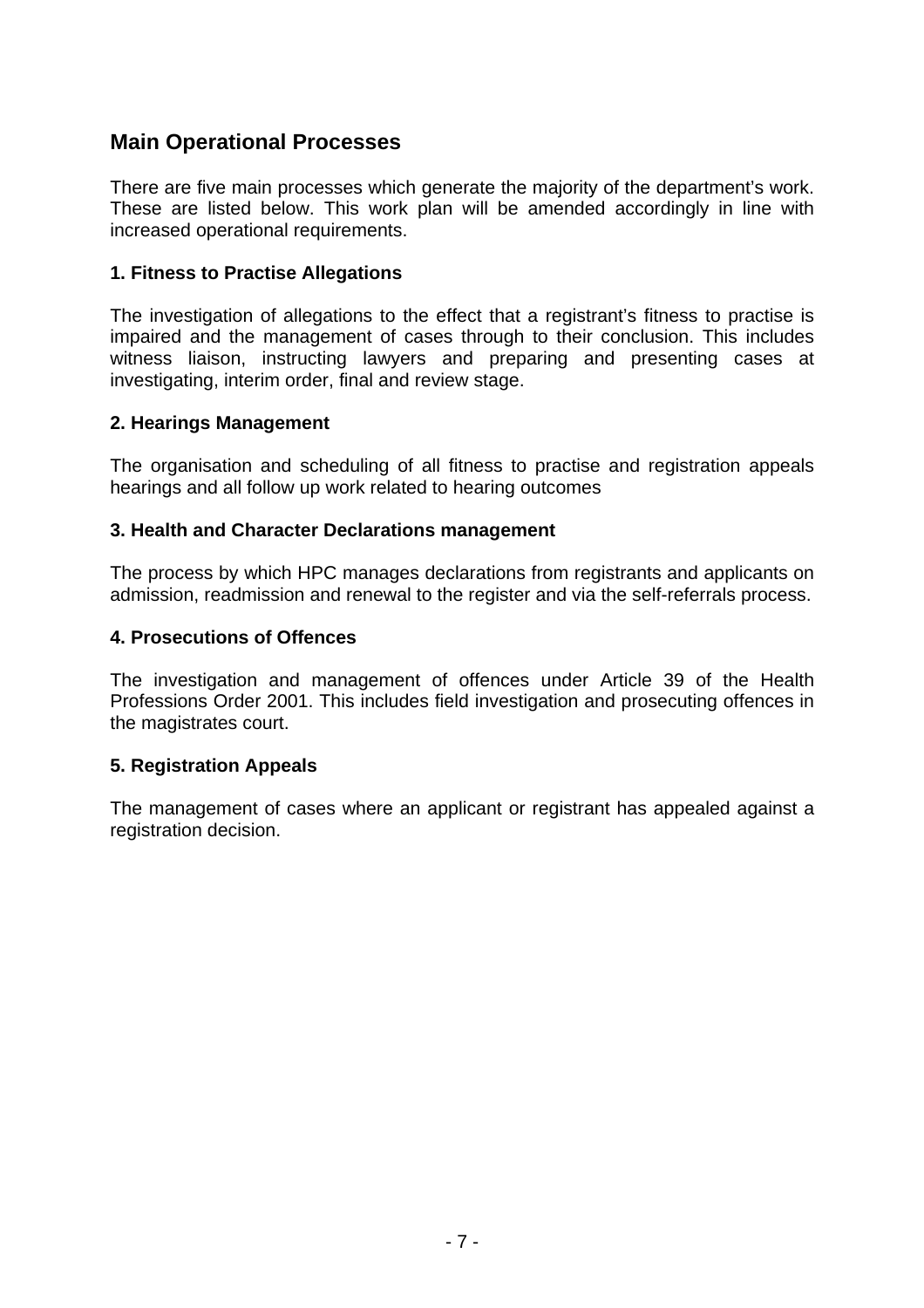### **Other Activities**

There are a number of other areas and activities which support and affect the processes operated by the Fitness to Practise department. The following paragraphs summarise these activities.

#### **1. Publications**

A number of publications are produced by the fitness to practise team – ranging from the fitness to practise annual report and brochures explaining the processes, through to practice notes on interim orders and allegations, and other documents such as those explaining the registration appeals process. These documents are updated and reviewed regularly.

#### **2. Website**

The department is responsible for information provided on the HPC website regarding fitness to practise hearings as well as the information online about the fitness to practise and protection of title processes.

#### **3. Panel recruitment, selection and training**

In 2011-12 the department will work with the Partners Team to appoint, reappoint, train and appraise panel members, panel chairs and legal assessors. There are currently nearly 250 partners involved in fitness to practise proceedings.

Review days will take place for Legal Assessors and Panel chairs. These review days are used to update legal assessors and panel chairs on regulatory law updates, provide feedback on CHRE learning points and look at ways to improve decision making.

The department will continue to design and deliver the training of all new panel members, including two day training sessions for all new panel members, and the ongoing programme of refresher training for existing partners. We will continue to send quarterly updates to all partners in the form of a newsletter on the work of the department and other relevant updates.

#### **4. Committee Work**

We will continue to work with the Fitness to Practise Committee, Education and Training Committee, Finance and Resources Committee and Council as appropriate.

#### **5. Liaison with stakeholders**

We will continue to work with all stakeholders (including employers of registrants) to improve understanding and accessibility and feedback trends that have arisen out of fitness to practise cases. The department will continue to support the Communications department with representation at conferences and employer events and will continue to present to relevant stakeholders on the fitness to practise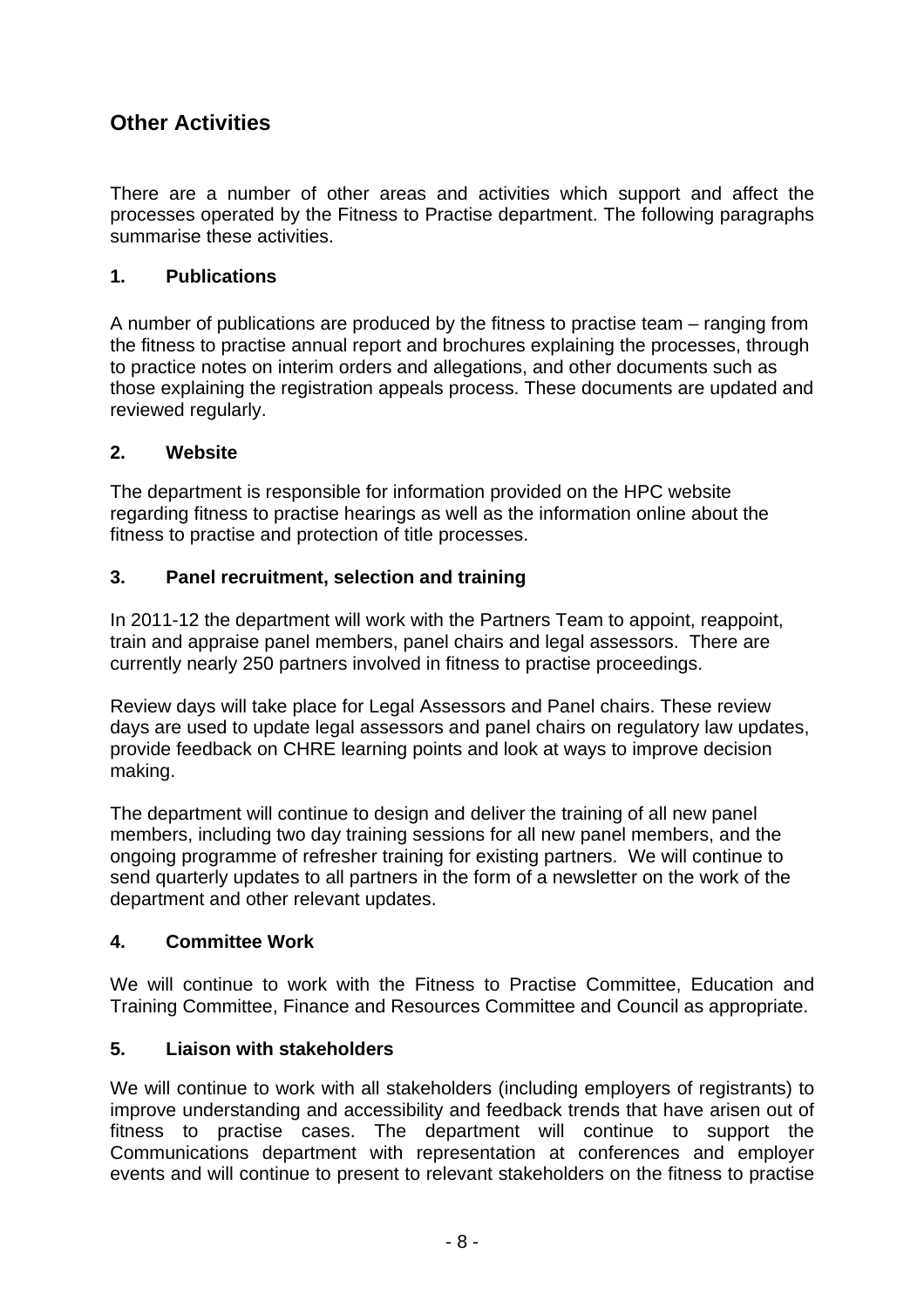process. We will continue to be involved in advisory groups (such as those run by CHRE and the Department of Health) and quarterly meetings with Unions and Professional Body groups.

#### **6. Transfer of new professions**

We will work to ensure the effective and efficient handover of conduct cases from the General Social Care Council

#### **7. High Court cases**

We will continue to manage high court cases – this includes both cases when registrants appeal the decision to find their fitness to practise impaired and/or impose a sanction and when CHRE refer a case in accordance with Section 29(4) of the National Health Service Reform and Health Care Professions Act 2002. We will ensure that we disseminate outcomes as appropriate and make any necessary changes or improvement to fitness to practise processes.

#### **8. Supplier Management**

We will closely manage our relationship with all our key suppliers, including keeping under review our contracts and service level agreements with these suppliers. We will also review the arrangements that are in place with transcribers and the cancellation policy for partners who act as panel members, chairs and legal assessors at fitness to practise proceedings

#### **9. Major Projects**

Members of the fitness to practise department will also contribute to and be on the project team for the following major projects:

- Fitness to Practise Case Management System
- Transfer of the regulatory functions of the General Social Care Council
- Partner systems review
- Finance system upgrade
- Implementation of the requirements of the vetting and barring schemes

#### **10. Other**

We will work with the Registrations department to ensure that common areas of work are effectively managed.

We will also ensure that we have the resources to meet the demands of the third CHRE audit of the initial stages of the fitness to practise process which will take place in December 2011. We will also review the learning from the first and second audit in continuing review of our processes and procedures.

We will also work with policy and standards department in responses to consultations, the CHRE performance review and in providing statistical information for research and work that that department is undertaking.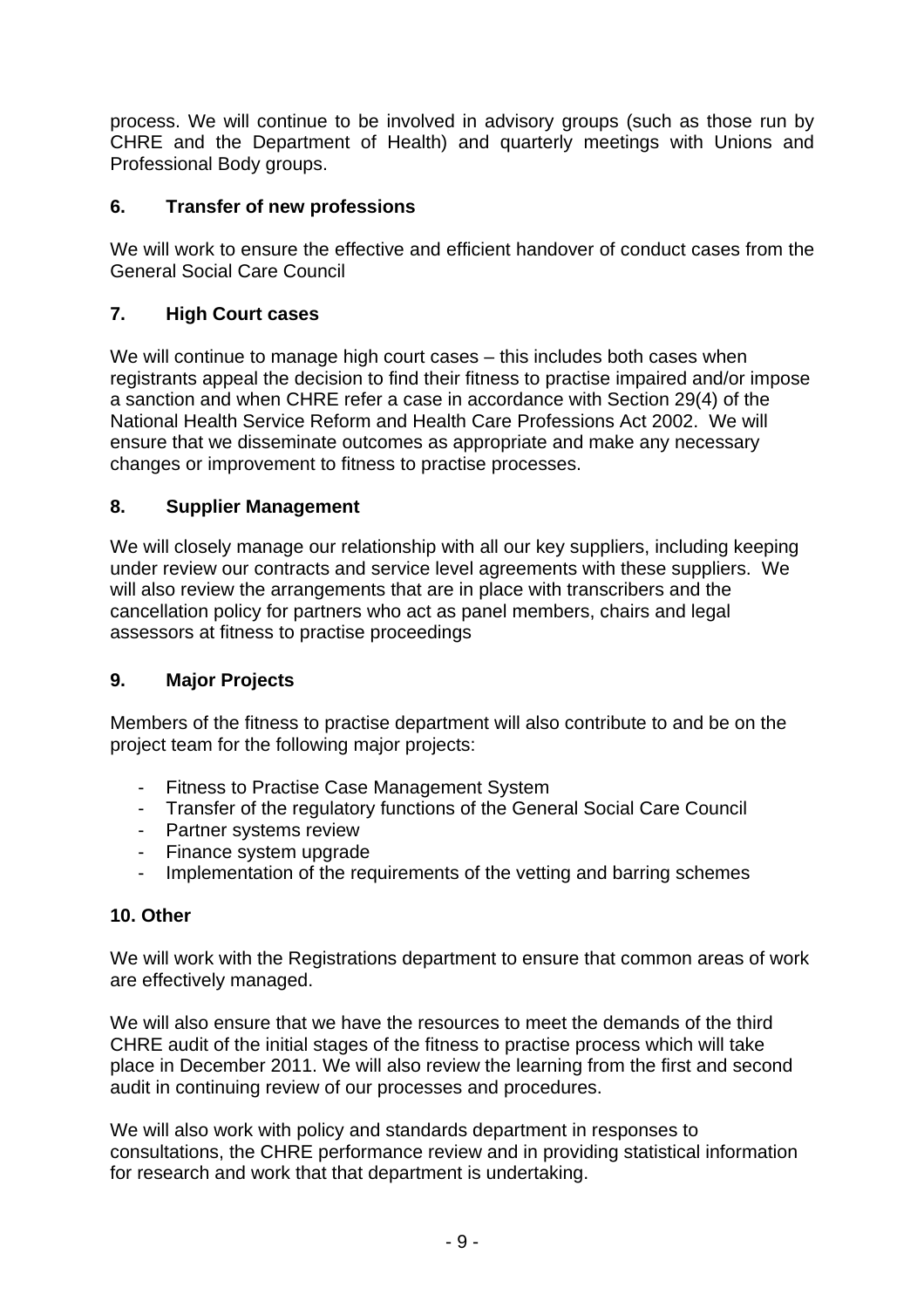We will also continue with reviewing cases to determine whether a referral to the ISA or Barring Board is necessary and respond to requests for information from those organisations as appropriate.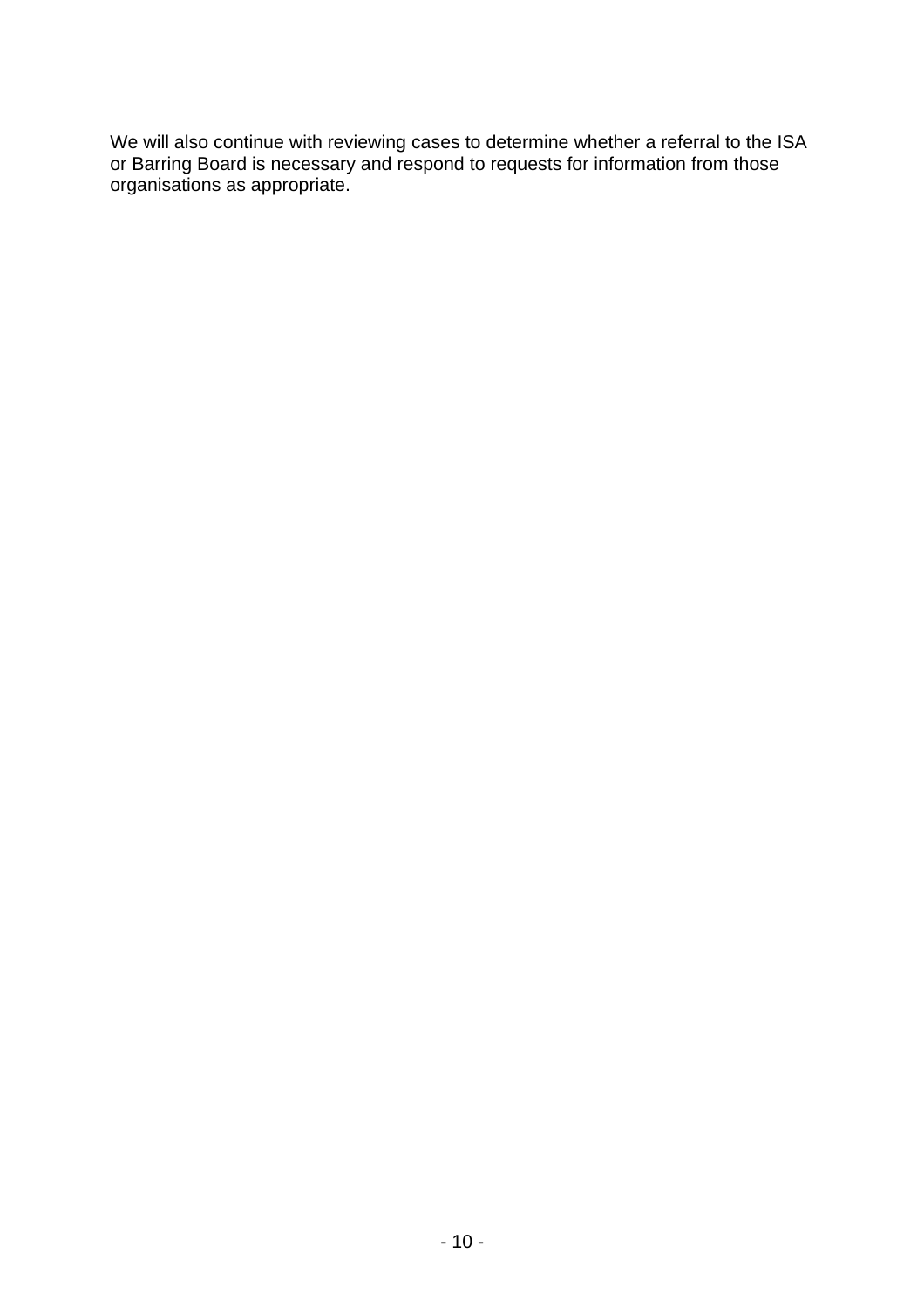### **Achieving the Fitness to Practise Department Objectives 2011-2012**

The headline objectives for 2011-2012 are broadly the same as previous years but with different tasks to meet the objectives. Those objectives are as follows:

- **Ensure accessibility and improve communication and information provision –** we will continue to look at ways in which we can ensure that all stakeholders that come into contact with any element of the work of the Fitness to Practise Department receive a high quality of information and service.
- **Effective Management and Development of Legislative and New Operational requirements –** There are a number of legislative and operational projects and developments which will require the input, involvement and leadership of the fitness to practise department in 2011-2012. We will endeavour to ensure that those projects and developments are managed within agreed timescales. This also includes contributing and leading on any work as it relates to the implementation of alternative dispute resolution at the HPC.
- **Consistent and effective decision making –** We will endeavour to continue to improve the quality, consistency and effectiveness of decision making, both by panels and members of the department.
- **Ensure processes and procedures are working to their best effect –** We will continue review our way of working to ensure we meet the HPC's goal to ensure public protection whilst balancing the human rights of registrants.
- **Ensure effective management or resources –** We will undertake further activities to ensure we manage effectively the resources in place to support the work of the department.
- **Ensure effective management or risk –** The Fitness to practise directorate manages a number of risks in relation to its functions. We will ensure we will continue to manage these risks appropriately.

#### **Equality and Diversity Impact Assessment**

We will ensure that as we complete our work plan and review the policies and procedures that are in place, we will ensure we will take into account any issues that could have an adverse impact and mitigate against this.

We will continue to aim to improve accessibility to the fitness to practise process.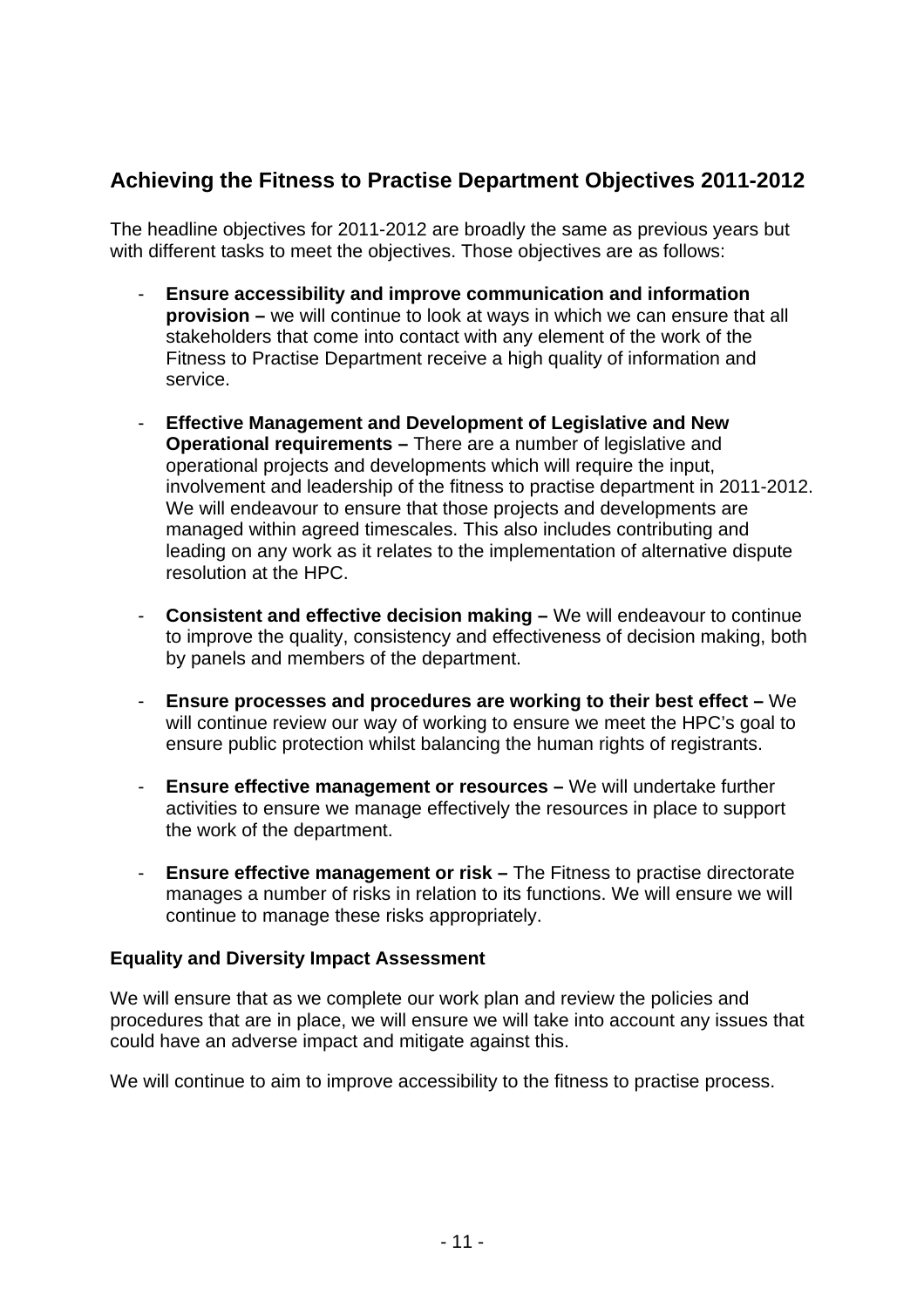### **Fitness to Practice Activities Table 2011-2012**

### **Ensure accessibility and improve communication and information provision**

| <b>Activity</b>                                    | <b>Rationale</b>                           | <b>Description</b>                                                                                                      | <b>Timescale</b>                                   | Role(s)<br>responsible     |
|----------------------------------------------------|--------------------------------------------|-------------------------------------------------------------------------------------------------------------------------|----------------------------------------------------|----------------------------|
| Easy Read brochure                                 | Ensure accessibility of the<br>FTP process | Consider further development of easy<br>read material to explain further elements<br>of the fitness to practise process | October<br>$2011 -$<br>April 2012                  | Head of Case<br>Management |
| <b>Fitness to Practise</b><br><b>Annual Report</b> | Legislative requirement                    | Production of 2011-2012 Fitness to<br><b>Practise Annual Report</b>                                                     | $April -$<br><b>June 2011</b><br>- write<br>report | Investigations<br>Manager  |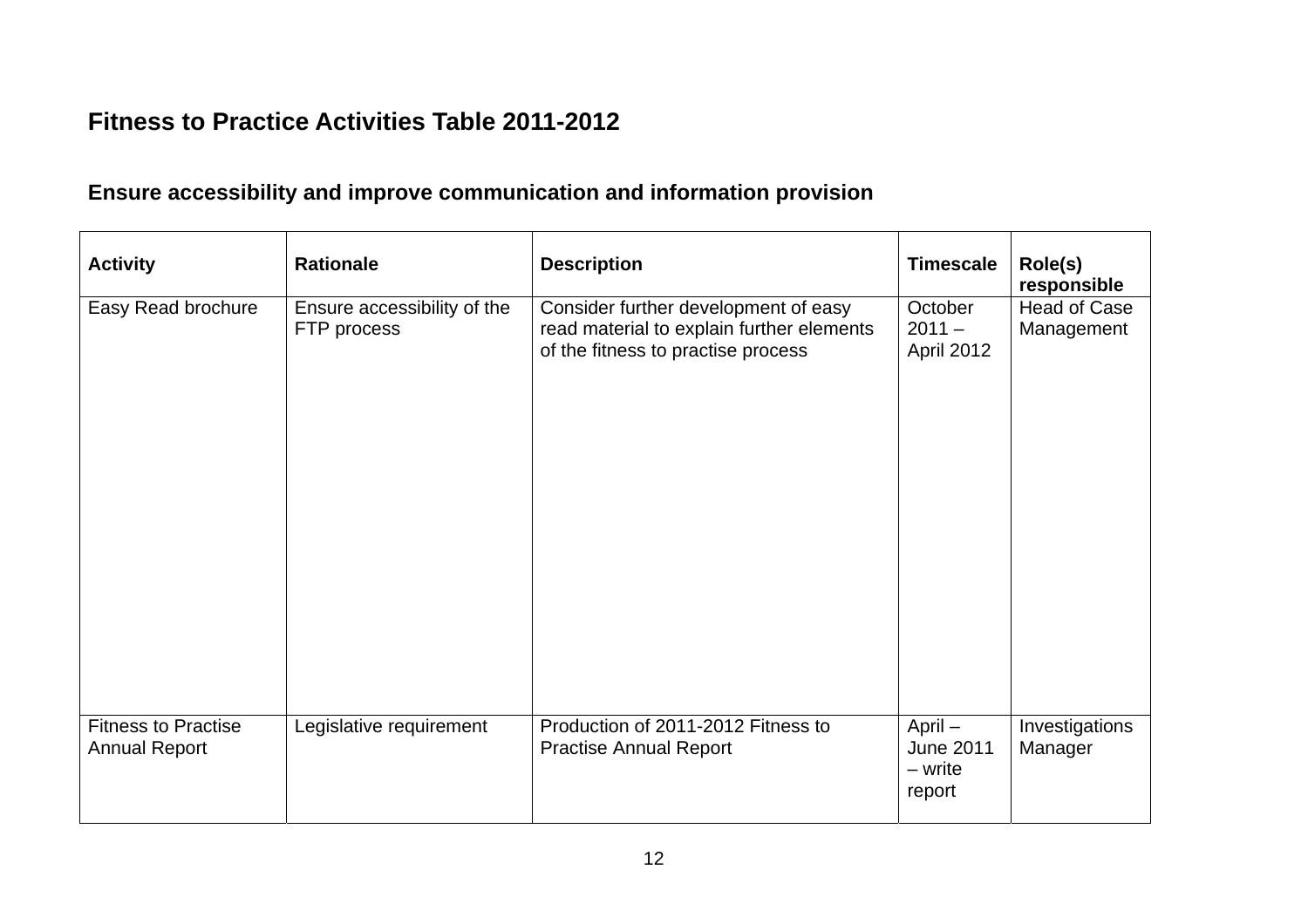| <b>Activity</b>                  | <b>Rationale</b>                                                                                                               | <b>Description</b>                                                                                                                                                                        | <b>Timescale</b>                                    | Role(s)<br>responsible                       |
|----------------------------------|--------------------------------------------------------------------------------------------------------------------------------|-------------------------------------------------------------------------------------------------------------------------------------------------------------------------------------------|-----------------------------------------------------|----------------------------------------------|
|                                  |                                                                                                                                |                                                                                                                                                                                           | <b>June 2011</b><br>– seek<br>committee<br>approval |                                              |
|                                  |                                                                                                                                |                                                                                                                                                                                           | July 2011-<br>seek<br>Council<br>approval           |                                              |
|                                  |                                                                                                                                |                                                                                                                                                                                           | September<br>$2011 -$<br>publish                    |                                              |
| <b>Practice Notes</b>            | Aid to all parties that are<br>involved in fitness to<br>practise proceedings and<br>ensure HPC proceedings<br>remain open and | Ensure all practice notes are kept up to<br>date, remain fit for purpose and take<br>account of relevant High Court or Court of<br><b>Appeal Decisions</b>                                | Ongoing                                             | Director of<br><b>Fitness to</b><br>Practise |
|                                  | transparent to all parties                                                                                                     | Produce a practice note to set out the<br>procedure to be adopted when an<br>application is made to refer a case from<br>the Conduct and Competence Committee<br>to the Health Committee. | <b>June 2010</b>                                    |                                              |
| Attendance at<br>Employer events | Ensure awareness of how<br>the fitness to practise<br>process works                                                            | Attend and participate in the continuing<br>series of employer events                                                                                                                     | $July -$<br>November<br>2011                        | All                                          |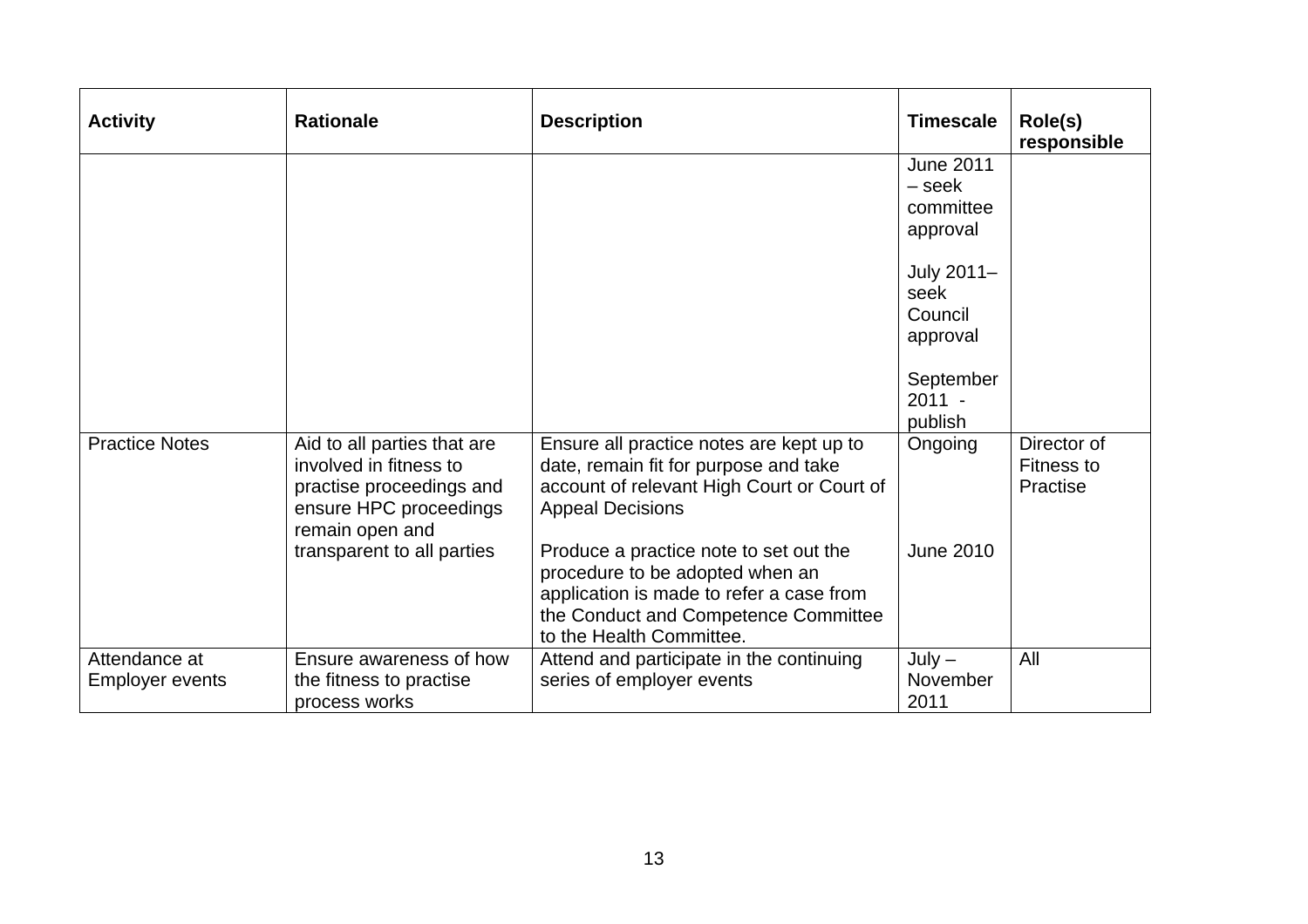### **Effective Management and Development of Legislative and New Operational requirements**

| <b>Activity</b>                                                                                                                                                  | <b>Rationale</b>                                                                             | <b>Description</b>                                                                                                                                                                                  | <b>Timescale</b>                      | Role(s)<br>responsible                                                            |
|------------------------------------------------------------------------------------------------------------------------------------------------------------------|----------------------------------------------------------------------------------------------|-----------------------------------------------------------------------------------------------------------------------------------------------------------------------------------------------------|---------------------------------------|-----------------------------------------------------------------------------------|
| Implementation of an<br>integrated case<br>management system                                                                                                     | Ensure HPC is able to<br>continue to effectively<br>manage all types of cases<br>and hearing | <b>Complete User Acceptance Testing</b><br>$\blacksquare$<br>Migrate data and integrate<br>Write training manual<br><b>Train users</b><br>$\blacksquare$                                            | <b>June 2009</b><br>September<br>2011 | Director of<br>Fitness to<br>Practise                                             |
| Transfer of the<br><b>General Social Care</b><br>Council                                                                                                         | Legislative requirement                                                                      | Effective transfer of cases from the remit of<br>the General Social Care Council to the<br><b>HPC</b>                                                                                               | September<br>$2010 -$<br>April 2012   | Director of<br>Fitness to<br>Practise                                             |
| Implementation of the<br>requirements of the<br>Protection of<br>Vulnerable Groups and<br>Safeguarding<br>Vulnerable Groups act                                  | Legislative requirement                                                                      | Ensure HPC systems can capture and<br>record barring numbers<br>Review process of referring cases to the<br>appropriate scheme<br>Ensure resources allocated to referring<br>cases to the scheme(s) | Ongoing                               | <b>Head of Case</b><br>Management<br>Director of<br><b>Fitness to</b><br>Practise |
| Review the approach<br>the FTP team take<br>towards Freedom of<br>Information Act and<br><b>Data Protection Act</b><br>requests including<br>evidence management | Increasing number of<br>requests                                                             | Ensure the department has a clear and<br>consistent approach to the management of<br>such requests and ensure evidence is<br>managed in accordance with those<br>principals                         | April - July<br>2011                  | Director of<br>Fitness to<br>Practise                                             |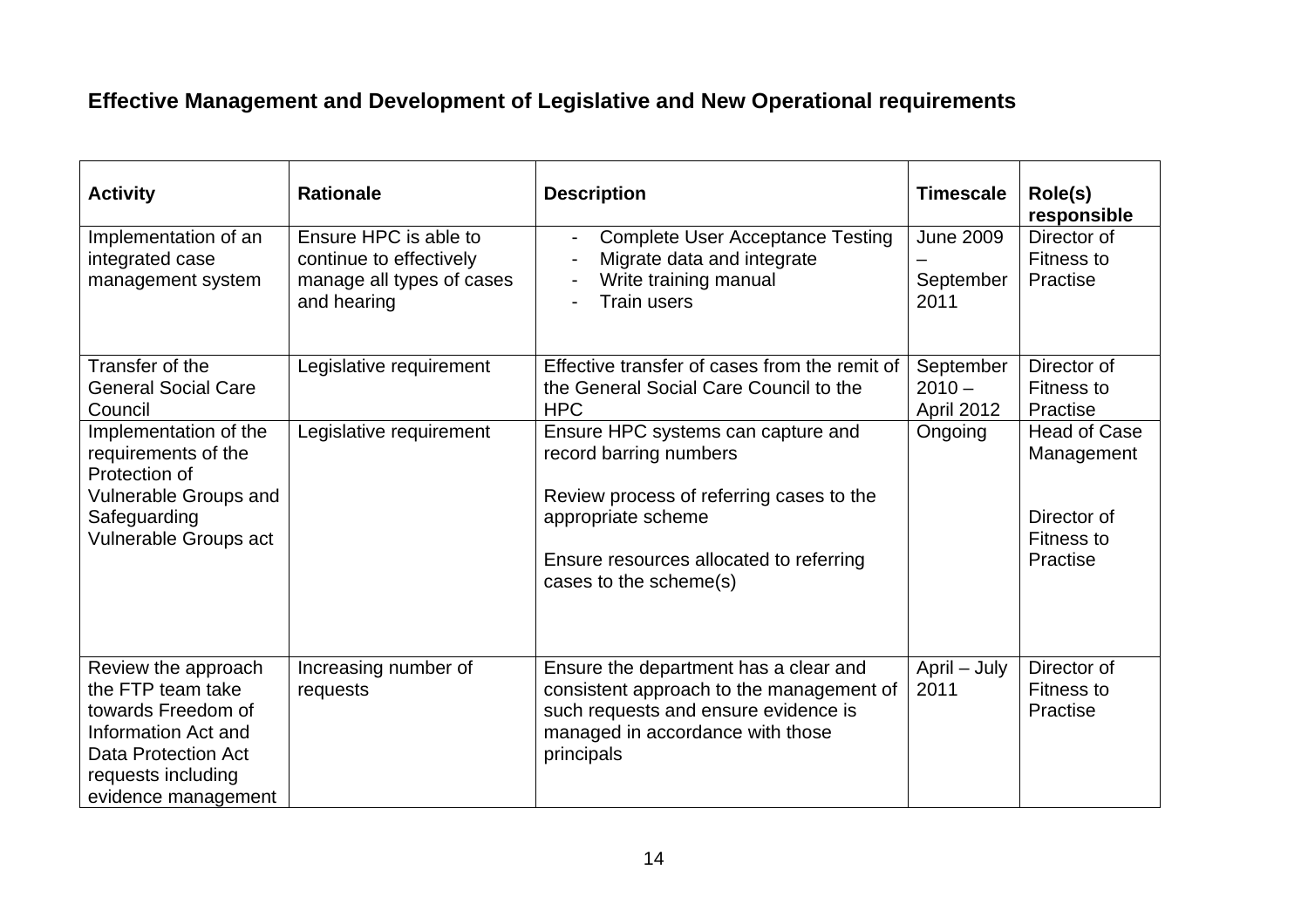### **Consistent and effective decision making**

| <b>Activity</b>                                                                       | <b>Rationale</b>                                                                                                               | <b>Description</b>                                                                                                                                                                                                              | <b>Timescale</b> | Role(s)<br>responsible                                                                                  |
|---------------------------------------------------------------------------------------|--------------------------------------------------------------------------------------------------------------------------------|---------------------------------------------------------------------------------------------------------------------------------------------------------------------------------------------------------------------------------|------------------|---------------------------------------------------------------------------------------------------------|
| Panel Chair, Legal<br><b>Assessor and Panel</b><br>Member review and<br>training days | Ensure effective decision<br>making and that<br>information is properly<br>disseminated                                        | Prepare and present review and training<br>days for FTP partners                                                                                                                                                                | Ongoing          | Head of<br>Adjudication,<br><b>Head of Case</b><br>Management,<br>Director of<br>Fitness to<br>Practise |
| Monitor updates in<br>regulatory law                                                  | Ensure processes and<br>polices accurately reflect<br>changes in the law                                                       | Monitor updates in regulatory law to<br>ensure that HPC policies and procedures<br>properly reflect any relevant regulatory<br>case law                                                                                         | Ongoing          | Director of<br><b>Fitness to</b><br>Practise                                                            |
| Quarterly newsletter<br>for fitness to practise<br>partners                           | Ensure effective decision<br>making and that<br>information is appropriately<br>disseminated                                   | Send out a quarterly newsletter to fitness<br>to practise partners providing them with<br>information on new practice notes,<br>regulatory case law and CHRE learning<br>points                                                 | Ongoing          | Head of<br>Adjudication                                                                                 |
| <b>CHRE</b> learning points                                                           | Ensure cases are<br>appropriately managed and<br>that decisions are well<br>reasoned                                           | Feedback learning points from CHRE's<br>review of the initial stages of fitness to<br>practise decision making and from their<br>Section 29 role to improve HPC's<br>processes and procedures and to improve<br>decision making | Ongoing          | Director of<br>Fitness to<br>Practise                                                                   |
| Qualitative review of<br>decisions                                                    | Ensure effective decisions<br>and feedback any learning<br>from this into policy<br>documents and feedback<br>for stakeholders | Feedback learning from decisions to<br>registrants and stakeholders and relevant<br>policy documents and ensure decisions<br>are of a high quality                                                                              | Ongoing          | Director of<br>Policy and<br>Standards,<br>Director of<br>Fitness to<br>Practise                        |
| Review not well                                                                       | Ensure effective decision                                                                                                      | Ensure that training for partners is effective                                                                                                                                                                                  | Ongoing          | Head of                                                                                                 |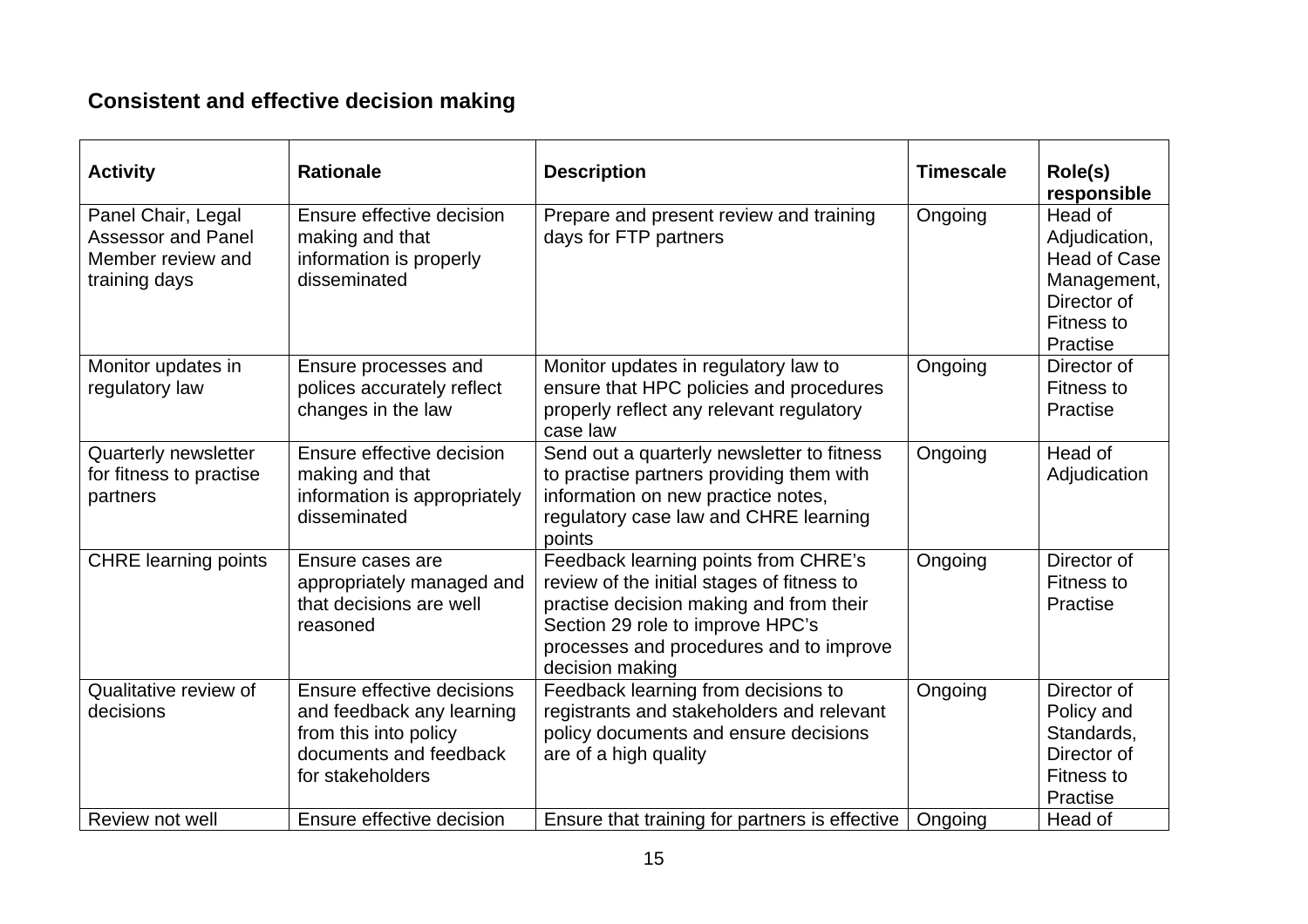| <b>Activity</b>                 | <b>Rationale</b>                                                        | <b>Description</b>                                                                                                                                                                    | <b>Timescale</b> | Role(s)<br>responsible                                 |
|---------------------------------|-------------------------------------------------------------------------|---------------------------------------------------------------------------------------------------------------------------------------------------------------------------------------|------------------|--------------------------------------------------------|
| founded decisions               | making at ICP and final<br>hearing stages                               | in relation to the case to answer test and<br>substantive decision making. Feedback<br>will be fed into training sessions and<br>learning points added to the quarterly<br>newsletter |                  | Adjudication,<br><b>Hearings</b><br>Manager            |
| Adjourned/Postponed<br>hearings | Ensure decision making<br>and scheduling process<br>working effectively | Ensure that the scheduling process is<br>being followed properly and exploring<br>ways to avoid delaying hearings wherever<br>possible.                                               | Ongoing          | Head of<br>Adjudication,<br><b>Hearings</b><br>Manager |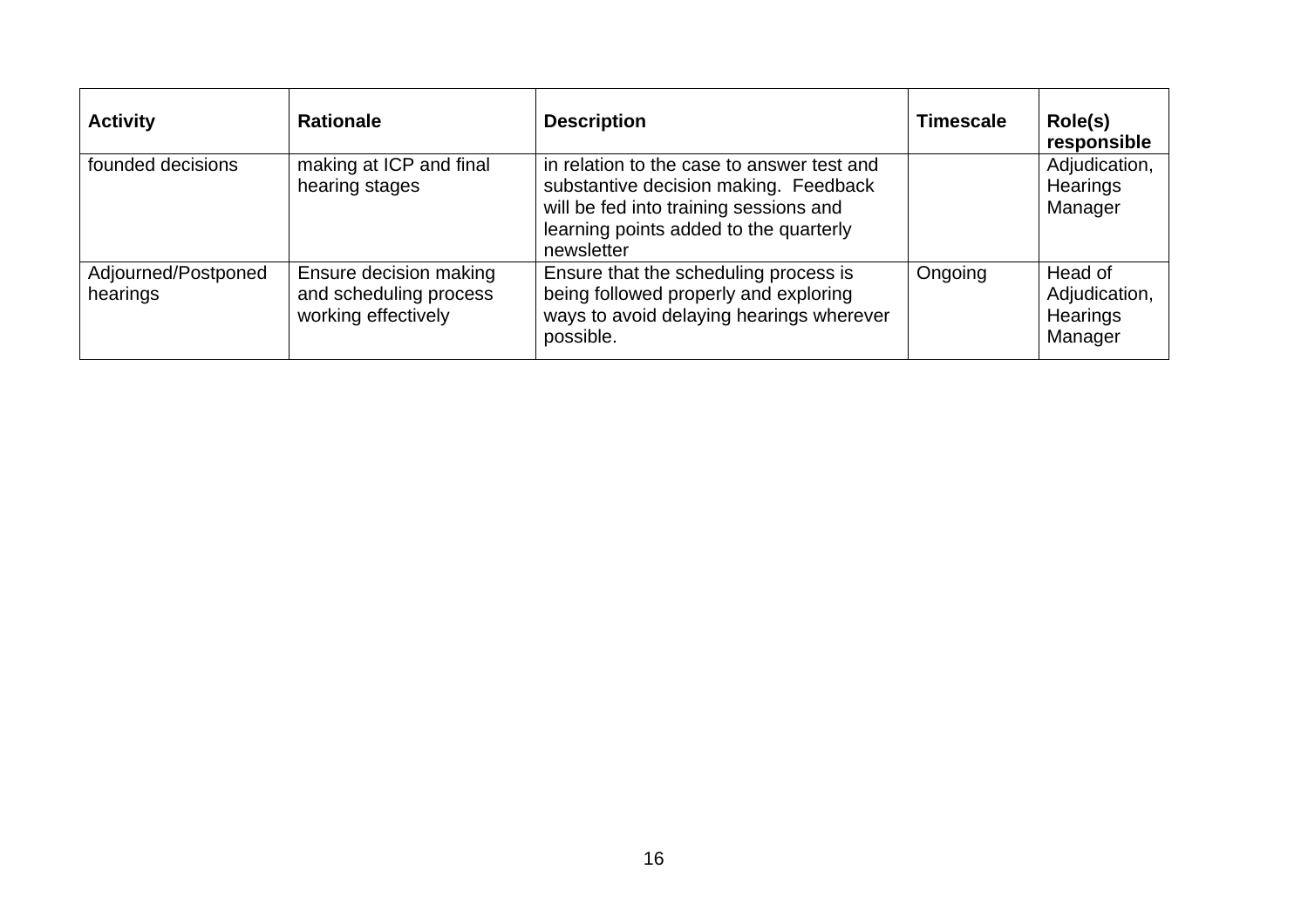## **Ensure processes and procedures are working to their best effect;**

| <b>Activity</b>                                                                | <b>Rationale</b>                                                                                                                                 | <b>Description</b>                                                                                                                                                                                                                                                                              | <b>Timescale</b>                        | Role(s)<br>responsible                                                                        |
|--------------------------------------------------------------------------------|--------------------------------------------------------------------------------------------------------------------------------------------------|-------------------------------------------------------------------------------------------------------------------------------------------------------------------------------------------------------------------------------------------------------------------------------------------------|-----------------------------------------|-----------------------------------------------------------------------------------------------|
| Alternative methods to<br>resolve complaints/<br>disputes                      | As agreed by Committee in<br>October 2010                                                                                                        | Work with the policy and standards<br>department to further consider alternative<br>mechanisms to resolve of complaints/<br>allegations including:<br>Longitudinal study<br>Analysis of costs and resources<br>Analysis of cases where it may be<br>appropriate<br>Commission external research | February<br>$2011 -$<br>October<br>2011 | Director of<br><b>Fitness to</b><br>Practise<br>Director of<br>Policy and<br><b>Standards</b> |
| <b>Review Investigating</b><br>Committee decision<br>making approach           | Ensure efficiency and<br>effectiveness of processes                                                                                              | Consider the appropriateness and the<br>operational processes required to<br>implement "telephone" ICP's                                                                                                                                                                                        | April 2011                              | <b>Head of Case</b><br>Management                                                             |
| Review and update<br>approach taken to<br>confidentiality and data<br>security | Ensure the department<br>appropriately managing<br>data issues and security<br>issues as they relate to the<br>fitness to practise<br>department | Provide further guidance and train the<br>team on data security and confidentiality<br>issues.                                                                                                                                                                                                  | April - May<br>2011                     | Investigations<br>Manager and<br>Administration<br>Manager                                    |
| Implement new<br>decision making<br>template for final<br>hearing              | Ensure decisions making<br>process if duly followed by<br>panels                                                                                 | Introduce a pro-forma for panels to be able<br>to use when decision making to focus their<br>minds and reduce the amount of time<br>decision making takes. This will feed into<br>the legal assessors' drafting of the final<br>decisions.                                                      | <b>July 2011</b>                        | Head of<br>Adjudication,<br>Hearings<br>Manager                                               |
| <b>Operating Guidance</b><br>and decision making<br>templates                  | Ensure that all cases are<br>managed appropriately                                                                                               | Produce operating guidance and templates<br>as required to aid the work of FTP<br>employees and ensure the effective                                                                                                                                                                            | Ongoing                                 | <b>FTP</b><br>Managers                                                                        |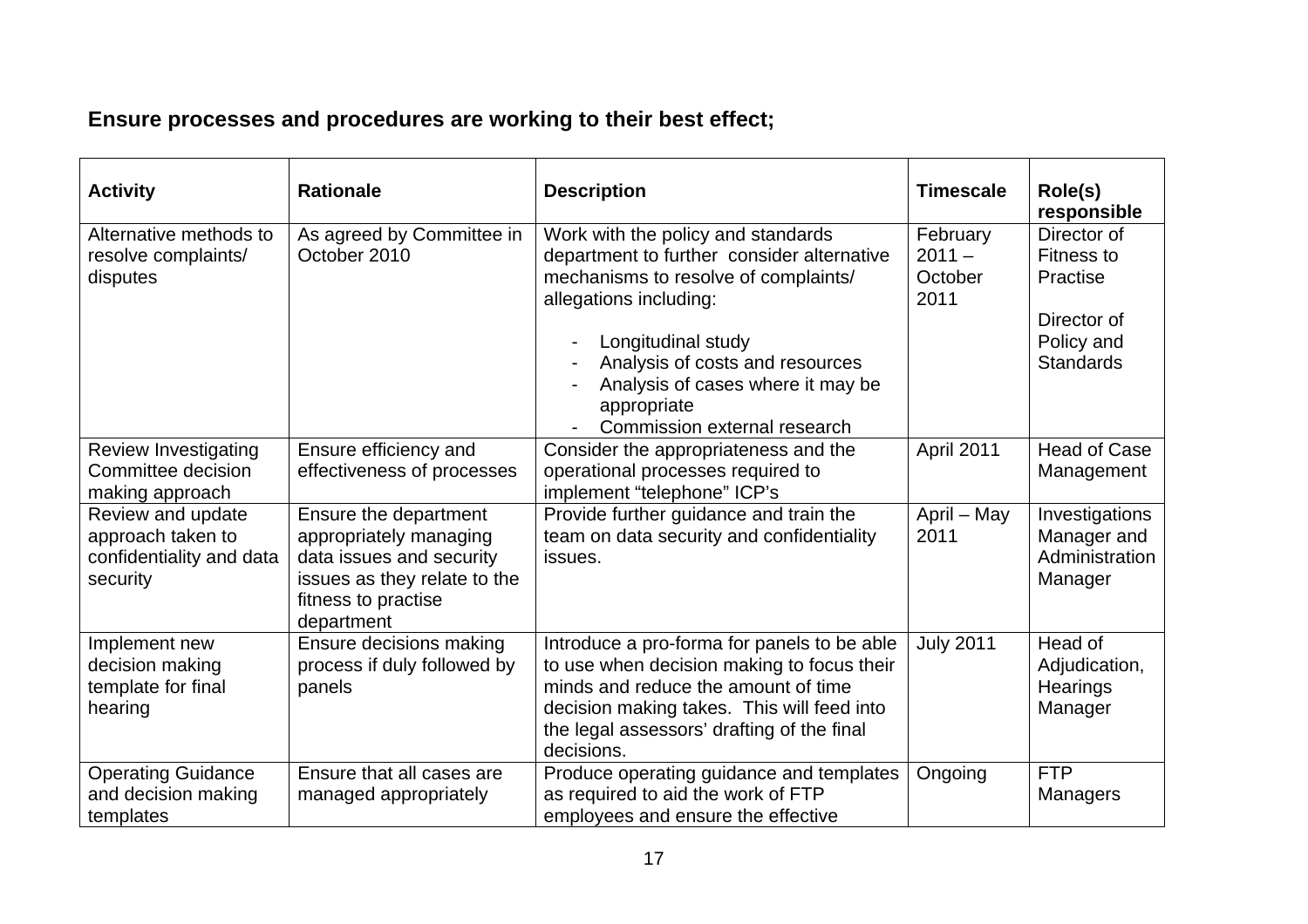| <b>Activity</b>                         | <b>Rationale</b>                                                                                                                                                                    | <b>Description</b>                                                                                                                    | <b>Timescale</b>  | Role(s)<br>responsible                                         |
|-----------------------------------------|-------------------------------------------------------------------------------------------------------------------------------------------------------------------------------------|---------------------------------------------------------------------------------------------------------------------------------------|-------------------|----------------------------------------------------------------|
|                                         |                                                                                                                                                                                     | management of cases and undertake<br>regular review in accordance with the FOG<br>schedule of guidance provided to the FTP<br>team.   |                   |                                                                |
| Review of health and<br>character cases | To review the nature and<br>outcomes of health and<br>character declarations<br>made on admission,<br>readmission and renewal<br>and ensure the process is<br>operating effectively | Review cases managed since the previous<br>review and report findings to the Education<br>and Training Committee in September<br>2011 | September<br>2011 | <b>Head of Case</b><br>Management<br>Investigations<br>Manager |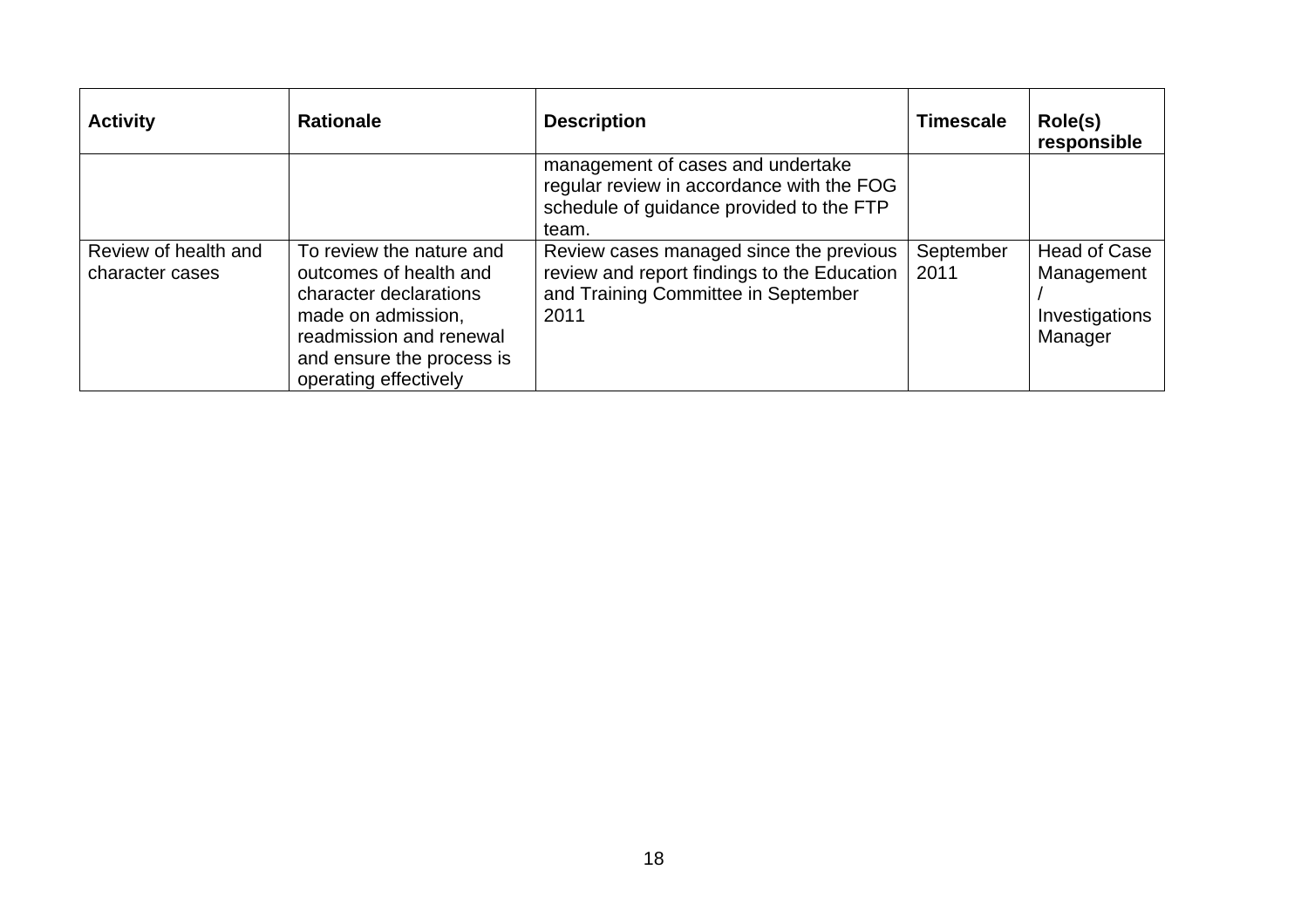## **Ensure Effective Management of Resources**

| <b>Activity</b>                                          | <b>Rationale</b>                                                                                                                                                   | <b>Description</b>                                                                                                                                | <b>Timescale</b> | Role(s)<br>responsible                                       |
|----------------------------------------------------------|--------------------------------------------------------------------------------------------------------------------------------------------------------------------|---------------------------------------------------------------------------------------------------------------------------------------------------|------------------|--------------------------------------------------------------|
| Ongoing recruitment of<br>partners                       | A number of partner<br>contracts are due to expiry<br>by April 2015 after which<br>date certain panel<br>members will no longer be<br>eligible to be a HPC partner | Undertake an exercise to reappoint (or<br>not) existing panel members<br>Ongoing exercise to recruit partners due<br>to natural wastage and need  | Ongoing          | Head of<br>Adjudication<br><b>Hearings</b><br>Manager        |
| Review "human<br>resources" within the<br>FTP department | Ensure that resources are<br>managed to their best<br>effect                                                                                                       | Undertake a review to ensure work is<br>appropriately managed in situations<br>where there is an unanticipated increase<br>in workload or absence | April 2011       | Director of<br>Fitness to<br>Practise                        |
| Ongoing Skills audit of<br>the FTP team                  | Ensure that resources are<br>being used to their best<br>effect                                                                                                    | Take steps to ensure that all members of<br>the team are appropriately trained                                                                    | Ongoing          | Head of<br>Adjudication<br>and Head of<br>Case<br>Management |
| Operational<br>Forecasting                               | As above                                                                                                                                                           | Ongoing forecasting of the number of<br>cases and hearings that are expected                                                                      | Ongoing          | Director of<br>Fitness to<br>Practise                        |
| <b>Budgetary Controls</b>                                | As above                                                                                                                                                           | Ensure effective controls are in place to<br>manage the fitness to practise budget                                                                | Ongoing          | Director of<br>Fitness to<br>Practise                        |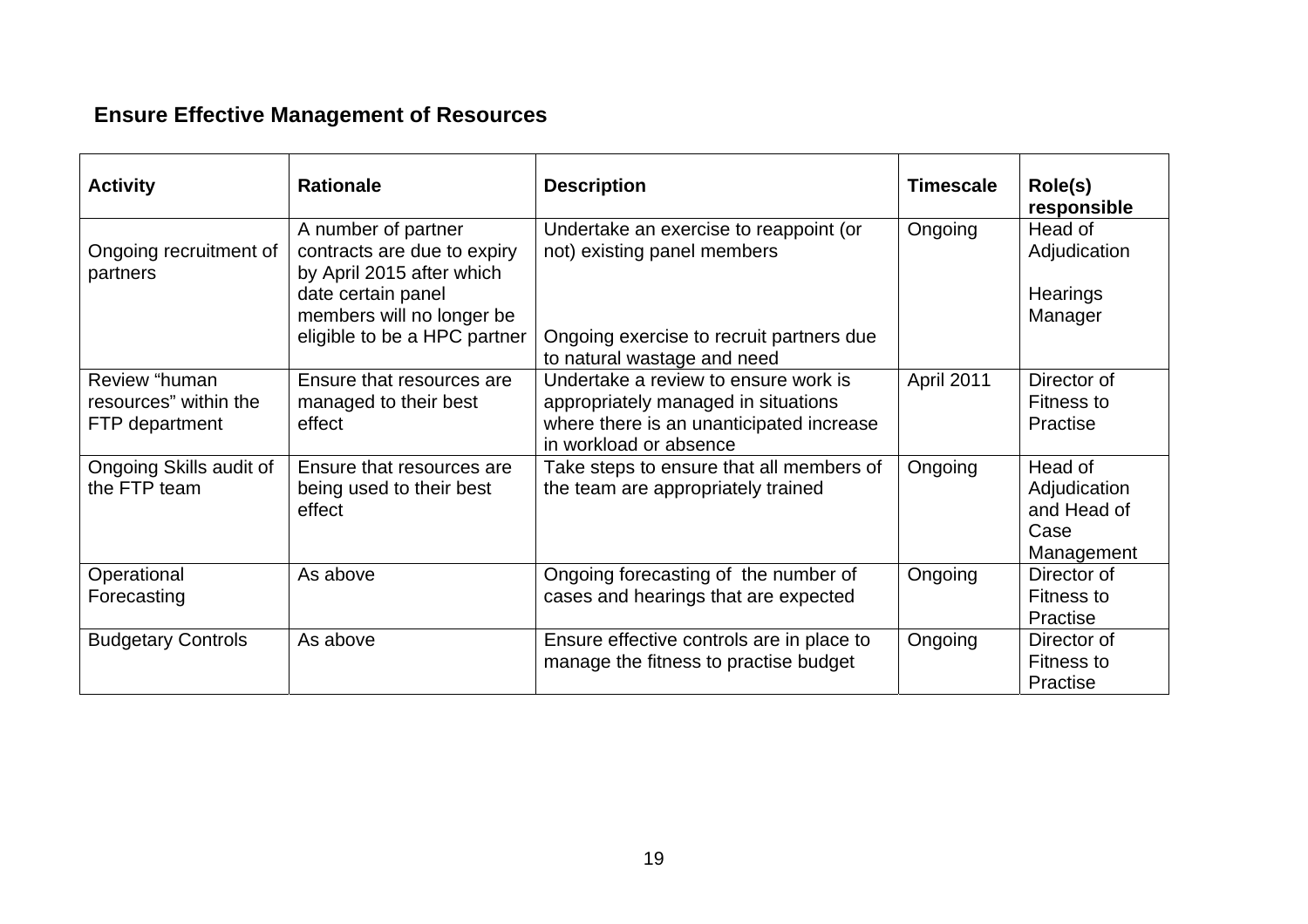

1

### **Fitness to Practise work plan update 2010-11**

### **Ensure accessibility and improve communication and information provision**

| <b>Activity</b>                                    | <b>Start date</b> | <b>End date</b>   | <b>Progress report</b>                                                                                                                                                                                                                                                                                                                                                                                                                                                                                                   |
|----------------------------------------------------|-------------------|-------------------|--------------------------------------------------------------------------------------------------------------------------------------------------------------------------------------------------------------------------------------------------------------------------------------------------------------------------------------------------------------------------------------------------------------------------------------------------------------------------------------------------------------------------|
| Expectations of<br>Complainants                    | April 2010        | December<br>2010  | See separate appendix                                                                                                                                                                                                                                                                                                                                                                                                                                                                                                    |
| <b>Fitness to Practise</b><br><b>Annual Report</b> | April 2010        | September<br>2010 | The annual report was published on 14 September 2010                                                                                                                                                                                                                                                                                                                                                                                                                                                                     |
| <b>Practice Notes</b>                              | Ongoing           | Ongoing           | The Council approved new and updated practice notes on the<br>following topics at its meetings in July and December 2010<br>Review of Striking Off Orders: New Evidence and Article<br>30(7)<br><b>Conducting Hearings in Private</b><br>Finding that Fitness to Practise is "Impaired"<br>Case Management and Directions<br><b>Hearing venues</b><br><b>Discontinuance</b><br>Misuse of the HPC Collective mark<br>Assessors and Expert witnesses<br>The Fitness to Practise Committee will be asked to consider at its |

| Date       | Ver. | <b>Dept/Cmte</b> | Doc Type     | Title                                           | <b>Status</b>     | Int. Aud.            |
|------------|------|------------------|--------------|-------------------------------------------------|-------------------|----------------------|
| 2009-01-08 | a    | ⊏2P              | <b>STRAT</b> | Fitness to Practise Work plan<br>update 2010-11 | Draft<br>DD: None | Internal<br>RD: None |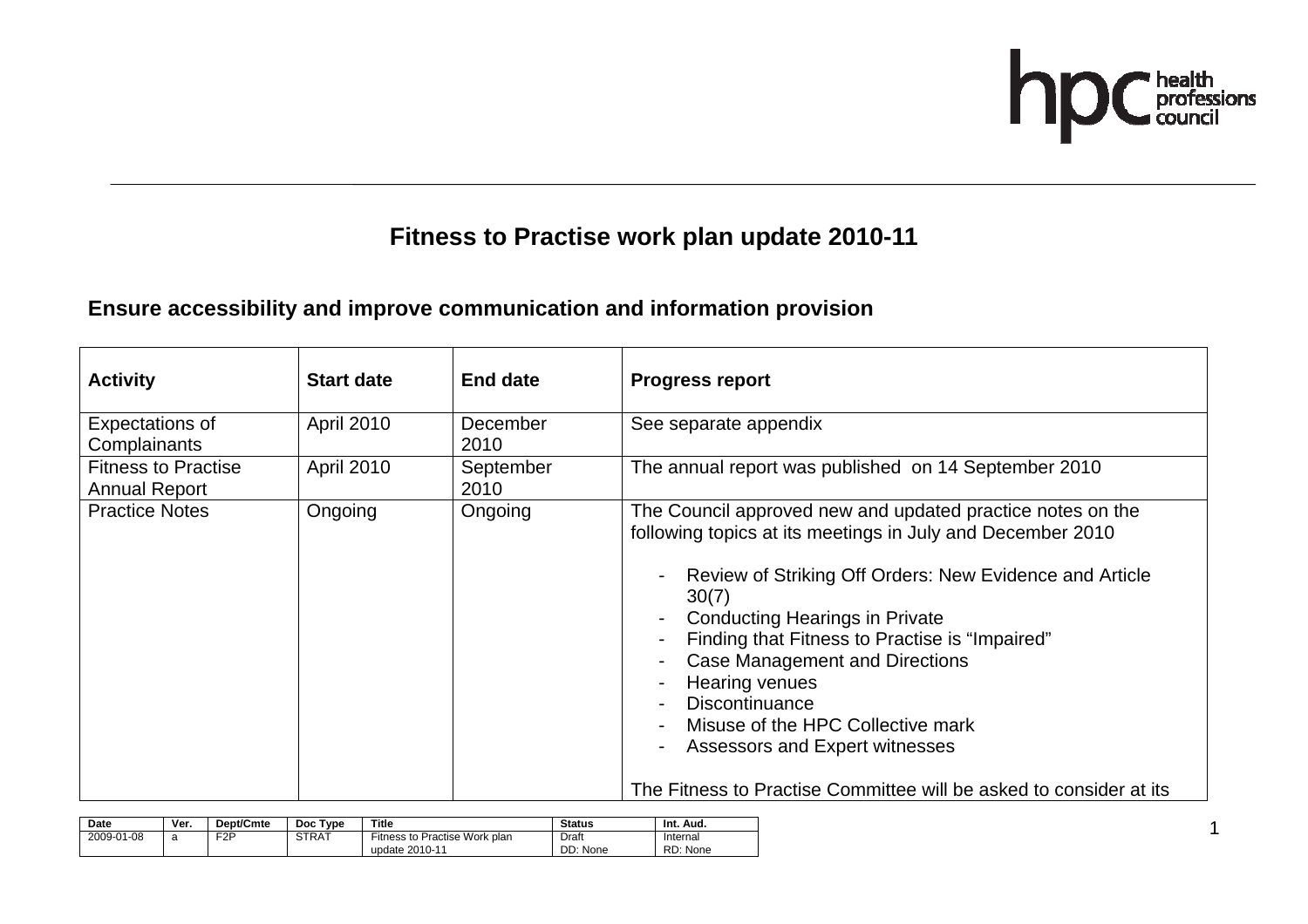| <b>Activity</b>                  | <b>Start date</b> | <b>End date</b>   | <b>Progress report</b>                                                                                                                                                                                                                                                                                                |
|----------------------------------|-------------------|-------------------|-----------------------------------------------------------------------------------------------------------------------------------------------------------------------------------------------------------------------------------------------------------------------------------------------------------------------|
|                                  |                   |                   | February 2011 new or updated practice notes on:<br>Disposal of cases via consent<br>Case to Answer<br>Case Management and Directions<br>Finding Fitness to Practise is "Impaired"<br><b>Drafting Decisions</b><br><b>Equal Treatment</b>                                                                              |
| <b>Standard Letters review</b>   | April 2010        | <b>July 2010</b>  | A review of the standard letters used by the FTP department was<br>undertaken over the course of the summer. A number of letters have<br>been updated, created and as part of the Case Management system<br>project, renamed.                                                                                         |
| Attendance at Employer<br>Events | December 2010     | <b>March 2010</b> | Five employer events are scheduled to take place in February and<br>March 2011. A FTP representative will present and facilitate at these<br>events. Members of the department have attended a range of other<br>events. FTP provide 16 days of employee time to other events and<br>exhibitions attended by the HPC. |

| <b>Date</b> | Ver. | Dept/Cmte        | <b>Type</b><br>Doc. | Title                                           | <b>Status</b>     | Int. Aud.            |
|-------------|------|------------------|---------------------|-------------------------------------------------|-------------------|----------------------|
| 2009-01-08  | a    | F <sub>2</sub> P | STRAT               | Fitness to Practise Work plan<br>update 2010-11 | Draft<br>DD: None | Internal<br>RD: None |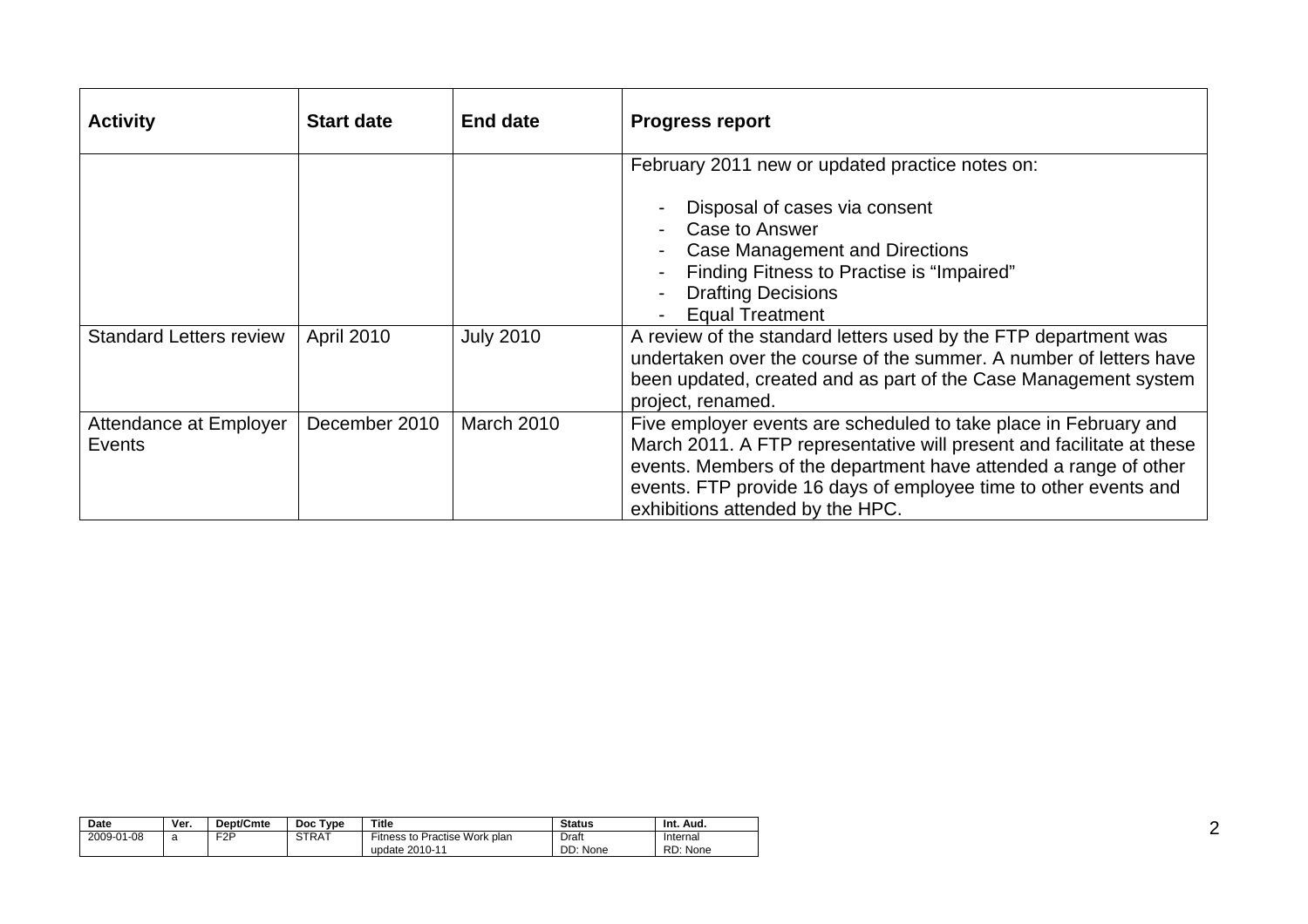## **Effective Management and Development of Legislative and New Operational requirements**

| <b>Activity</b>                                           | <b>Start date</b> | <b>End date</b> | <b>Progress report</b>                                                                                                                                                                                                                                                                                 |
|-----------------------------------------------------------|-------------------|-----------------|--------------------------------------------------------------------------------------------------------------------------------------------------------------------------------------------------------------------------------------------------------------------------------------------------------|
| Implementation of<br>Integrated case<br>management system | March 2010        | September 2011  | See separate paper on FTP Committee agenda for February 2011                                                                                                                                                                                                                                           |
| Transfer of the Hearing<br><b>Aid Council</b>             | April 2010        |                 | The transfer of the regulatory responsibility from the Hearing Aid<br>Council took place as expected on 1 April 2010.                                                                                                                                                                                  |
|                                                           |                   |                 | Eleven cases were transferred to the HPC. Eight of those cases<br>were within the remit of the Conduct and Competence Committee.<br>Two had not yet been considered by an Investigating Committee and<br>there was one case where the HPC equivalent of a suspension order<br>had been imposed.        |
|                                                           |                   |                 | Between April and December 2011 27 new allegations/enquiries<br>were received regarding Hearing Aid Dispensers. Seventy per cent<br>of those cases were from members of the public Seventeen cases<br>concerning HAD's have now been considered by HPC panels with<br>the following decisions reached: |
|                                                           |                   |                 | Two case to answer decisions [out of 8 cases, one of which was<br>referred back for further information]                                                                                                                                                                                               |
|                                                           |                   |                 | Four well founded decisions fout of nine cases, one was which was<br>part heard]                                                                                                                                                                                                                       |

| Date       | Ver. | Dept/Cmte  | Doc Type     | Title                                           | <b>Status</b> | Int.<br>Aud. |
|------------|------|------------|--------------|-------------------------------------------------|---------------|--------------|
| 2009-01-08 |      | EOD<br>۰Z۱ | <b>STRAT</b> | $- \cdot$<br>Practise Work plan ۱<br>Fitness to | Draft         | Internal     |
|            |      |            |              | update 2010-11                                  | DD: None      | RD:<br>None  |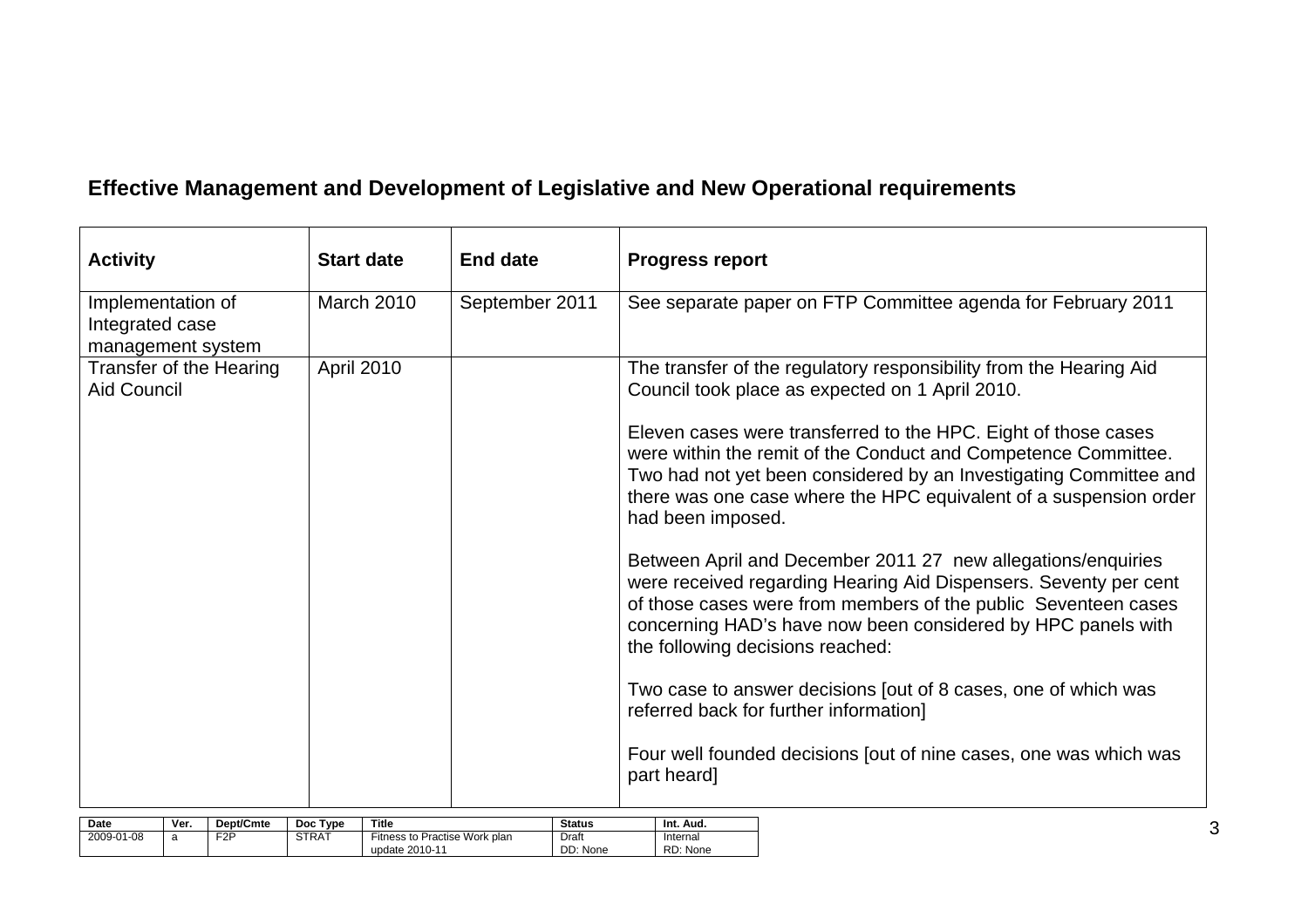| <b>Activity</b>                                                                                                                               | <b>Start date</b> | <b>End date</b>  | <b>Progress report</b>                                                                                                                                                                                                                                                                                                                                                                                                                                                                                                                                        |
|-----------------------------------------------------------------------------------------------------------------------------------------------|-------------------|------------------|---------------------------------------------------------------------------------------------------------------------------------------------------------------------------------------------------------------------------------------------------------------------------------------------------------------------------------------------------------------------------------------------------------------------------------------------------------------------------------------------------------------------------------------------------------------|
|                                                                                                                                               |                   |                  | There have been no complaints about misuse of title and 1 about<br>misuse of function. This amounts to 0.8 per cent of the total number<br>of complaints received between April and December 2010.                                                                                                                                                                                                                                                                                                                                                            |
| Implementation of the<br>requirements of the<br><b>Protection of Vulnerable</b><br>Groups and<br><b>Safeguarding Vulnerable</b><br>Groups Act | April 2010        |                  | We are waiting for the review of the scope of the ISA scheme by the<br>coalition government before we make any technology changes to<br>Net Regulate. The Scottish Government have announced that PVG<br>will go live after 28 February 2011 after which they will accept<br>referrals to the scheme.                                                                                                                                                                                                                                                         |
|                                                                                                                                               |                   |                  | A case manager within each case team within the Fitness to Practise<br>directorate has been assigned as the ISA case manager within their<br>respective case teams. This means that after reviewing relevant<br>decisions they make recommendations as to whether a case should<br>be referred to the ISA by the Director of Fitness to Practise. Case<br>conferences take place every fortnight attended by the Director,<br>Head of Case Management and ISA case managers where a<br>decision is made by the Director as to whether to refer a case to ISA. |
|                                                                                                                                               |                   |                  | As well as reviewing cases received considered by the HPC since<br>October 2009, we have also undertaken a retrospective review of<br>decisions (i.e before the scheme went live). In accordance with<br>HPC's obligations under the scheme, we have referred 52 cases to<br>the ISA (as at 17 January 2011). We have received notification of<br>eleven barring decisions and have logged four new allegations<br>regarding a barring decision.<br>A further update will be provided to the Fitness to Practise                                              |
|                                                                                                                                               |                   |                  | Committee in June 2011.                                                                                                                                                                                                                                                                                                                                                                                                                                                                                                                                       |
| Review the approach the<br>FTP team take towards                                                                                              | April 2010        | <b>July 2010</b> | A new post for 2011-12 has been indentified. It is anticipated that the<br>new role of Compliance Officer within the FTP department will deal                                                                                                                                                                                                                                                                                                                                                                                                                 |

| <b>Date</b> | Ver. | Dept/Cmte        | Doc Type | Title                                           | Status            | Int. Aud.            |
|-------------|------|------------------|----------|-------------------------------------------------|-------------------|----------------------|
| 2009-01-08  | a    | F <sub>2</sub> P | STRAT    | Fitness to Practise Work plan<br>update 2010-11 | Draft<br>DD: None | Internal<br>RD: None |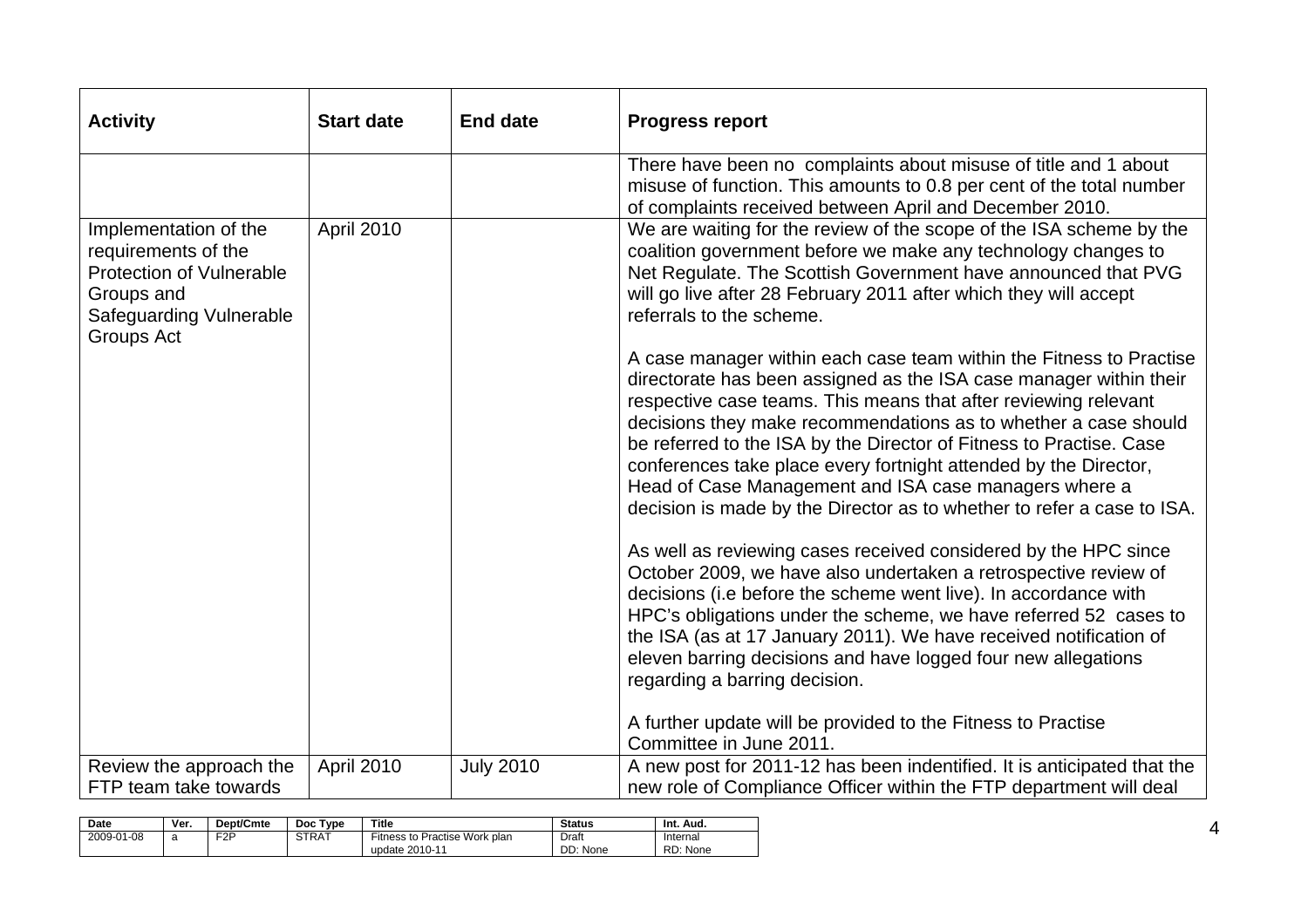| <b>Activity</b>                                                                                           | <b>Start date</b> | <b>End date</b> | <b>Progress report</b>                                                                                                                                                                                                                                                                                                                |
|-----------------------------------------------------------------------------------------------------------|-------------------|-----------------|---------------------------------------------------------------------------------------------------------------------------------------------------------------------------------------------------------------------------------------------------------------------------------------------------------------------------------------|
| Freedom of Information<br><b>Act and Data Protection</b><br>Act requests including<br>evidence management |                   |                 | with all FOIA, DPA, ISA, PVG and audit matters as they relate to the<br>department.                                                                                                                                                                                                                                                   |
| Partner systems review                                                                                    | <b>April 2010</b> | December 2010   | This project has been put on hold                                                                                                                                                                                                                                                                                                     |
| <b>Revalidation</b>                                                                                       | Ongoing           | Ongoing         | Data has been provided to the Policy team about fitness to practise<br>cases where the case was well founded. This included data about<br>profession, date of birth, gender, route to registration, location of the<br>incident and employment status. The Policy Team are working on<br>the analysis of this data with a consultant. |

| Date       | Ver. | Dept/Cmte        | Tvpe<br><b>Doc</b> | Title                                           | <b>Status</b>     | Int.<br>Aud.         |
|------------|------|------------------|--------------------|-------------------------------------------------|-------------------|----------------------|
| 2009-01-08 | a    | F <sub>2</sub> P | <b>STRAT</b>       | Fitness to Practise Work plan<br>update 2010-11 | Draft<br>DD: None | Internal<br>RD: None |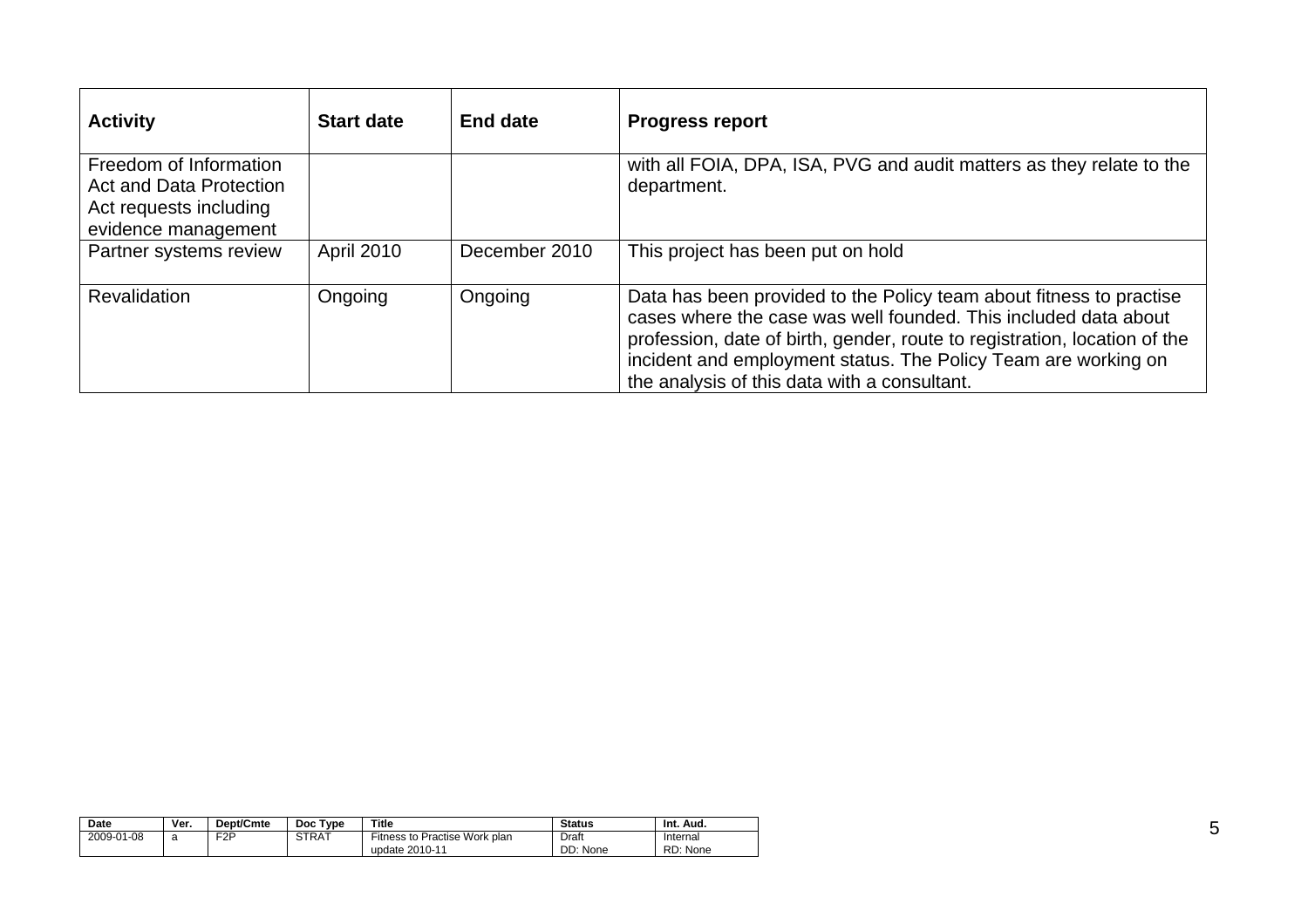## **Consistent and effective decision making**

| <b>Activity</b>                                                                       |                           |                               |                                                                                                                           | <b>Start date</b>                                        | <b>End date</b> |                                                                                                                                                                                                                                                                           | <b>Progress report</b>                                                                                                                                                                                                                                                                                                                                                                                                                                                                        |  |                                                                                                                                                                                                                                                                          |
|---------------------------------------------------------------------------------------|---------------------------|-------------------------------|---------------------------------------------------------------------------------------------------------------------------|----------------------------------------------------------|-----------------|---------------------------------------------------------------------------------------------------------------------------------------------------------------------------------------------------------------------------------------------------------------------------|-----------------------------------------------------------------------------------------------------------------------------------------------------------------------------------------------------------------------------------------------------------------------------------------------------------------------------------------------------------------------------------------------------------------------------------------------------------------------------------------------|--|--------------------------------------------------------------------------------------------------------------------------------------------------------------------------------------------------------------------------------------------------------------------------|
| panel chairs                                                                          | April 2010<br>April 20111 |                               | Work with the partner<br>department to review the<br>appraisal system used for<br>panel members and<br>future appraisals. |                                                          |                 |                                                                                                                                                                                                                                                                           |                                                                                                                                                                                                                                                                                                                                                                                                                                                                                               |  | Work on the appraisal tool was undertaken during August with the<br>Partner department. The tool is now formatted in the same manner<br>as the Education Partner appraisal tool. Appraisal themes have<br>been reviewed and refreshed and the new form is now in use for |
| Panel Chair, Legal<br><b>Assessor and Panel</b><br>Member review and<br>training days |                           |                               | Ongoing                                                                                                                   | Ongoing                                                  |                 |                                                                                                                                                                                                                                                                           | Training for new partners and refresher training for existing partners<br>has continued to take place. Training for new legal assessors took<br>place in May 2010 with a review day for all legal assessors taking<br>place in October 2010. Refresher training for panel chairs took place<br>in April 2010. 146 partners have now received the second cycle of<br>refresher training (over two sessions). The next batch of refresher<br>training is scheduled for the next financial year. |  |                                                                                                                                                                                                                                                                          |
| Monitor updates in<br>regulatory law                                                  |                           |                               | Ongoing                                                                                                                   |                                                          | Ongoing         |                                                                                                                                                                                                                                                                           | We continually monitor this to ensure changes are appropriately<br>reflected in all of our documents. We also provide feedback from this<br>to the legal assessors,                                                                                                                                                                                                                                                                                                                           |  |                                                                                                                                                                                                                                                                          |
| fitness to practise<br>partners                                                       |                           | Quarterly newsletter for      |                                                                                                                           | April 2010<br>March 2011                                 |                 |                                                                                                                                                                                                                                                                           | A quarterly newsletter continues to be circulated to all FTP partners<br>raising a range of issues, updates and areas of learning                                                                                                                                                                                                                                                                                                                                                             |  |                                                                                                                                                                                                                                                                          |
| <b>CHRE</b> learning points                                                           |                           | Ongoing                       |                                                                                                                           | Ongoing                                                  |                 | As and when they are received, CHRE learning points (as<br>appropriate) are provided in the FTP newsletter. The CHRE audit for<br>of the initial stages of HPC's fitness to practise process took place in<br>December 2010. We have now responded to CHRE's comments and |                                                                                                                                                                                                                                                                                                                                                                                                                                                                                               |  |                                                                                                                                                                                                                                                                          |
| Date<br>2009-01-08                                                                    | Ver.<br>a                 | Dept/Cmte<br>F <sub>2</sub> P | Doc Type<br><b>STRAT</b>                                                                                                  | Title<br>Fitness to Practise Work plan<br>update 2010-11 |                 | <b>Status</b><br>Draft<br>DD: None                                                                                                                                                                                                                                        | Int. Aud.<br>6<br>Internal<br>RD: None                                                                                                                                                                                                                                                                                                                                                                                                                                                        |  |                                                                                                                                                                                                                                                                          |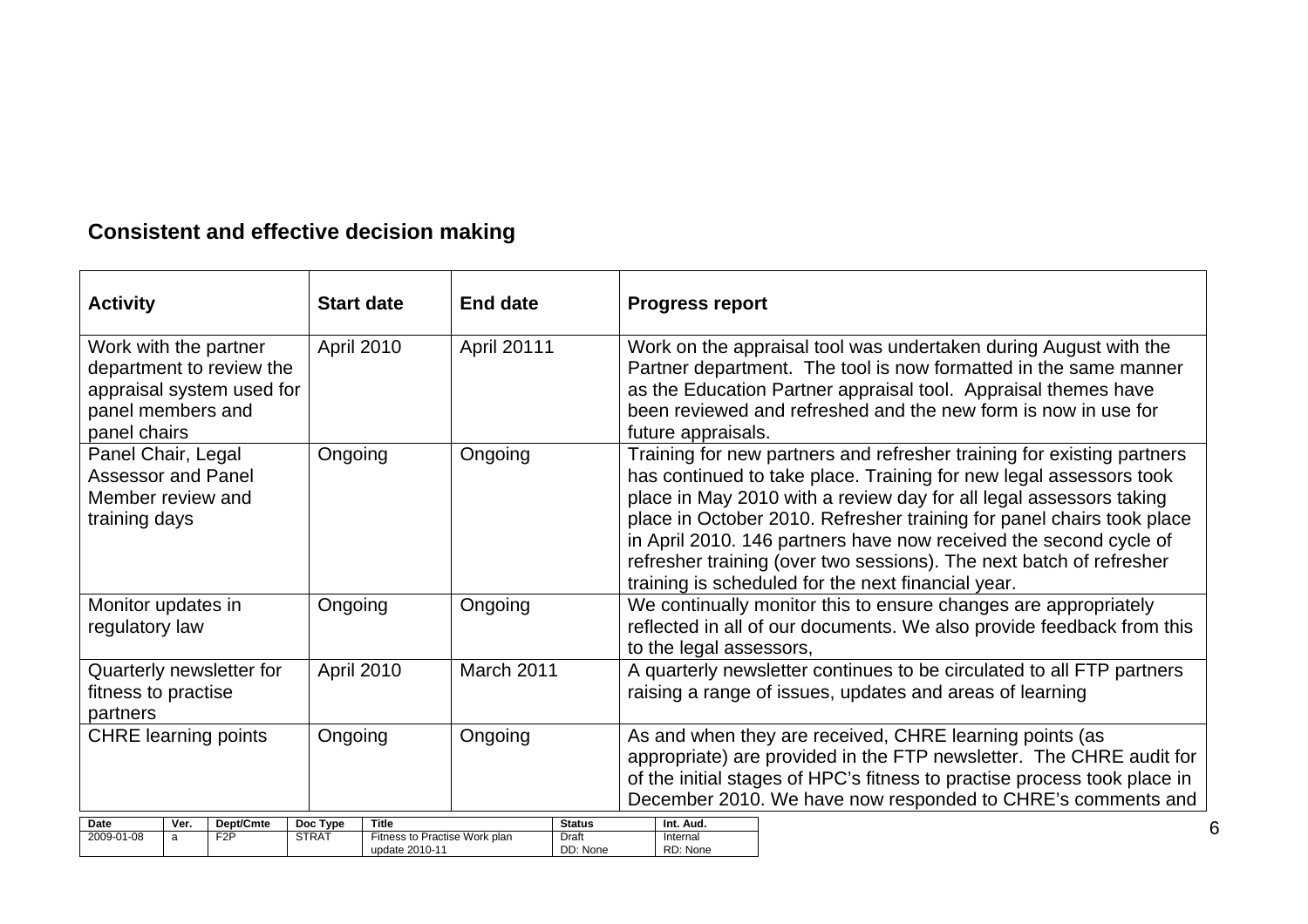| <b>Activity</b>                                         | <b>Start date</b> | End date | <b>Progress report</b>                                                                                                                                                                                                                                                                                                                                                              |
|---------------------------------------------------------|-------------------|----------|-------------------------------------------------------------------------------------------------------------------------------------------------------------------------------------------------------------------------------------------------------------------------------------------------------------------------------------------------------------------------------------|
|                                                         |                   |          | questions for clarification and now await the first draft of the report.                                                                                                                                                                                                                                                                                                            |
| Qualitative review of<br>decisions                      | Ongoing           | Ongoing  | The FTP Committee considered a review of final and review hearing<br>decisions and case to answer decisions at its meeting in October<br>2010. The policy department have prepared a review of final and<br>review hearing decisions reached between September and<br>December 2010. The Committee also approved a number of<br>recommendations for ongoing work from those papers. |
| Implement mechanisms<br>to quality control<br>decisions | Ongoing           | Ongoing  | This control mechanism has now been updated as per the<br>commentary provided above. A new decision template has now been<br>produced and is in use. It is hoped that this new template will aid in<br>improving decision making and ensure clear information is provided<br>to those who read such decisions.                                                                      |

| Date       | Ver.            | <b>Dept/Cmte</b> | Doc Type | <b>Title</b>                                    | <b>Status</b>     | Int.<br>Aud.         |
|------------|-----------------|------------------|----------|-------------------------------------------------|-------------------|----------------------|
| 2009-01-08 | $\sqrt{2}$<br>d | F <sub>2</sub> P | STRAT    | Fitness to Practise Work plan<br>update 2010-11 | Draft<br>DD: None | Internal<br>RD: None |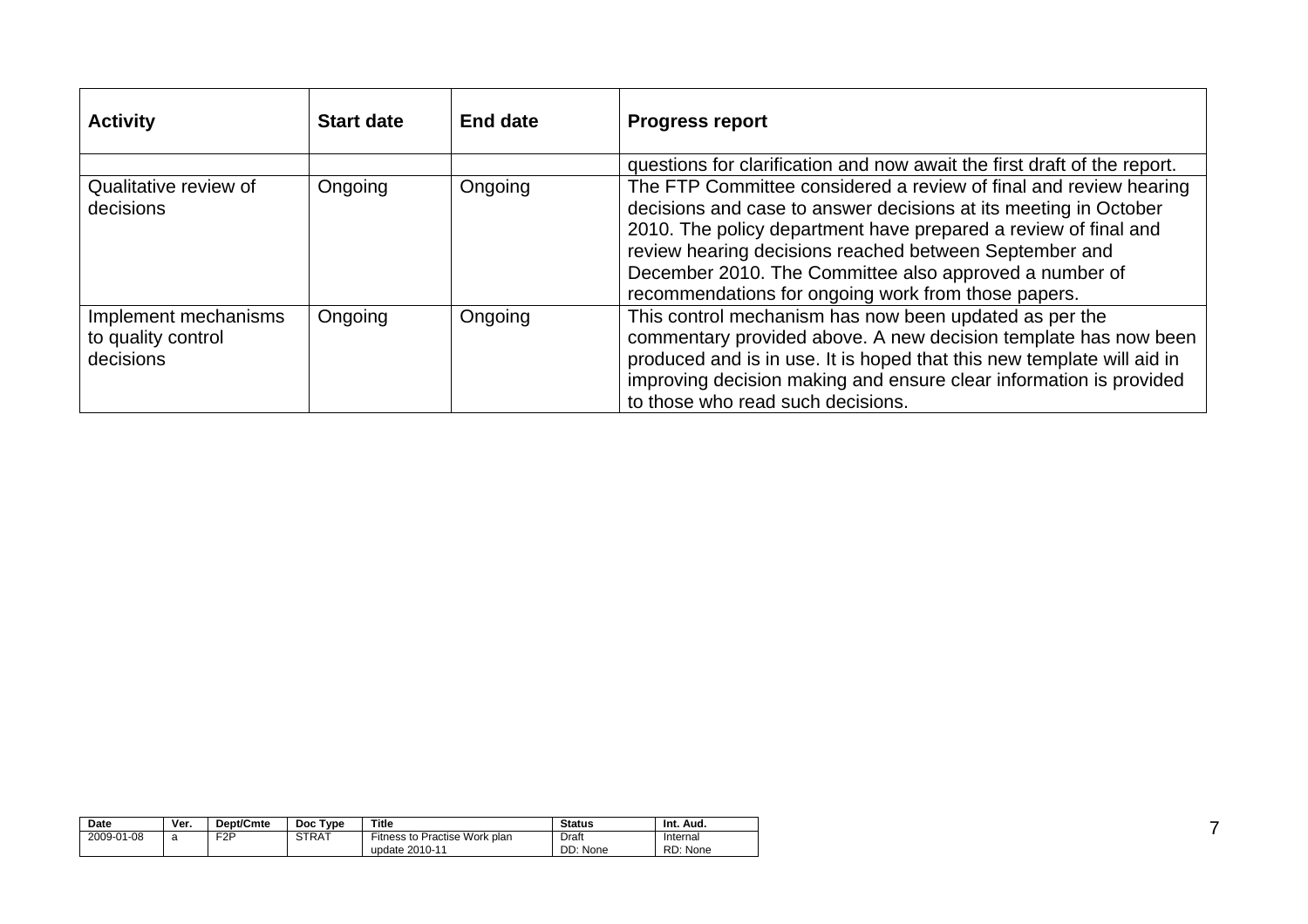### **Ensure processes and procedures are working to their best effect**

| <b>Activity</b>                                                             |      |                               |                          | <b>Start date</b> | <b>End date</b> |                                                                                                                                                                                                                                                                            | <b>Progress report</b> |
|-----------------------------------------------------------------------------|------|-------------------------------|--------------------------|-------------------|-----------------|----------------------------------------------------------------------------------------------------------------------------------------------------------------------------------------------------------------------------------------------------------------------------|------------------------|
| Alternative methods to<br>resolve<br>complaints/disputes                    |      |                               | <b>April 2010</b>        | December 2010     |                 | There is a paper on this subject on the FTP Committee agenda for<br>February 2011.                                                                                                                                                                                         |                        |
| Review occupational<br>therapists health<br>declarations                    |      |                               | January 2011             | March 2011        |                 | Work in this area is scheduled to begin in January 2011                                                                                                                                                                                                                    |                        |
| Review mechanisms of<br>dealing with drink drive or<br>drug convictions     |      |                               | August 2010              | March 2011        |                 | The FTP Committee considered at its me                                                                                                                                                                                                                                     |                        |
| Operating guidance and<br>decision making<br>templates                      |      |                               | Ongoing                  | Ongoing           |                 | Operating Guidance on the following subjects have been produced:<br>Joinder<br>Consumer complaints<br>Instructing registrant assessors for ICP<br>Misuse of HPC logo<br>Protection of function offences<br>Attending ICP's<br>Case investigating reports<br>Discontinuance |                        |
| Date                                                                        | Ver. | Dept/Cmte<br>F <sub>2</sub> P | Doc Type<br><b>STRAT</b> | Title             |                 | <b>Status</b>                                                                                                                                                                                                                                                              | Int. Aud.<br>Internal  |
| Fitness to Practise Work plan<br>2009-01-08<br>Draft<br>a<br>update 2010-11 |      | DD: None                      | RD: None                 |                   |                 |                                                                                                                                                                                                                                                                            |                        |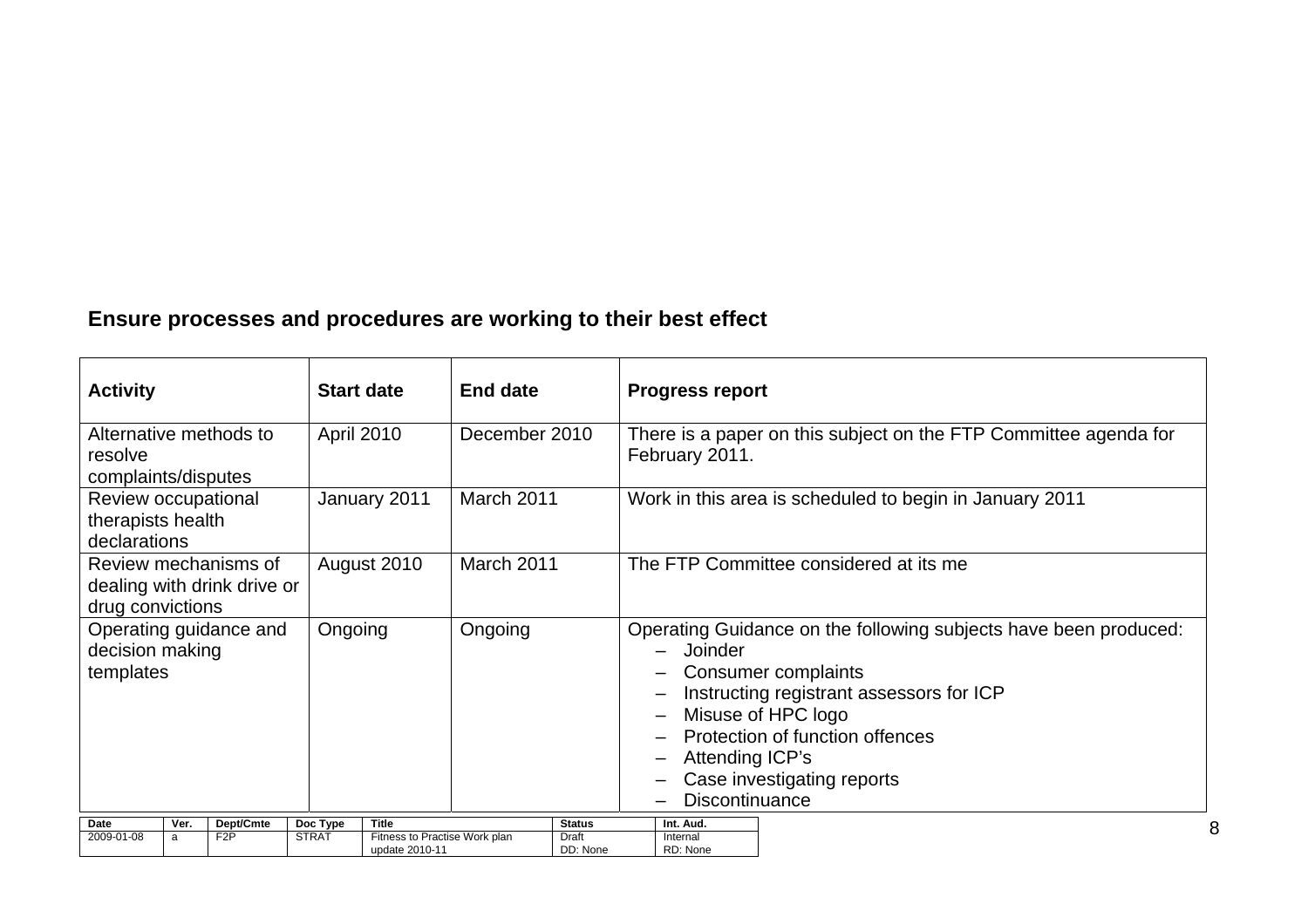| <b>Activity</b> | <b>Start date</b> | <b>End date</b> | <b>Progress report</b>                                                                                                                                                                                                                                                                                                                                                                                                               |
|-----------------|-------------------|-----------------|--------------------------------------------------------------------------------------------------------------------------------------------------------------------------------------------------------------------------------------------------------------------------------------------------------------------------------------------------------------------------------------------------------------------------------------|
|                 |                   |                 | <b>Instructing Medical Assessors</b><br>Vetting and barring                                                                                                                                                                                                                                                                                                                                                                          |
|                 |                   |                 | New/updated operating guidance and templates have been<br>produced on<br>Consent<br>Signposting<br>Taking complaints over the phone<br>Taking complaints in person<br>Protection of title offences<br><b>Skeleton Argument</b><br>Final hearing decision template<br>Review hearing decision template<br>Interim order decision template<br>Formulating allegation<br>Case handling and investigations<br>Health and character cases |
|                 |                   |                 | The FOG index is provided as an appendix to this paper<br>A number of revisions have been made to the Investigating<br>Committee process. This includes a new decision template, new<br>case investigation reports, an updated FOG and changed to the role<br>of the ICP co-ordinator. A paper was provided to the FTP committee<br>on the changes made at its October 2010 meeting.                                                 |

| Date       | Ver.        | Dept/Cmte        | Type<br>Doc  | <b>Title</b>                                    | <b>Status</b>     | Int. Aud.            |
|------------|-------------|------------------|--------------|-------------------------------------------------|-------------------|----------------------|
| 2009-01-08 | $\sim$<br>a | F <sub>2</sub> P | <b>STRAT</b> | Fitness to Practise Work plan<br>update 2010-11 | Draft<br>DD: None | Internal<br>RD: None |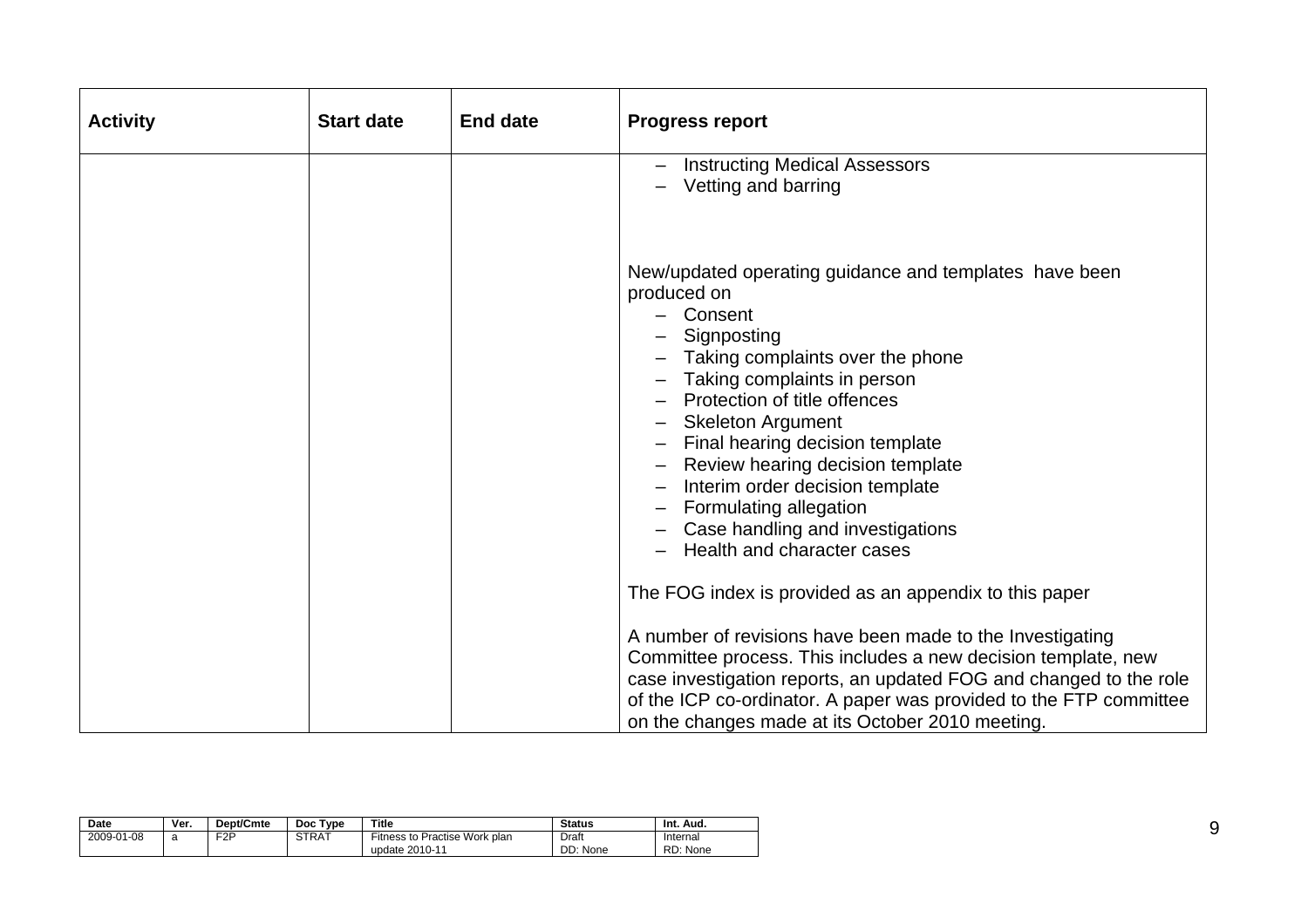### **Ensure Effective Management of Resources**

2009-01-08 a F2P STRAT Fitness to Practise Work plan

update 2010-11

| <b>Activity</b>                                                  | <b>Start date</b>                                                  | <b>End date</b>        | <b>Progress report</b>                                                                                                                                                                                                                                                                                                                                                                                                                                                                                                                                                                                         |  |  |
|------------------------------------------------------------------|--------------------------------------------------------------------|------------------------|----------------------------------------------------------------------------------------------------------------------------------------------------------------------------------------------------------------------------------------------------------------------------------------------------------------------------------------------------------------------------------------------------------------------------------------------------------------------------------------------------------------------------------------------------------------------------------------------------------------|--|--|
| Reappointment and<br>Ongoing reappointment<br>of partners        | April 2010<br><b>July 2010</b>                                     |                        | FTP partners were required to undergo a reappointments exercise in<br>order for their contracts to be extended (or not). This process was<br>concluded in July 2010. We are reviewing our needs going forward<br>given the requirement in the legislation that FTP partners are<br>appointed for a maximum of 8 years (with the period of appointment<br>for partners appointed before July 2007 to begin in July 2007).<br>11 new legal assessors have been appointed and trained and are<br>now being used.                                                                                                  |  |  |
|                                                                  |                                                                    |                        | Recruitment for 15 new lay partners took place in October 2010.<br>Training for those partners took place in November 2010 and those<br>partners are now in use. Six Chiropodists and five Dietitian Partners<br>were also recruited and trained due to insufficient numbers.<br>Orthoptist Partners are currently being recruited for.                                                                                                                                                                                                                                                                        |  |  |
| Review "human<br>resources" within the<br>FTP department         | April 2010                                                         | April 2010             | A newly created position of Investigations Manager was created this<br>year. This post was filled by Zoe Maguire who is now responsible for<br>the management of the lead case managers. We have also<br>appointed two case support officers whose role it is to provide<br>administrative support to the case managers. We have also<br>appointed a scheduling officer on a six month contract to aid the<br>hearings team in ensuring the efficient fixing of hearings.<br>We anticipate recruiting for an extra hearing officer and the new<br>posts of Compliance Officer and Hearings Manager in the next |  |  |
| Ongoing skills audit of                                          | Ongoing                                                            | Ongoing                | financial year.<br>A series of workshops have been organised for Case Managers and                                                                                                                                                                                                                                                                                                                                                                                                                                                                                                                             |  |  |
| Dept/Cmte<br>Date<br>Ver.<br>2009-01-08<br>F2P<br>$\overline{a}$ | Doc Type<br>Title<br><b>STRAT</b><br>Fitness to Practise Work plan | <b>Status</b><br>Draft | Int. Aud.<br>Internal                                                                                                                                                                                                                                                                                                                                                                                                                                                                                                                                                                                          |  |  |

DD: None

RD: None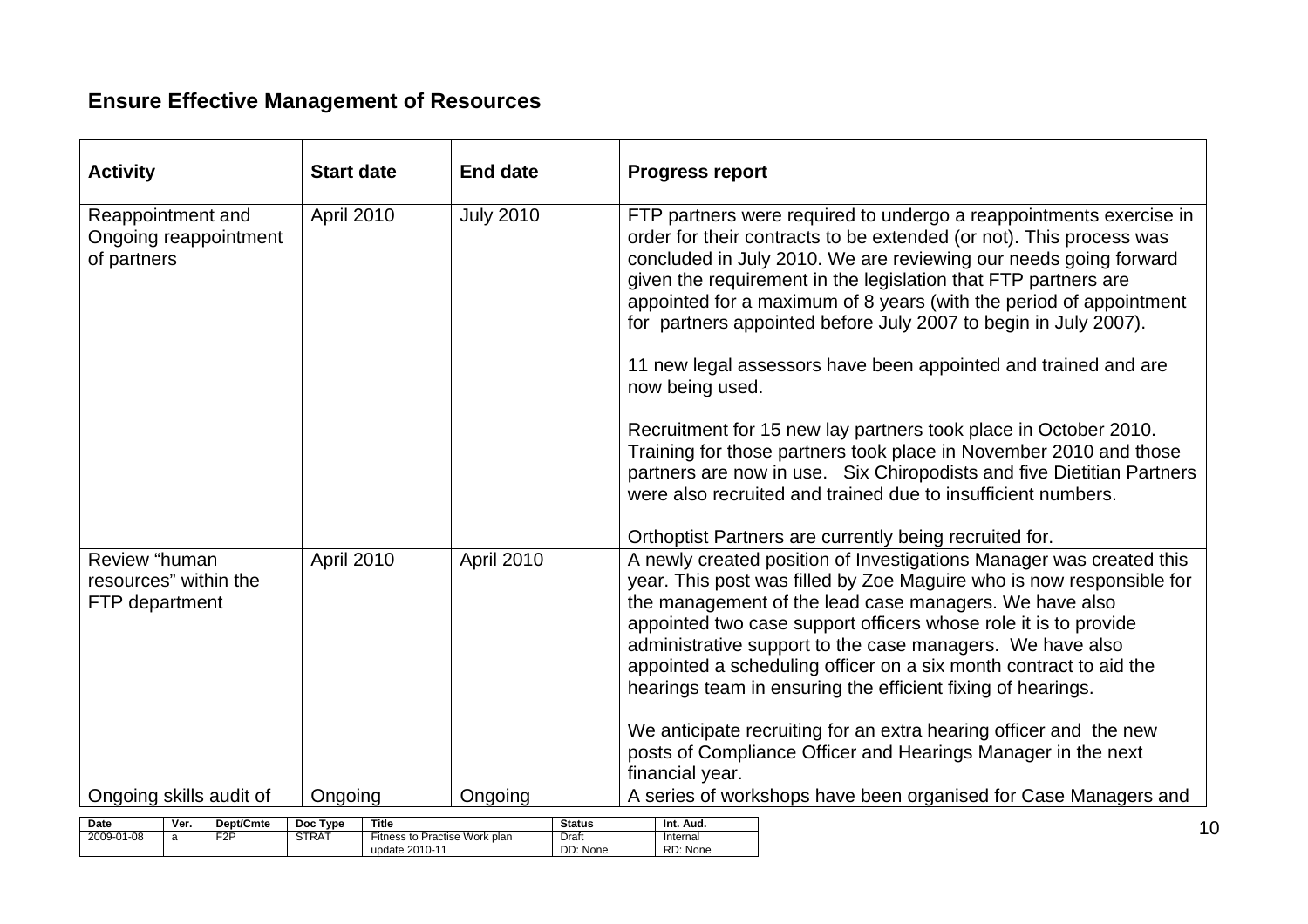| <b>Activity</b> | <b>Start date</b> | <b>End date</b> | <b>Progress report</b>                                                                                                                                                                                                                                                                                                                                                                                                                                                                                                                                                                                                                                                                                                                                                                                                                                                                                                                                                                                                                                                                    |
|-----------------|-------------------|-----------------|-------------------------------------------------------------------------------------------------------------------------------------------------------------------------------------------------------------------------------------------------------------------------------------------------------------------------------------------------------------------------------------------------------------------------------------------------------------------------------------------------------------------------------------------------------------------------------------------------------------------------------------------------------------------------------------------------------------------------------------------------------------------------------------------------------------------------------------------------------------------------------------------------------------------------------------------------------------------------------------------------------------------------------------------------------------------------------------------|
| the FTP team    |                   |                 | Case Support Officers at which training on a specific areas of the<br>process is given by Jonathan Bracken and the Lead Case Managers.<br>Six have taken place since April, and a rolling cycle of training is<br>planned on an ongoing basis. The topics covered are:<br>$-$ Use of article 25(1)<br><b>Drafting allegations</b><br>- Standard of acceptance for allegations<br><b>ICP</b> decisions<br>Consent orders<br>Risk assessment and interim orders<br>Other training undertaken by members of the team includes:<br>BTEC in investigative practice<br>Presenting with impact<br>- Advocacy<br>Introduction to supervision and team leadership<br><b>Project management</b><br>Assertiveness and confidence<br><b>Microsoft Excel</b><br><b>PA skills</b><br><b>Health Professions Order</b><br>Time management<br>HPC management development programme<br>The Hearing Team have also attended a two day course on<br>'Assertiveness' at the end of September 2010. The Lead Hearings<br>Officer and one Hearings Officer also attended the 'Presenting with<br>Impact' course. |
|                 |                   |                 | Different members of the Hearing Team have also been to visit                                                                                                                                                                                                                                                                                                                                                                                                                                                                                                                                                                                                                                                                                                                                                                                                                                                                                                                                                                                                                             |

| Date       | Ver. | Dept/Cmte        | Doc Type     | <b>Title</b>                                    | <b>Status</b>     | Int. Aud.            |
|------------|------|------------------|--------------|-------------------------------------------------|-------------------|----------------------|
| 2009-01-08 | a    | F <sub>2</sub> P | <b>STRAT</b> | Fitness to Practise Work plan<br>update 2010-11 | Draft<br>DD: None | Internal<br>RD: None |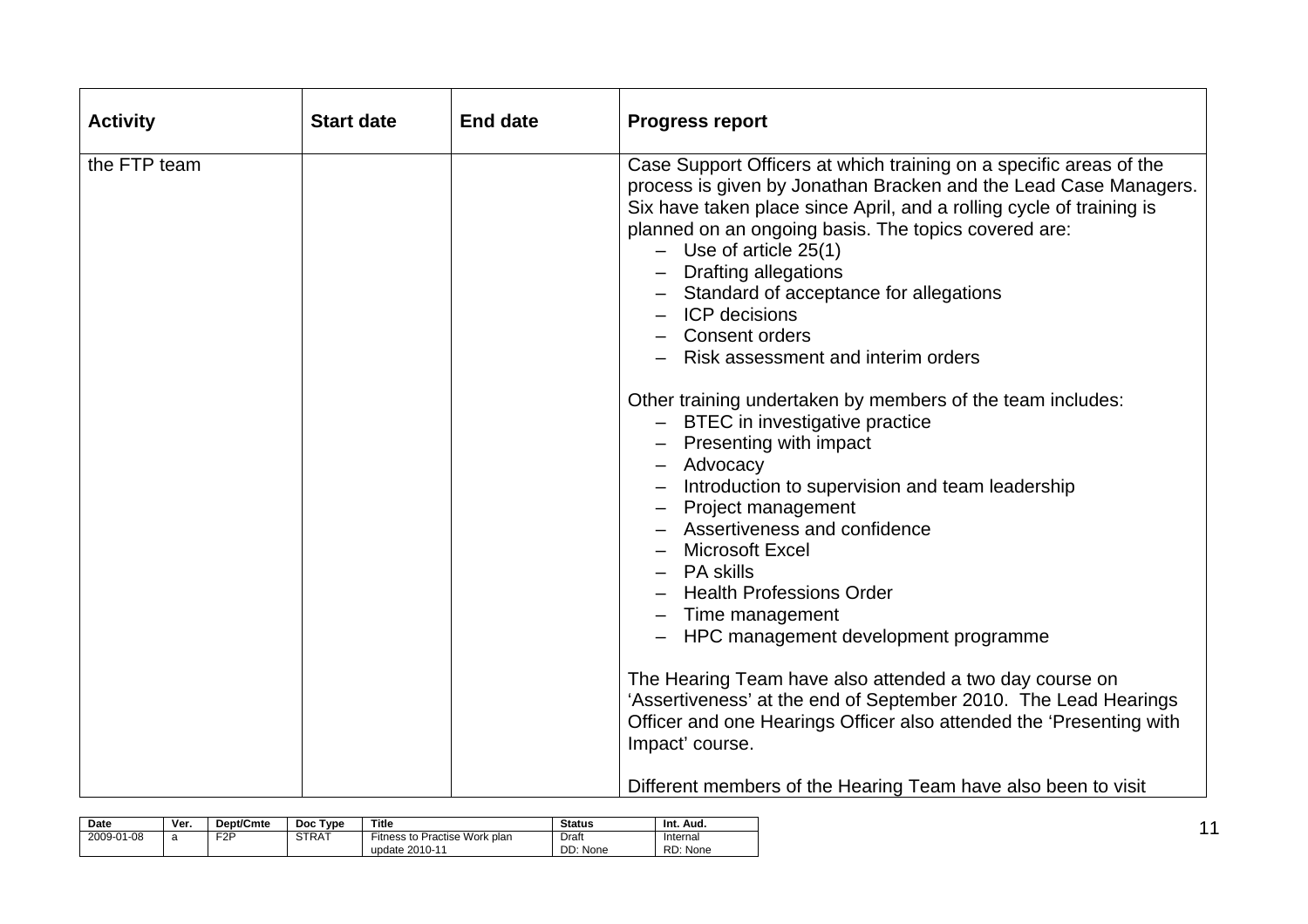| <b>Activity</b>                | <b>Start date</b> | <b>End date</b> | <b>Progress report</b>                                                                                                                                                                                                                                                        |
|--------------------------------|-------------------|-----------------|-------------------------------------------------------------------------------------------------------------------------------------------------------------------------------------------------------------------------------------------------------------------------------|
|                                |                   |                 | suppliers for hearings and other regulator's proceedings to try to<br>improve communication and look for ways to make efficiencies in our<br>work where possible.                                                                                                             |
|                                |                   |                 | On 11 October 2010 four Council Members attended a day with the<br>department to provide more information about Council Members,<br>their role and their particular profession.                                                                                               |
| <b>Operational Forecasting</b> | Ongoing           | Ongoing         | This is an ongoing area of work                                                                                                                                                                                                                                               |
| <b>Budgetary Controls</b>      | Ongoing           | Ongoing         | We have engaged Blake Lapthorn to act on HPC's behalf to present<br>ten fitness to practise cases. Contractual negotiations as to<br>arrangements for the preparation and presentation of fitness to<br>practise cases on HPC's behalf in 2011-12 have now been<br>completed. |

| <b>Date</b> | Ver. | Dept/Cmte | Type<br><b>Doc</b> | Title                                           | <b>Status</b>     | Int.<br>Aud.         |
|-------------|------|-----------|--------------------|-------------------------------------------------|-------------------|----------------------|
| 2009-01-08  |      | E2P       | <b>STRAT</b>       | Fitness to Practise Work plan<br>update 2010-11 | Draft<br>DD: None | Internal<br>RD: None |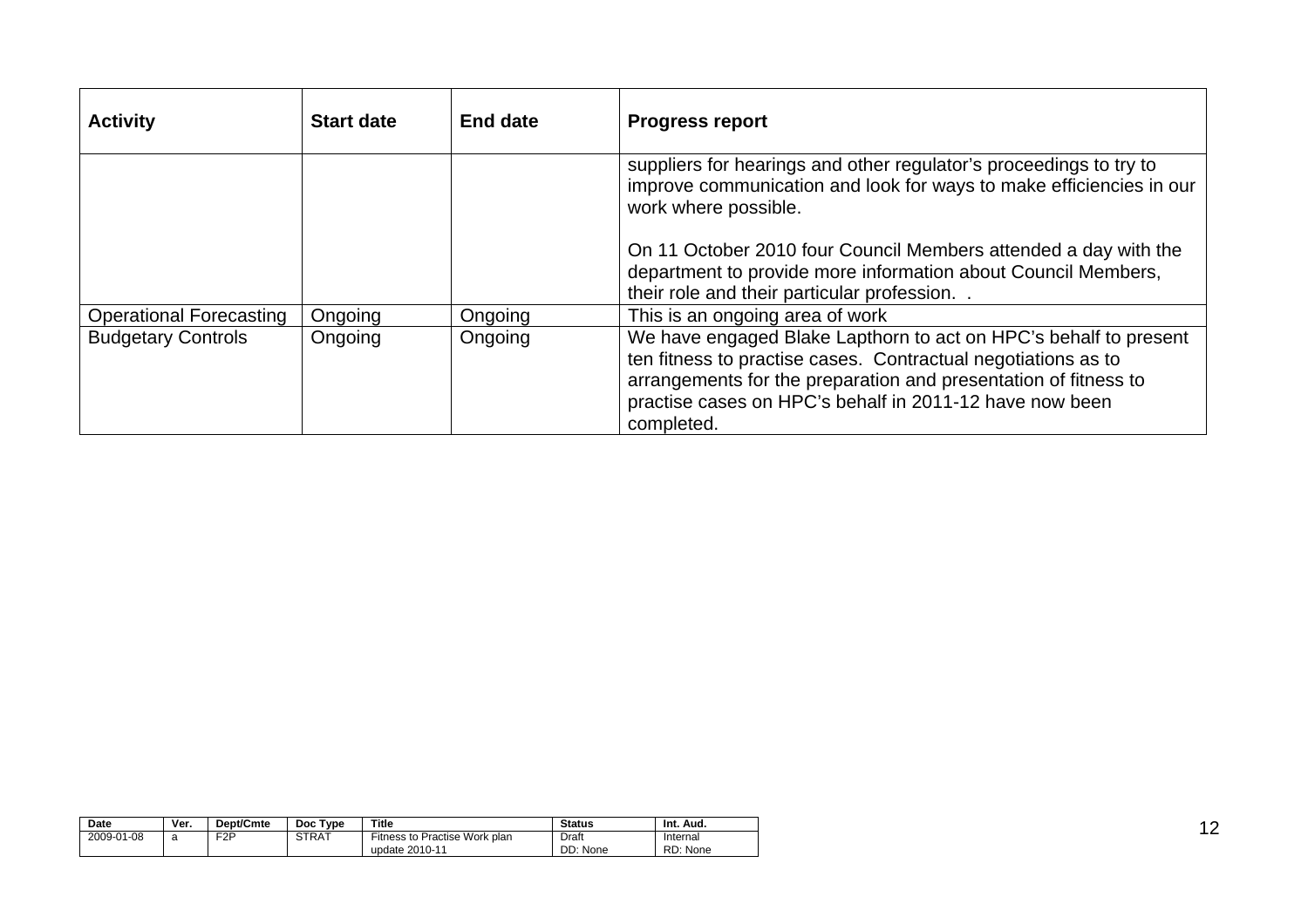

## **Update on expectations of complaints work**

| <b>Activity</b>                                                | <b>Timescale</b>              | <b>Update</b>                                                                                                                                                                                                                                                                                                                                                                                                                                                         |
|----------------------------------------------------------------|-------------------------------|-----------------------------------------------------------------------------------------------------------------------------------------------------------------------------------------------------------------------------------------------------------------------------------------------------------------------------------------------------------------------------------------------------------------------------------------------------------------------|
| <b>Review website</b>                                          | May 2010                      | Paper and approach considered and agreed                                                                                                                                                                                                                                                                                                                                                                                                                              |
| information policy                                             |                               | by Fitness to Practise Committee in June 2010                                                                                                                                                                                                                                                                                                                                                                                                                         |
| Review information<br>provided on the website                  | $April -$<br>December<br>2010 | New and updated information was added to<br>the HPC website in December 2010. It is<br>anticipated that the audio visual presentation<br>will be uploaded on to the website in late<br>January/early February 2011.                                                                                                                                                                                                                                                   |
| Keep under review<br>standard of acceptance for<br>allegations | Ongoing                       | Revised practice note approved by Council in<br>May 2010.                                                                                                                                                                                                                                                                                                                                                                                                             |
|                                                                |                               | The document remains under review                                                                                                                                                                                                                                                                                                                                                                                                                                     |
|                                                                |                               | Revisions to the Health and Character policy<br>were approved by the Education and Training<br>Committee in November 2010. This means<br>that self-referrals are been considered in<br>accordance with the practice note on the<br>standard of acceptance for allegations. If and<br>when appropriate consideration will be made<br>as to whether a case should be referred to the<br>Investigating Committee under Article 22(6) of<br>the Health Professions Order. |
| Alternative mechanisms to<br>resolve disputes                  | April-<br>December<br>2010    | The Committee considered a literature review<br>by Charlie Irvine from the University of<br>Strathclyde at its meeting in October 2011.                                                                                                                                                                                                                                                                                                                               |
|                                                                |                               | Further papers on mediation including a case<br>analysis, a work plan update, research brief<br>and the pros and cons are due to be<br>considered by the Committee at its February<br>2011 meeting.                                                                                                                                                                                                                                                                   |
|                                                                |                               | The Committee considered a review of<br>decisions by panels of the Investigating<br>Committee at its October 2010 meeting.                                                                                                                                                                                                                                                                                                                                            |
|                                                                |                               | The Committee was provided with an update                                                                                                                                                                                                                                                                                                                                                                                                                             |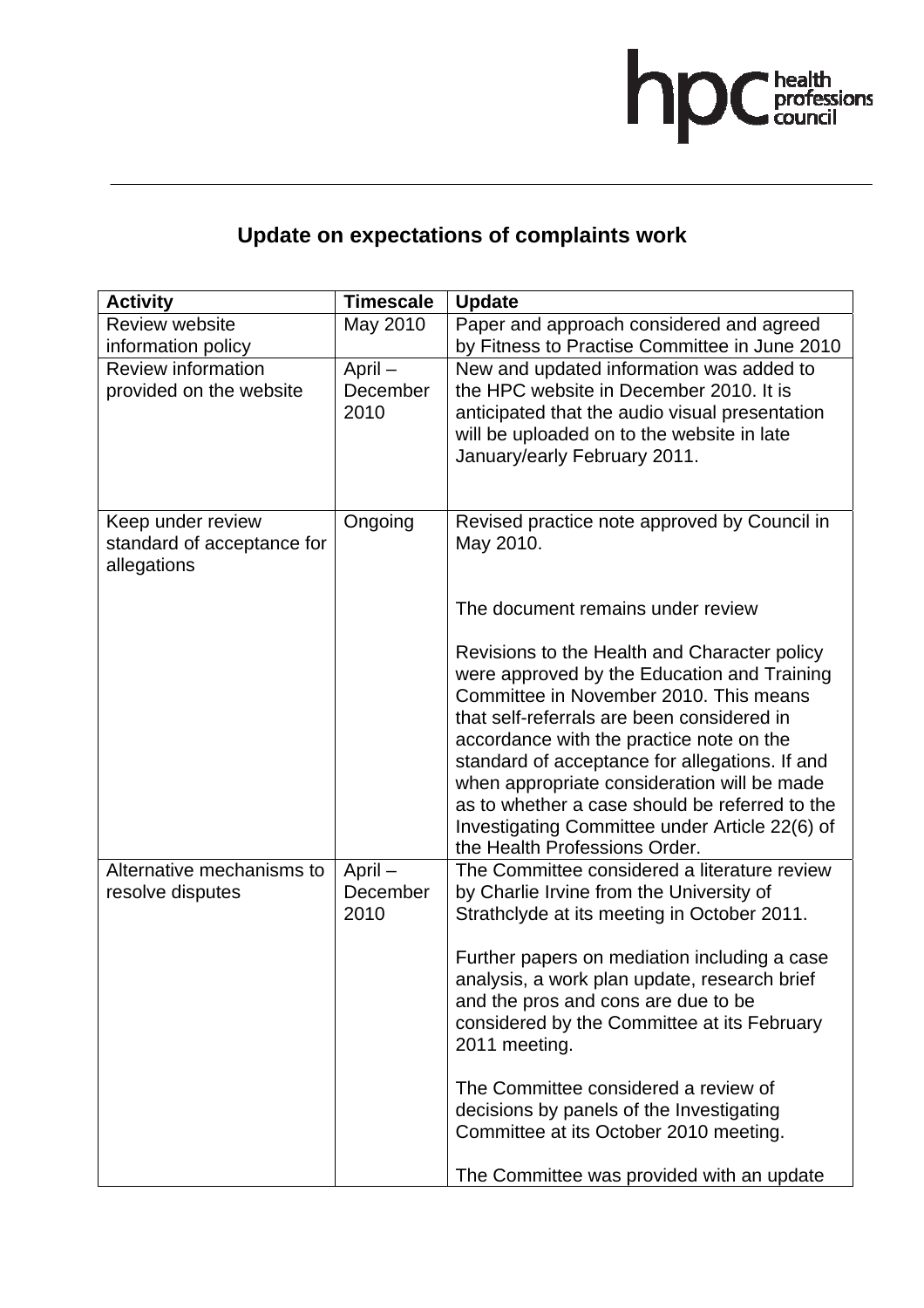|                                                                                                                                                                                                                                                                                                                                                                  |                              | on the use of "learning points" at its meeting in<br>October 2010.                                                                                                                                                                                                                                                                                                                                 |
|------------------------------------------------------------------------------------------------------------------------------------------------------------------------------------------------------------------------------------------------------------------------------------------------------------------------------------------------------------------|------------------------------|----------------------------------------------------------------------------------------------------------------------------------------------------------------------------------------------------------------------------------------------------------------------------------------------------------------------------------------------------------------------------------------------------|
| Review and update<br><b>Existing Publications and</b><br>produce new publications<br>where necessary<br>The fitness to<br>practise process:<br>Information for<br>employers<br>What happens if a<br>complaint is made<br>against me?<br>How to make a<br>complaint about a<br>health professional<br>Information for<br>witnesses<br>Reporting a<br>concern form | April-<br>September<br>2010  | Seminar took place on 3 June 2010 on the<br>expectations of complainants research. This<br>seminar also included reviewing a policy<br>statement on the meaning of fitness to<br>practise.<br>Policy statement on fitness to practise<br>approved by Council at its meeting in July<br>2010.<br>New brochures published in October 2010.<br>Referral forms updated and in use from<br>October 2010 |
| General review of<br>relationship with<br>employers including:<br>a referral form for<br>employers<br>self-referral form for<br>registrants                                                                                                                                                                                                                      | $June -$<br>December<br>2010 | Referral forms updated and in use from<br>October 2010.<br>Report on the meetings that have taken place<br>with Ambulance Trusts provided as a paper for<br>the Committee meeting in October 2010<br>Employer events taking place in February                                                                                                                                                      |
| <b>Standard letters review</b>                                                                                                                                                                                                                                                                                                                                   | April - July<br>2010         | Case Management standard letters reviewed<br>and updated                                                                                                                                                                                                                                                                                                                                           |
| <b>Hearings DVD</b>                                                                                                                                                                                                                                                                                                                                              | April -<br>September<br>2010 | Web information live in December 2010 with<br>audio visual presentation due to go live in<br>February 2011.                                                                                                                                                                                                                                                                                        |
| Annual review of witness<br>and complainant feedback                                                                                                                                                                                                                                                                                                             | February<br>2011             | Form has been redesigned and included in the<br>witness brochure. Forms also being distributed<br>by reception when witnesses attend hearings<br>at HPC                                                                                                                                                                                                                                            |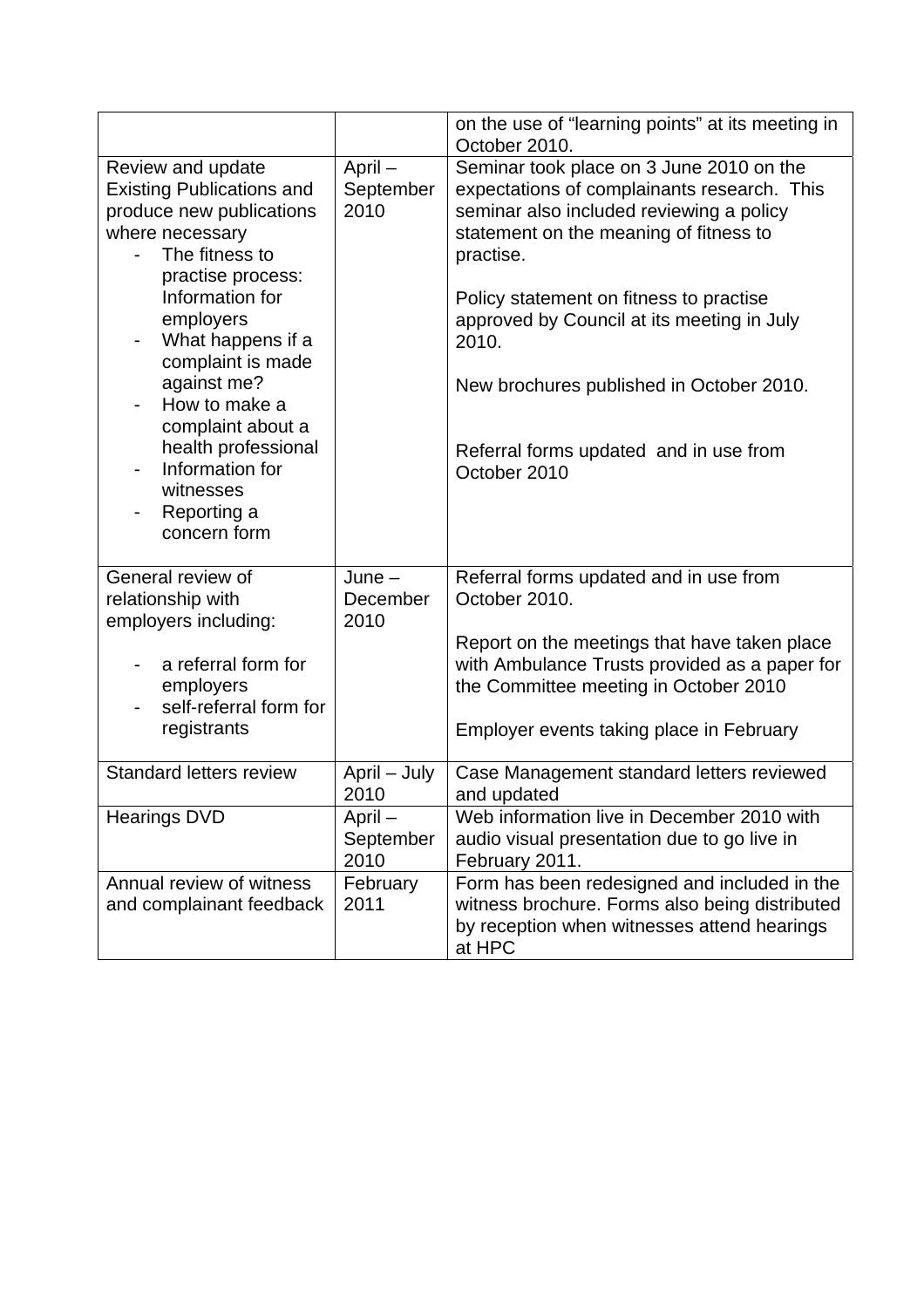

### **FTP Operational Guidance Index**

The index below lists the all the operational guidance (FOGs) available to the fitness to practise team.

The documents have been grouped by the process to which they are most relevant. It should be noted, however, that a number of FOGs will be relevant to more that one process and should be applied where appropriate.

| <b>Subject</b>                        | For                                         | <b>Summary</b>                                                                                                                                                 | Link                                                                   | Date of most<br>recent<br>version | <b>Manager</b><br>responsible |  |  |  |  |
|---------------------------------------|---------------------------------------------|----------------------------------------------------------------------------------------------------------------------------------------------------------------|------------------------------------------------------------------------|-----------------------------------|-------------------------------|--|--|--|--|
| Initial enquiries and case management |                                             |                                                                                                                                                                |                                                                        |                                   |                               |  |  |  |  |
| Miscellaneous cases                   | <b>FTP</b>                                  | Information for case managers on<br>how to deal with miscellaneous<br>cases                                                                                    | FOG -<br><b>MISCELLANEOUS</b><br>CASES.doc                             | November<br>2009                  | Zoe Maguire                   |  |  |  |  |
| <b>File Structure</b>                 | <b>FTP</b>                                  | How a file should be structured                                                                                                                                | <b>FTP OPERATIONAL</b><br><b>GUIDANCE FILE</b><br><b>STRUCTURE.doc</b> | November<br>2009                  | <b>Emily Furse</b>            |  |  |  |  |
| <b>Education complaints</b>           | <b>Case Managers</b>                        | Guidance on when FTP or<br>education should pursue a<br>complaint and information for<br>complainants                                                          | <b>FOG - EDUCATION</b><br><b>COMPLAINTS.doc</b>                        | September<br>2008                 | Ciara O'Dwyer                 |  |  |  |  |
| Watchlist                             | <b>Fitness to</b><br>practise<br>department | Guidance on applicants who's<br>fitness to practise has raised<br>concerns prior to their entry to the<br>register, or while their registration<br>had lapsed. | <b>FOG</b> - Watchlist                                                 | <b>June 2008</b>                  | Paul Robson                   |  |  |  |  |
| Vexatious complaints                  | <b>FTP</b>                                  | How to apply the frivolous, abusive<br>and vexations complaints policy                                                                                         | <b>FOG - VEXATIOUS</b><br><b>COMPLAINTS.doc</b>                        | <b>July 2009</b>                  | <b>Emily Furse</b>            |  |  |  |  |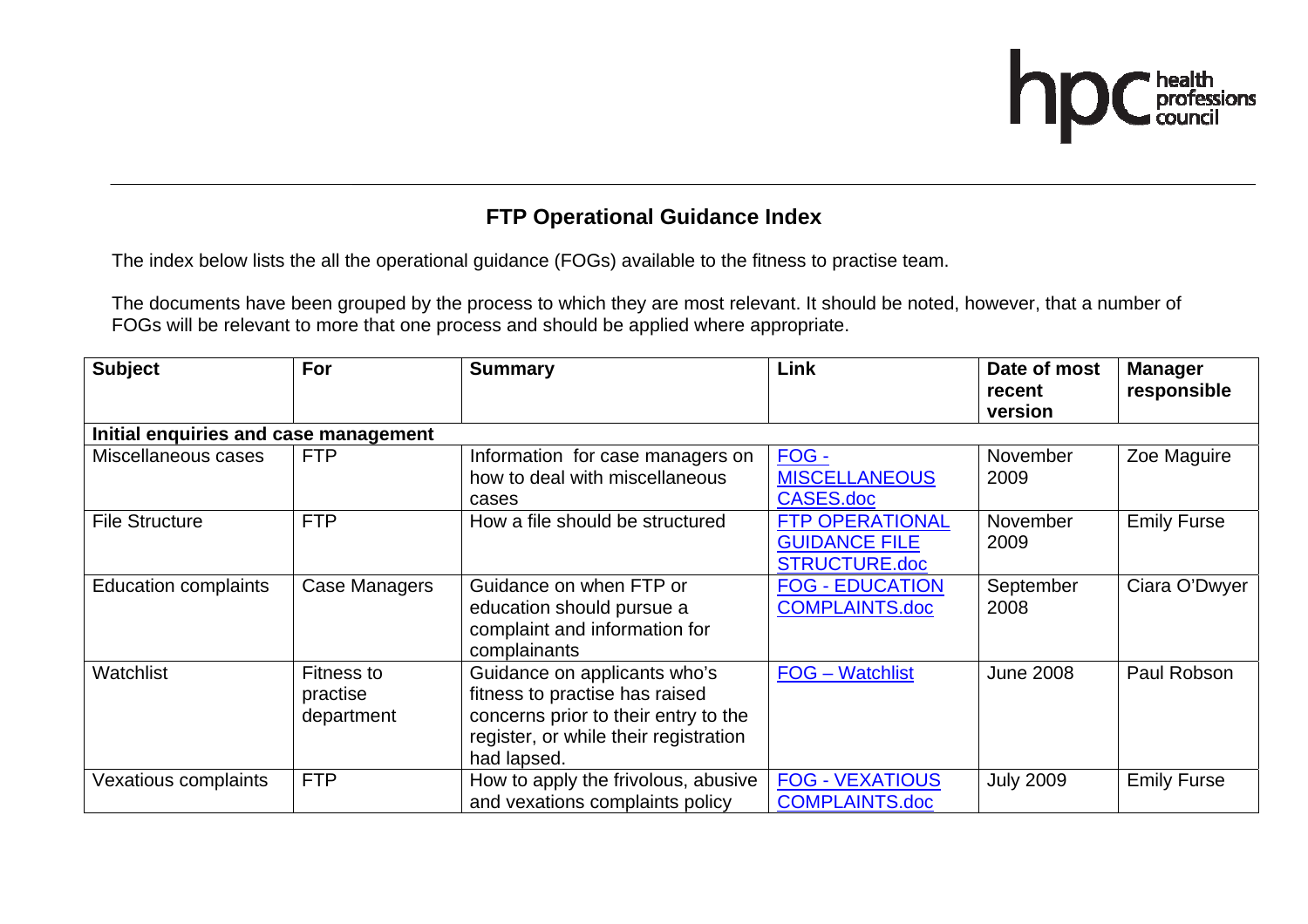| <b>Subject</b>                               | For                                         | <b>Summary</b>                                                                                                                                                            | Link                                                                        | Date of most<br>recent<br>version | <b>Manager</b><br>responsible |
|----------------------------------------------|---------------------------------------------|---------------------------------------------------------------------------------------------------------------------------------------------------------------------------|-----------------------------------------------------------------------------|-----------------------------------|-------------------------------|
| Risk profiling                               | Managers/Case<br><b>Officers</b>            | Guidance on how to perform a risk<br>assessment and categorise<br>allegations                                                                                             | $FOG - RISK$<br><b>PROFILING</b>                                            | <b>July 2008</b>                  | Zoe Maguire                   |
| <b>Psychologists Case</b><br><b>Transfer</b> | <b>FTP</b>                                  | Information on the Psychologists<br><b>Case Transfer</b>                                                                                                                  | FOG -Transfer of<br><b>PSYCHS.doc</b>                                       | <b>June 2009</b>                  | N/A                           |
| FTP case investigation                       |                                             |                                                                                                                                                                           |                                                                             |                                   |                               |
| Case handling and<br>investigations          | Case<br>Managers/Case<br><b>Officers</b>    | Guidance on general participles of<br>investigating FTP concerns,<br>contact with complainants and<br>registrants                                                         | <b>FOG - CASE</b><br><b>HANDLING AND</b><br><b>INVESTIGATIONS</b><br>v3.DOC | November<br>2010                  | Sabrina<br>Adams              |
| <b>Investigative Report</b><br>Writing       | Managers/Case<br><b>Officers</b>            | Guidance on how to structure an<br>investigative report.                                                                                                                  | $FOG -$<br><b>INVESTIGATIVE</b><br><b>REPORT WRITING</b>                    | <b>July 2008</b>                  | Ciara O'Dwyer                 |
| Requiring disclosure of<br>information       | Managers/Case<br><b>Officers</b>            |                                                                                                                                                                           | <b>FOG - REQUIRING</b><br><b>DISCLOSURE OF</b><br><b>INFORMATION</b>        | <b>July 2008</b>                  | Ciara O'Dwyer                 |
| Taking complaints over<br>the phone          | <b>FTP</b>                                  | Information for case managers on<br>when it is appropriate to take<br>complaints over the phone and the<br>process for doing so. Includes<br>telephone complaint template | <b>FOG-TAKING</b><br><b>COMPLAINT OVER</b><br><b>TELEPHONE.doc</b>          | May 2010                          | Sabrina<br>Adams              |
| Taking complaints in<br>person               | <b>FTP</b>                                  | Information for case managers on<br>when it is appropriate to take<br>complaints in person and the<br>process for doing so.                                               | <b>FOG - TAKING</b><br><b>COMPLAINT IN</b><br>PERSON.doc                    | May 2010                          | Sabrina<br>Adams              |
| Instructing and<br><b>Seeking Advice</b>     | <b>Fitness to</b><br>Practise<br>Department | Guidance on instructing and when<br>to seek advice                                                                                                                        | 20080613aF2PPOLFT<br>P- Operational<br><b>Guidance -</b><br>Instruction.doc | May 2010                          | Zoe Maguire                   |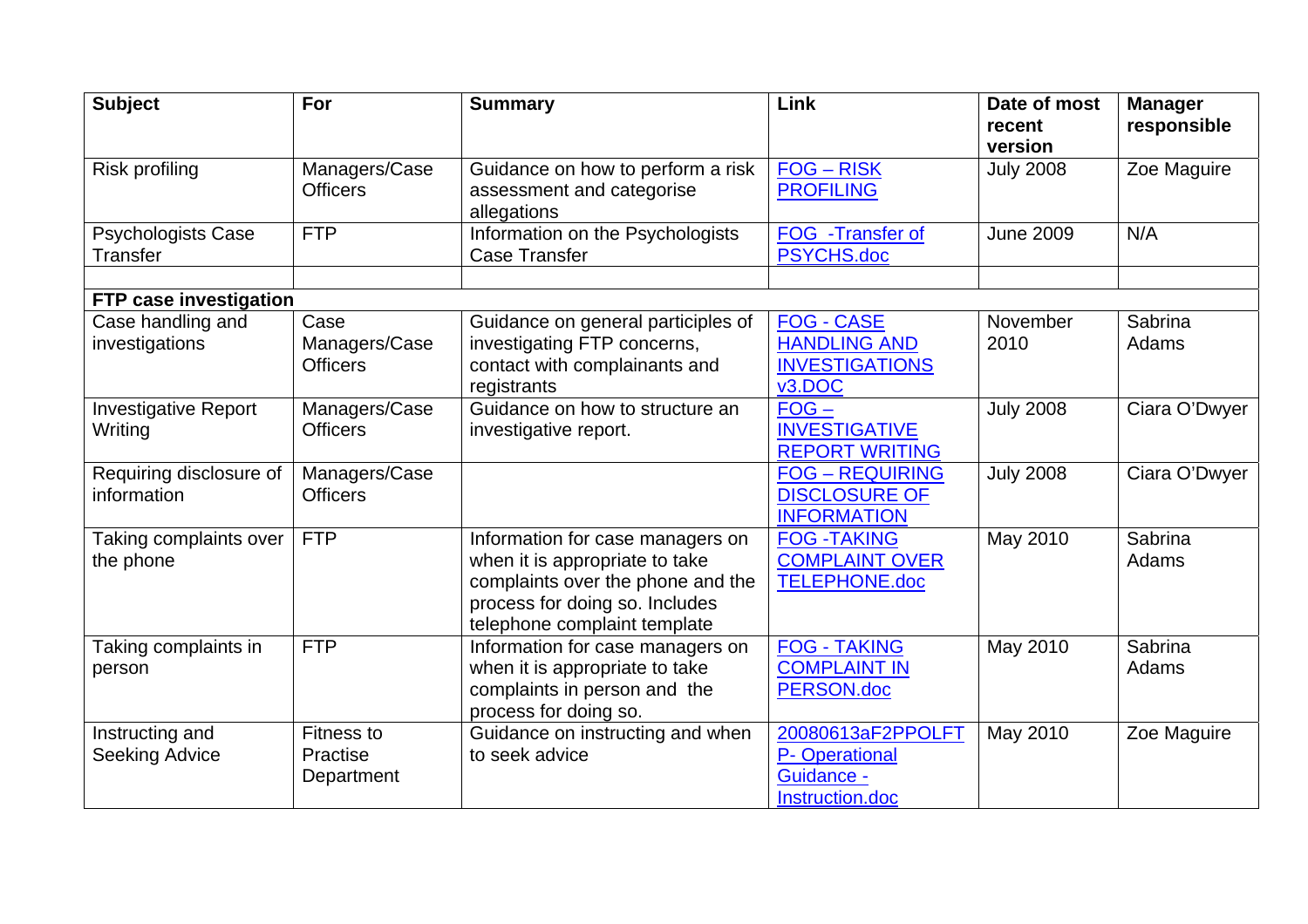| <b>Subject</b>                                     | For                                      | <b>Summary</b>                                                                                                                                                                          | Link                                                                             | Date of most<br>recent | <b>Manager</b><br>responsible |
|----------------------------------------------------|------------------------------------------|-----------------------------------------------------------------------------------------------------------------------------------------------------------------------------------------|----------------------------------------------------------------------------------|------------------------|-------------------------------|
|                                                    |                                          |                                                                                                                                                                                         |                                                                                  | version                |                               |
| <b>Instructing Registrant</b><br>Assessors for ICP | <b>FTP</b>                               | Provides guidance to Case<br>Managers on the procedure for<br>instructing registrant assessors<br>and seeking their advice to assist<br>ICPs in making case to answer<br>decisions      | <b>FOG - INSTRUCTING</b><br><b>REGISTRANT</b><br><b>ASSESSORS FOR</b><br>ICP.doc | May 2010               | Ciara O'Dwyer                 |
| Obs and ICP stage                                  |                                          |                                                                                                                                                                                         |                                                                                  |                        |                               |
| Three year Rule                                    | <b>Case Managers</b>                     | Guidance on applying the 3 year<br>role following a no case to answer<br>decision at ICP                                                                                                | <b>FOG-THREE YEAR</b><br><b>RULE</b>                                             | November<br>2007       | Sabrina<br>Adams              |
| Formulating allegations                            | Case<br>Managers/Case<br><b>Officers</b> | Guidance on general principles of<br>formulating allegations, advising<br>registrants and closing cases                                                                                 | <b>FOG - FORMULATING</b><br><b>ALLEGATIONS</b><br>v3.DOC                         | November<br>2010       | Sabrina<br>Adams              |
| Case Investigation<br>Reports                      | Case Managers                            | Guidance for Case Managers for<br>completing Case Investigation<br>reports for ICPs                                                                                                     | FOG - CASE<br><b>INVESTIGATION</b><br><b>REPORTS.doc</b>                         | August 2010            | Emily Furse                   |
| <b>Attending ICPs</b>                              | Case Managers                            | Guidance for ICP co-ordinators<br>(Case Managers) attending ICPs                                                                                                                        | <b>FOG-ATTENDING</b><br><b>ICPS.doc</b>                                          | August 2010            | Ciara O'Dwyer                 |
| Post case to answer                                |                                          |                                                                                                                                                                                         |                                                                                  |                        |                               |
| Disposal of cases by<br>consent                    | <b>Case Managers</b>                     | Guidance on the process for the<br>management of cases where<br>consent may be appropriate                                                                                              | <b>FOG - DISPOSAL OF</b><br><b>CASES BY CONSENT</b><br>v2.doc                    | September<br>2010      | Ciara O'Dwyer                 |
| Joinder                                            | <b>Case Managers</b>                     | Guidance for Case Managers as to<br>the process to be applied when<br>joining two or more fitness to<br>practise cases at final hearing<br>stage (this can apply pre case to<br>answer) | FOG - JOINDER.doc                                                                | September<br>2010      | Ciara O'Dwyer                 |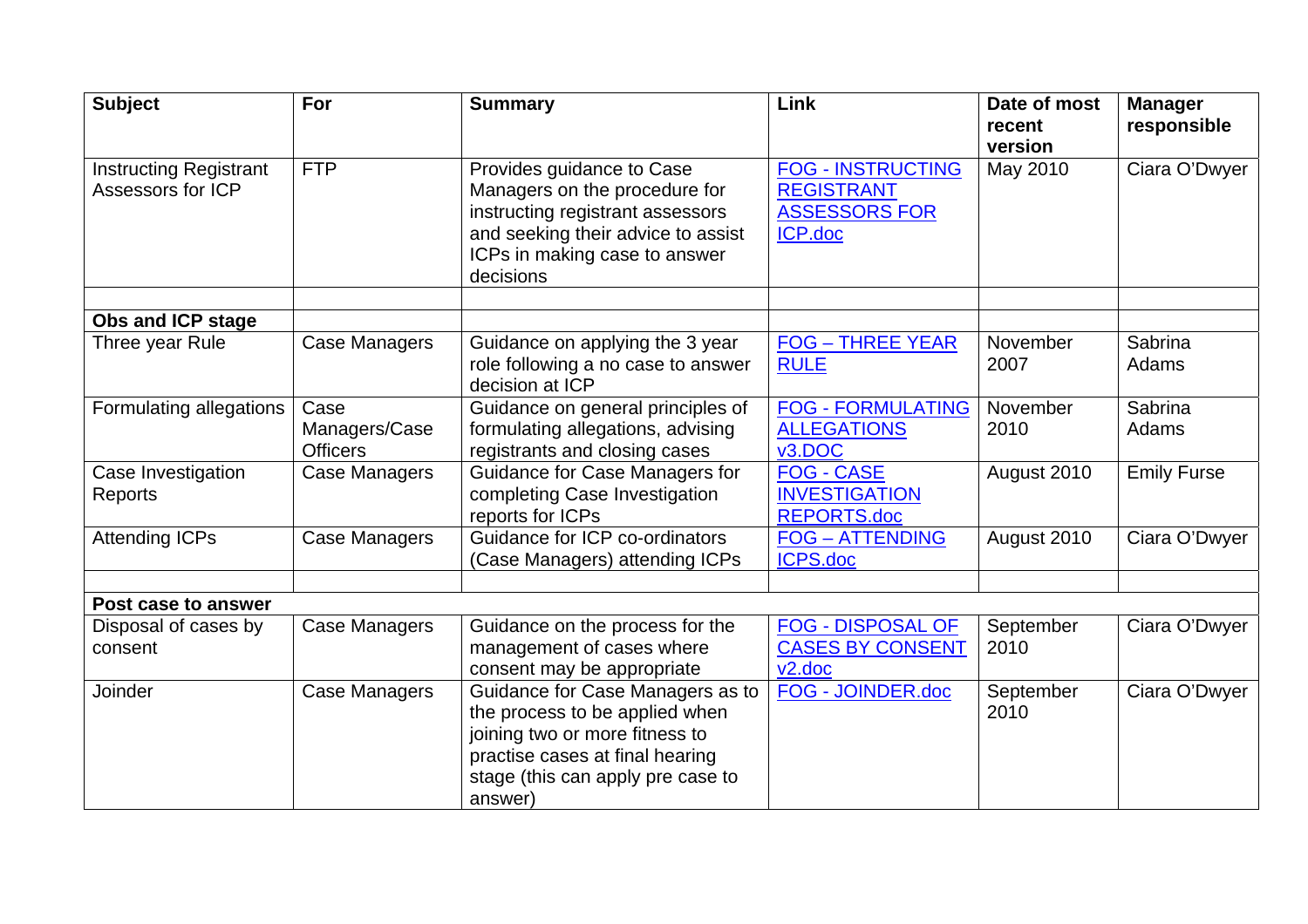| <b>Subject</b>                                      | For                                         | <b>Summary</b>                                                                                                                                                                                                                                                                                    | Link                                                                                                                   | Date of most<br>recent      | <b>Manager</b><br>responsible |
|-----------------------------------------------------|---------------------------------------------|---------------------------------------------------------------------------------------------------------------------------------------------------------------------------------------------------------------------------------------------------------------------------------------------------|------------------------------------------------------------------------------------------------------------------------|-----------------------------|-------------------------------|
| Appointing medical<br>assessors at final<br>hearing | Case Managers                               | <b>Guidance for Case Managers</b><br>which applies to cases where a<br>'case to answer' decision in<br>respect of a fitness to practise<br>case has been made and applies<br>to allegations which have been<br>referred to either the Conduct and<br>Competence Committee or Health<br>Committee. | Post case to<br>answer\FOG -<br><b>APPOINTING</b><br><b>MEDICAL</b><br><b>ASSESSORS AT</b><br><b>FINAL HEARING.doc</b> | version<br>December<br>2010 | <b>TBC</b>                    |
|                                                     |                                             |                                                                                                                                                                                                                                                                                                   |                                                                                                                        |                             |                               |
| <b>Evidence</b>                                     |                                             |                                                                                                                                                                                                                                                                                                   |                                                                                                                        |                             |                               |
| <b>Physical Evidence</b><br>Management              | <b>Fitness to</b><br>practise<br>department | Guidance on how to handle<br>documentary and real evidence.                                                                                                                                                                                                                                       | <b>FOG-PHYSICAL</b><br><b>EVIDENCE</b><br><b>MANAGEMENT</b>                                                            | <b>July 2008</b>            | <b>Emily Furse</b>            |
| Obscene Image<br>Storing                            | <b>Fitness to</b><br>practise<br>department | Guidance on how to deal with<br>pornographic or obscene images<br>which are received during an<br>investigation.                                                                                                                                                                                  | <b>FOG-OBSCENE</b><br><b>IMAGE STORING</b>                                                                             | October 2008                | <b>Emily Furse</b>            |
|                                                     |                                             |                                                                                                                                                                                                                                                                                                   |                                                                                                                        |                             |                               |
| <b>General reference information</b>                |                                             |                                                                                                                                                                                                                                                                                                   |                                                                                                                        |                             |                               |
| Controlled substance                                | Case Managers                               | Guidance on controlled<br>substances, prescription medicines<br>and prescribing rights.                                                                                                                                                                                                           | <b>FOG - CONTROLLED</b><br><b>SUBSTANCES</b>                                                                           | January 2010                | <b>Emily Furse</b>            |
| <b>Binding Over and</b>                             | Case                                        | Guidance on how to proceed with                                                                                                                                                                                                                                                                   | <b>FOG - Binding Over</b>                                                                                              | October 2008                | <b>Emily Furse</b>            |
| Discharge by Criminal                               | Managers/Officer                            | these types of cases                                                                                                                                                                                                                                                                              | and Discharge by                                                                                                       |                             |                               |
| Courts                                              | s                                           |                                                                                                                                                                                                                                                                                                   | <b>Criminal Courts.doc</b>                                                                                             |                             |                               |
| <b>Police Station</b>                               | <b>Case Managers</b>                        | Guidance on paramedics                                                                                                                                                                                                                                                                            | <b>FOG - POLICE</b>                                                                                                    | January 2010                | <b>Emily Furse</b>            |
| Paramedics                                          |                                             | performing duties in police custody                                                                                                                                                                                                                                                               | <b>STATION</b>                                                                                                         |                             |                               |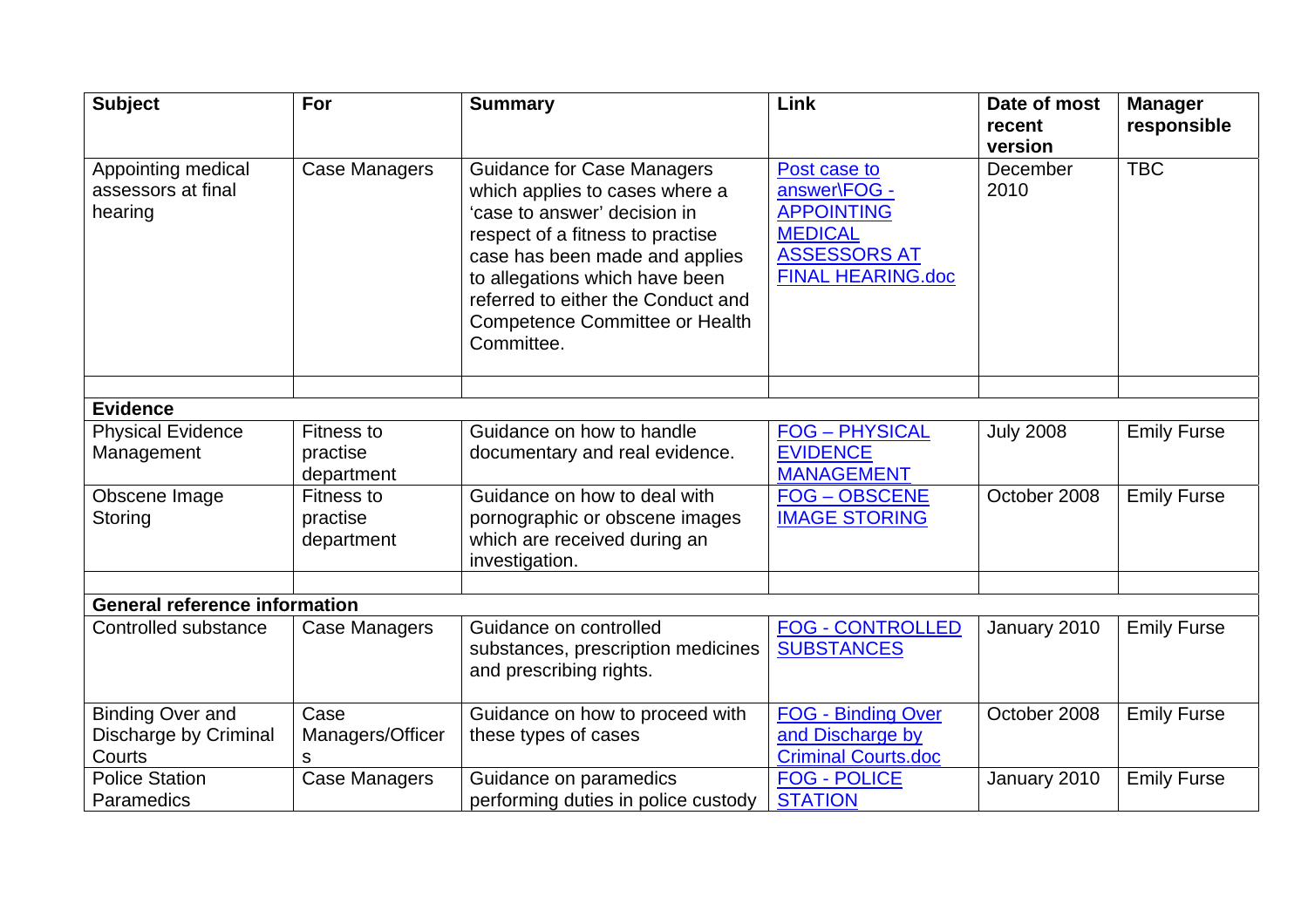| <b>Subject</b>                                             | For                                  | <b>Summary</b>                                                                                                     | Link                                                                            | Date of most<br>recent | <b>Manager</b><br>responsible |
|------------------------------------------------------------|--------------------------------------|--------------------------------------------------------------------------------------------------------------------|---------------------------------------------------------------------------------|------------------------|-------------------------------|
|                                                            |                                      | suites                                                                                                             | <b>PARAMEDICS</b>                                                               | version                |                               |
|                                                            |                                      |                                                                                                                    |                                                                                 |                        |                               |
| <b>Witnesses</b>                                           |                                      |                                                                                                                    |                                                                                 |                        |                               |
| Witness interviews                                         | Managers/Case<br><b>Officers</b>     | Guidance on how to undertake a<br>risk assessment when organising<br>interviews with witnesses.                    | <b>FOG - WITNESS</b><br><b>INTERVIEWS</b>                                       | <b>July 2008</b>       | Sabrina<br>Adams              |
| Witness management                                         | Fitness to<br>practise<br>department | Guidance on how to manage<br>witnesses, especially vulnerable<br>and intimidated witnesses                         | <b>FOG-WITNESS</b><br><b>MANAGEMENT</b>                                         | <b>July 2008</b>       | Sabrina<br>Adams              |
| <b>Witness statements</b>                                  | Managers/Case<br><b>Officers</b>     | Guidance on how to obtain /<br>structure a witness statement.                                                      | <b>FOG-WITNESS</b><br><b>STATEMENTS</b>                                         | <b>July 2008</b>       | Sabrina<br>Adams              |
|                                                            |                                      |                                                                                                                    |                                                                                 |                        |                               |
| <b>HEARINGS</b>                                            |                                      |                                                                                                                    |                                                                                 |                        |                               |
| Handling the purchase<br>of religious books                | Hearings team                        | Guidance on on purchasing and<br>handling religious books                                                          | FOG - Handling and<br>purchase of Religious<br>books for FTP<br>proceedings.doc | October 2009           | Hearings                      |
| <b>Risk Management for</b><br>hearings                     | Hearings team                        | Guidance on assessing and<br>managing risk in relation to public<br>hearings                                       | <b>FOG - RISK</b><br><b>MANAGEMENT FOR</b><br><b>HEARINGS.docx</b>              | September<br>2008      | Hearings                      |
| Sending late<br>documents to panels<br>and legal assessors | FTP department                       | Guidance to the whole team on<br>timescales and methods of<br>distributing information to panels at<br>late notice | <b>FOG - SENDING</b><br><b>LATE DOCS TO</b><br><b>PANELS AND LA.doc</b>         | December<br>2009       | Hearings                      |
| <b>Presenting Officer</b><br>Guidance                      | Managers/Case<br><b>Managers</b>     | Guidance on presenting Interim<br>Orders and Article 30 Review<br><b>Hearings</b>                                  | <b>FOG - Presenting</b><br>Officer guidance.doc                                 | August 2008            | Ciara O'Dwyer                 |
| <b>Public or Private</b><br>Hearings                       | FTP and<br>Communications            | Information on when we can<br>disclose information to journalists                                                  | <b>FOG - Public or Private</b><br>Hearing.doc                                   | February 2008          | Hearings                      |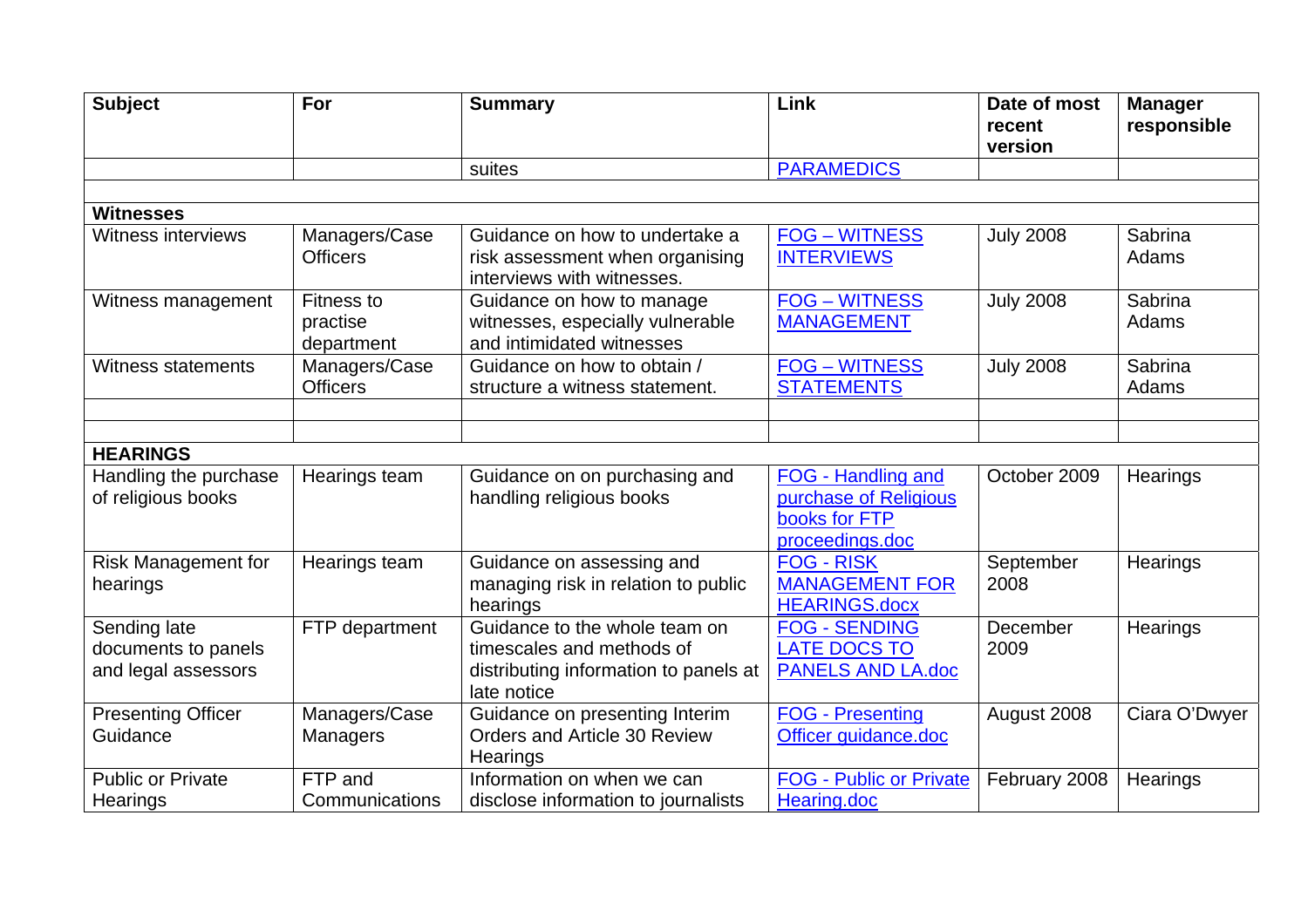| <b>Subject</b>                                | For                                                                                                          | <b>Summary</b>                                                                                                              | Link                                                                       | Date of most<br>recent<br>version | <b>Manager</b><br>responsible |
|-----------------------------------------------|--------------------------------------------------------------------------------------------------------------|-----------------------------------------------------------------------------------------------------------------------------|----------------------------------------------------------------------------|-----------------------------------|-------------------------------|
|                                               | Department                                                                                                   |                                                                                                                             |                                                                            |                                   |                               |
| <b>Adjournment Requests</b>                   | <b>Fitness to</b><br>Practise<br>Department                                                                  | Guidance on the steps that should<br>be taken when an adjournment<br>request is made.                                       | FOG -<br><b>ADJOURNMENT</b><br><b>REQUESTS.doc</b>                         | <b>July 2008</b>                  | Hearings                      |
|                                               |                                                                                                              |                                                                                                                             |                                                                            |                                   |                               |
| <b>Prosecution</b>                            |                                                                                                              |                                                                                                                             |                                                                            |                                   |                               |
| <b>Protection of Title</b><br><b>Offences</b> | Managers/Case<br><b>Officers</b>                                                                             | Guidance on the procedures to be<br>followed when dealing with<br>protection of title (POT) casework.                       | <b>FOG - POT</b><br><b>OFFENCES</b>                                        | <b>June 2010</b>                  | Paul Robson                   |
| POT field visits                              | Case Mangers                                                                                                 | Guidance when conduction filed<br>visits                                                                                    | <b>FOG - POT FIELD</b><br>Paul Robson<br>January 2009<br><b>VISITS.doc</b> |                                   |                               |
| <b>Protection of Function</b>                 | <b>Case Managers</b>                                                                                         | Guidance for dealing with<br>complaints regarding protection of<br>function in relation to Hearing Aid<br><b>Dispensers</b> | FOG - Protection of<br><b>Function Offences.doc</b>                        | <b>June 2010</b>                  | Paul Robson                   |
| Misuse of HPC logo                            | Information about the ways in<br><b>Case Managers</b><br>which we deal with misuse of the<br><b>HPC logo</b> |                                                                                                                             | <b>FTP-MISUSE OF</b><br>LOGO.doc                                           | <b>June 2010</b>                  | Paul Robson                   |
| <b>Heath and character</b>                    |                                                                                                              |                                                                                                                             |                                                                            |                                   |                               |
| <b>Health and Character</b>                   | Managers/Case<br><b>Officers</b>                                                                             | Guidance on how to deal with<br>health and character case work.                                                             | <b>HEALTH AND</b><br><b>CHARACTER</b>                                      | October 2010                      | Paul Robson                   |
| <b>Registration Appeals</b>                   |                                                                                                              |                                                                                                                             |                                                                            |                                   |                               |
| <b>Registration Appeals</b>                   | Managers/Case<br><b>Officers</b>                                                                             | Guidance on dealing with appeals<br>of admission and re-admission on<br>the registrar of refused registrants.               | FOG-<br><b>REGISTRATION</b><br><b>APPEALS</b>                              | May 2008                          | Paul Robson                   |
| <b>Contact with other bodies</b>              |                                                                                                              |                                                                                                                             |                                                                            |                                   |                               |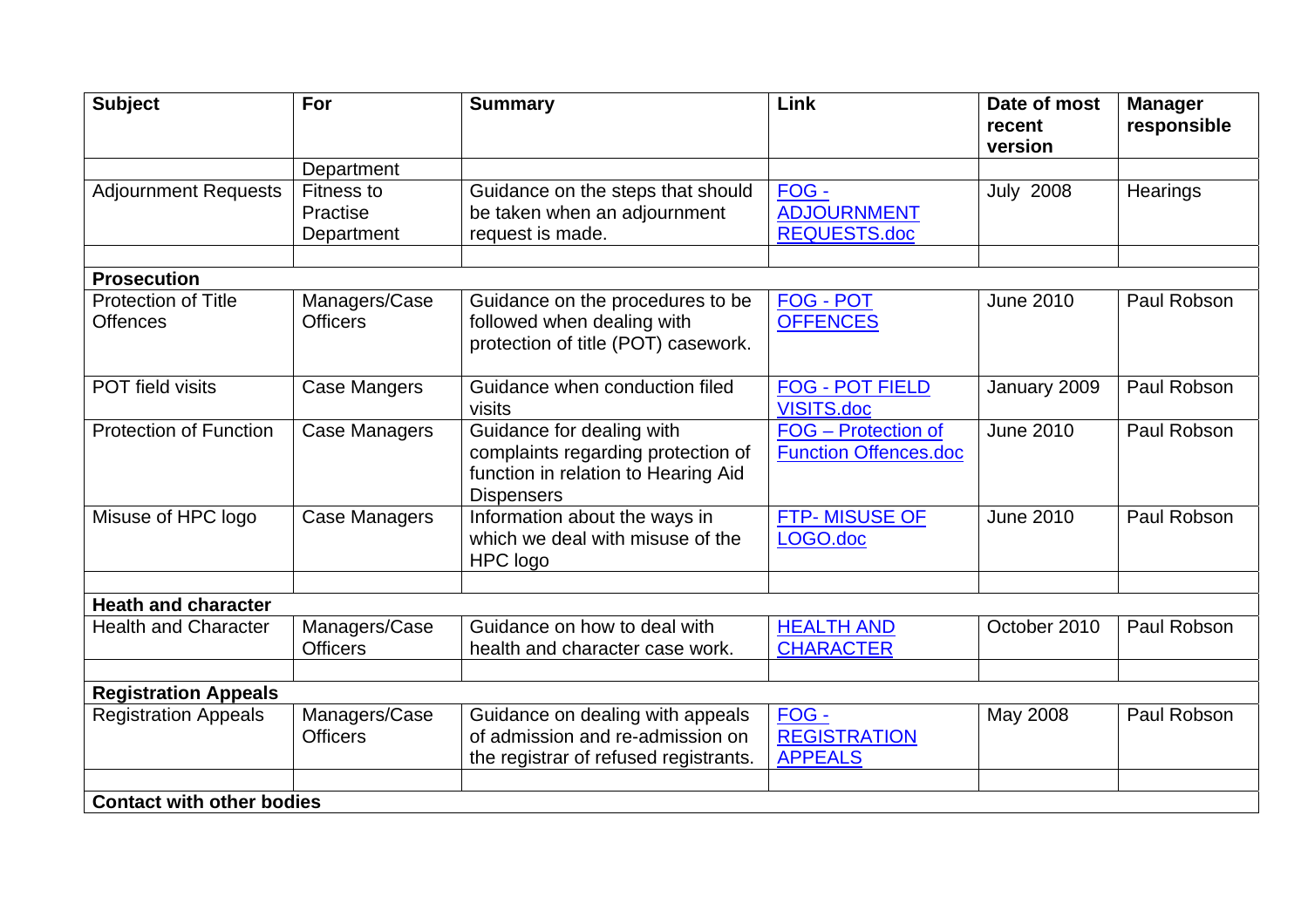| <b>Subject</b>                   | For           | <b>Summary</b>                                                                                                                                                                                                           | Link                                                 | Date of most<br>recent<br>version | <b>Manager</b><br>responsible |
|----------------------------------|---------------|--------------------------------------------------------------------------------------------------------------------------------------------------------------------------------------------------------------------------|------------------------------------------------------|-----------------------------------|-------------------------------|
| Signposting                      | <b>FTP</b>    | Information on where to direct<br>people to if their query cannot be<br>dealt with by HPC.                                                                                                                               | FOG -<br>SIGNPOSTING.doc                             | August 2009                       | Paul Robson                   |
| Consumer complaints              | <b>FTP</b>    | Provides guidance to Case<br>Managers regarding enquiries<br>made to the Fitness to Practise<br>Department that relate solely to<br>consumer complaints. overview of<br>the relevant consumer protection<br>legislation. | <b>FOG - CONSUMER</b><br><b>COMPLAINTS.doc</b>       | April 2010                        | Paul Robson                   |
| Vetting and Barring<br>referrals | Case Managers | Guidance on the requirements of<br>the vetting and barring scheme<br>and the process adopted by HPC                                                                                                                      | <b>FOG - VBS</b><br><b>REFERRALS Nov</b><br>2010.doc | November<br>2010                  | Eve Seall                     |

\*There was no quantative data available on witness feedback in order to create a meaningful review.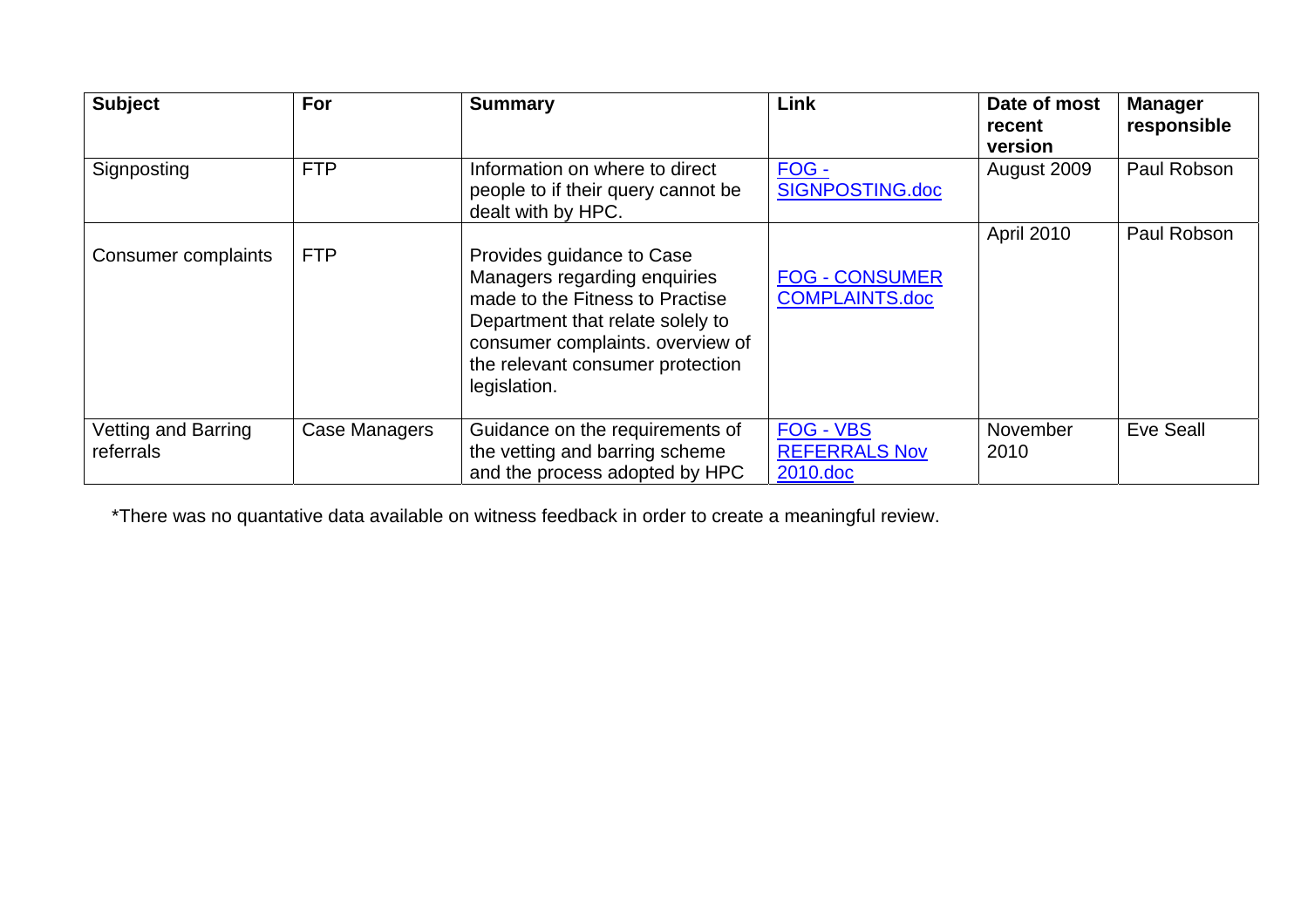|                               |                                                                  | 2009-2010      | Forecast 2010 Forecast 2011-<br>2011 | 2012           |
|-------------------------------|------------------------------------------------------------------|----------------|--------------------------------------|----------------|
| <b>Fitness to</b><br>practise |                                                                  |                |                                      |                |
|                               | <b>Allegations Received</b>                                      | 772            | 838                                  | 791            |
|                               | <b>Transfer Case Load</b>                                        |                |                                      |                |
|                               | <b>Ongoing Case Load</b>                                         | 390            | 390                                  | 276            |
|                               | <b>Closed Cases (No ICP Panel)</b><br><b>Allegations Managed</b> | 164<br>1050    | 209<br>1228                          | 181<br>1067    |
|                               |                                                                  |                |                                      |                |
|                               | <b>Cases Considered</b>                                          | 499            | 697                                  | 640            |
|                               | Concluded at ICP                                                 | 491            | 697                                  | 610            |
|                               | Referral rate                                                    | 59%            | 53%                                  | 53%            |
|                               | Cases referred                                                   | 291            | 369                                  | 323            |
|                               |                                                                  |                |                                      |                |
|                               | <b>Ongoing Case Load</b>                                         | 240            | 240                                  | 210            |
|                               | <b>Total Cases Instructed</b>                                    | 476            | 609                                  | 563            |
|                               | <b>Number of Outstanding Reviews</b>                             | 102            | 102                                  | 137            |
|                               | <b>Concluded Cases</b>                                           | 255            | 389                                  | 343            |
|                               | Adjourned/Part Heard                                             | 99             | 97                                   | 96             |
|                               | Review cases heard                                               | 95             | 95                                   | 137            |
|                               | <b>Interim Order Panels</b>                                      | 135            | 160                                  | 160            |
|                               |                                                                  |                |                                      |                |
|                               | <b>Total Days of Final Hearing</b>                               | 546            | 778                                  | 687            |
|                               | <b>Total Days of Interim Orders</b>                              | 53             | 53                                   | 53             |
|                               | <b>Total Days of Review Hearings</b>                             | 38             | 47                                   | 69             |
|                               | Days of ICP                                                      | 78             | 80                                   | 80             |
|                               | <b>Registration Appeals</b>                                      | 6              | 10                                   | 11             |
|                               | <b>Total All Hearings</b>                                        | 721            | 968                                  | 899            |
|                               | Allegations Managed per year                                     | 1050           | 1228                                 | 1067           |
|                               | <b>Post Case to Answer Work</b>                                  |                |                                      |                |
|                               | Review and consent Hearings presented In                         |                |                                      |                |
|                               | house                                                            | 69             | 95                                   | 137            |
|                               | <b>Interim Orders Presented</b>                                  | 128            | 145                                  | 146            |
|                               | <b>Conviction Cases</b>                                          | $\mathbf{1}$   | $\mathbf{1}$                         | $\mathbf{1}$   |
|                               | <b>Witness Assessments</b>                                       | $\overline{2}$ | 10 <sup>10</sup>                     | 10             |
|                               | <b>Witness Statements</b><br>Workload (Days of case)             | 0<br>218       | 286                                  | 340            |
|                               | Review Hearings presentation and                                 |                |                                      |                |
|                               | preparation                                                      | 86             | 119                                  | 172            |
|                               |                                                                  |                |                                      |                |
|                               | Interim Orders presentation and preparation                      | 128            | 145                                  | 146            |
|                               | <b>Conviction Cases presentation and</b><br>preparation          | 2              | $\overline{2}$                       | $\overline{2}$ |
|                               | <b>Witness Assessments</b>                                       | 2              | 20                                   | 20             |
|                               | <b>Witness Statements</b>                                        | 0              | 1                                    | $\mathbf{1}$   |
|                               | Working days per Case Manager                                    | 210            | 210                                  | 210            |
|                               | Case Managers required for presentation                          |                |                                      |                |
|                               | and preparation work                                             | 1              | 1                                    | 2              |
|                               | Carry Over of pre ICP                                            | 390            | 390                                  | 276            |
|                               | Cases to Panel per month<br>Increse in allocation of work per    | 499            | 697                                  | 610            |
|                               | month(total)                                                     | 32             | 27                                   | 23             |
|                               |                                                                  |                |                                      |                |
|                               | Average length of case from receipt to ICP                       | 6              | 6                                    | 6              |
|                               | Case Managers requred for allegations<br>management              | 15             | 15                                   | 15             |
|                               | <b>Total Case Managers/Case Support Officers</b>                 |                |                                      |                |
|                               | required                                                         | 16             | 17                                   | 16             |
|                               | <b>Lead Case Managers required</b>                               | 3              | 3                                    | 3              |
|                               | Working Days per Hearings Officer                                | 210            | 210                                  | 210            |
|                               | Lieu per year per Hearings Officer                               | 20             | 15                                   | 15             |
|                               | Days to Clerk per Hearings Officer                               |                | 117<br>484                           | 117<br>449     |
|                               | Days to fix per Scheduler<br>Hearings Officers required to clerk | 6              | 8                                    | 7              |
|                               | <b>Schedulers Required</b>                                       | $\mathbf{2}$   | $\overline{\mathbf{2}}$              | $\overline{a}$ |
|                               | Room K                                                           |                | 179                                  | 179            |
|                               | Room J                                                           |                | 210                                  | 210            |
|                               | Room D&G                                                         |                | 164                                  | 164            |
|                               | Room D                                                           |                | 65                                   | 65             |
|                               | Room G                                                           |                | 65                                   | 65             |
|                               | Rooms at EA                                                      |                | 100                                  | 100            |
|                               | Scotland, NI, Wales and other E                                  |                | 145                                  | 135            |
|                               | <b>Shortage of Rooms</b>                                         |                | 40                                   | $-19$          |
| <b>POT</b>                    |                                                                  |                |                                      |                |
|                               | <b>Cases received</b>                                            | 316            | 375                                  | 260            |
|                               | Carry over from previous year<br>Cases closed                    | 103<br>316     | 51<br>366                            | 51<br>251      |
|                               | Increase in cases per month                                      |                |                                      |                |
|                               | Average open per month                                           | 58             | 70                                   | 70             |
|                               |                                                                  |                |                                      |                |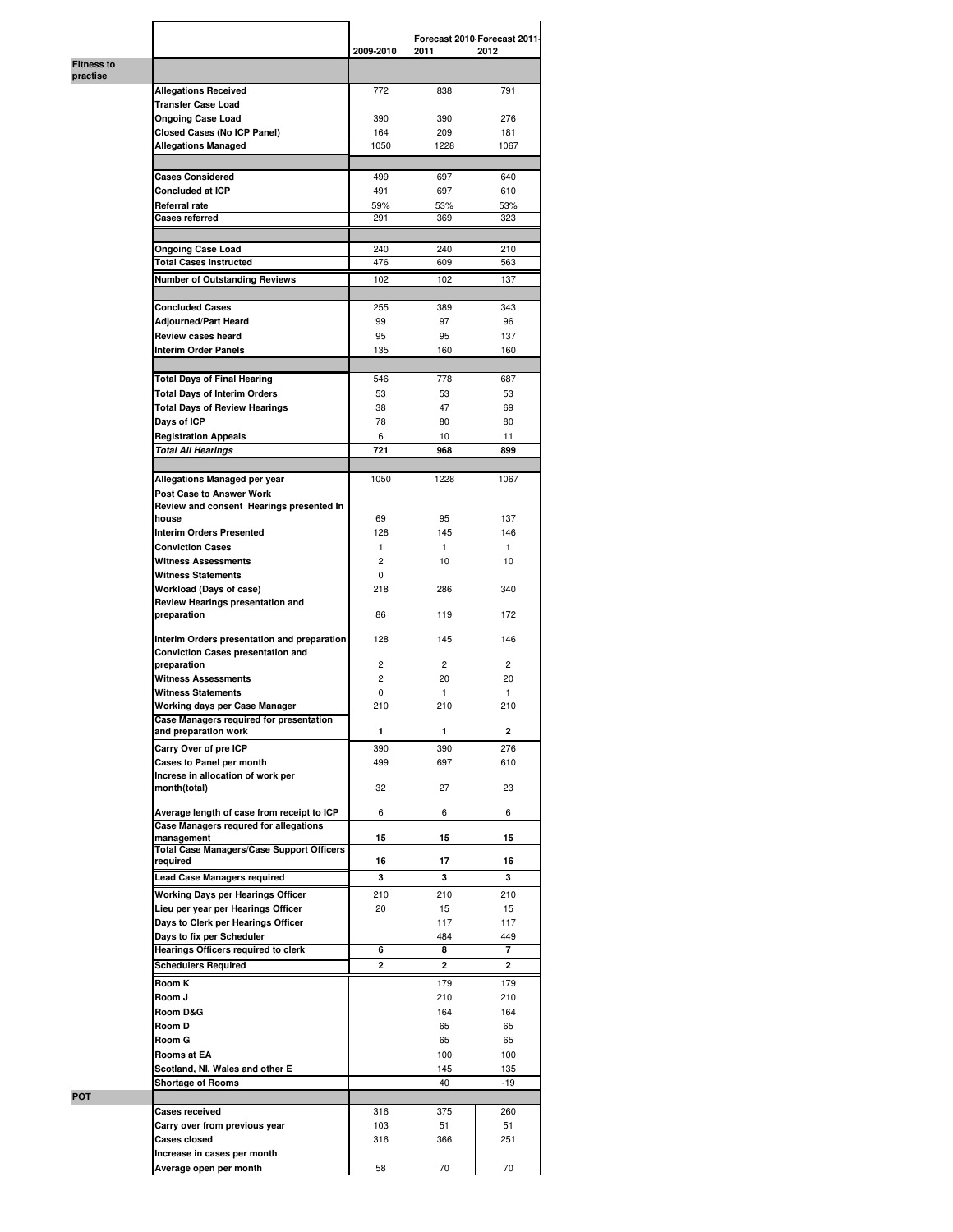|                        | Total cases managed                                                        | 419            | 426            | 311              |
|------------------------|----------------------------------------------------------------------------|----------------|----------------|------------------|
| <b>Health and</b>      |                                                                            |                |                |                  |
| <b>Character</b>       |                                                                            |                |                |                  |
|                        | <b>Cases received</b>                                                      | 698            | 740            | 738              |
|                        | Outstanding H&C case load (from previous                                   |                |                |                  |
|                        | year)                                                                      | 59             | 87             | 57               |
|                        | Cases closed                                                               | 670            | 767            | 735              |
|                        | Average open per month                                                     | 89             |                |                  |
|                        | <b>Total cases managed</b>                                                 | 757            | 827            | 795              |
| negistration           |                                                                            |                |                |                  |
| <b>Appeals</b>         |                                                                            |                |                |                  |
|                        | <b>Cases received</b>                                                      | 29             | 50             | 109              |
|                        | Outstanding Reg Appeal case load                                           | 29             | 10             | 10 <sup>10</sup> |
|                        | Cases to appeal panel                                                      | 38             | 50             | 50               |
|                        | <b>Cases closed</b>                                                        | 29             | 50             | 50               |
|                        | <b>Total cases managed</b>                                                 | 58             | 60             | 119              |
| <b>Case Team Three</b> |                                                                            |                |                |                  |
| requirements           |                                                                            |                |                |                  |
|                        | <b>Total Case Team 3case load</b>                                          | 1234           | 1313           | 1225             |
|                        |                                                                            |                |                |                  |
|                        | Cases per person per year (H&C, RA, POT)                                   | 309            | 328            | 306              |
|                        | FTP cases managed                                                          | 40             | 41             | 41               |
|                        |                                                                            | 4              | $\overline{4}$ | 4                |
|                        | COs required for case management                                           |                |                |                  |
|                        | Attendance at reg appeals                                                  | 6              | 0              | 0                |
|                        | Lieu days                                                                  | 3              | 3              | 3                |
|                        | <b>Field work</b>                                                          | 10             | 10             | 10               |
|                        | Working days per Case manager                                              | 210            | 210            | 210              |
|                        |                                                                            |                |                |                  |
|                        | Case Managers required for other work                                      |                | 1              | 1                |
|                        |                                                                            | 4              |                |                  |
|                        | <b>Total Case Managers required/Case Support</b>                           |                | 5              | 5                |
|                        | <b>Lead Case Manager</b>                                                   | 1              | 1              | 1                |
|                        | <b>Total Case Team 3</b>                                                   | 5              | 6              | 6                |
| <b>Administration</b>  |                                                                            |                |                |                  |
| <b>Work</b>            |                                                                            |                |                |                  |
|                        | ICP bundles - (number of ICP days)                                         | 78             | 80             | 80               |
|                        | <b>Final hearing bundles</b>                                               | 354            | 486            | 439              |
|                        | <b>Review hearing bundles</b>                                              | 95             | 95             | 137              |
|                        | IO bundles                                                                 | 135            | 160            | 160              |
|                        | <b>Appeal Bundles</b>                                                      |                |                |                  |
|                        | Alerts lists - every 2 months                                              | 6              | 6              | 6                |
|                        | Website updated - every 2 weeks                                            | 26             | 26             | 26               |
|                        | Catering orders - once a week                                              | 52             | 52             | 52               |
|                        |                                                                            | 662            | 821            | 817              |
|                        | <b>Transcripts handled</b>                                                 |                |                |                  |
|                        | <b>Hearing prep</b>                                                        | 662            | 821            | 817              |
|                        | Travel bookings (how many on average per                                   |                |                |                  |
|                        | hearing) - 10 per month                                                    | 420            | 420            | 420              |
|                        | FTP cases to log                                                           | 772            | 838            | 791              |
|                        | H&C cases to log                                                           | 698            | 740            | 738              |
|                        | POT cases to log                                                           | 316            | 375            | 260              |
|                        | RA cases to log                                                            | 29             | 50             | 109              |
|                        | Archiving - every 2 months                                                 | 6              | 6              | 6                |
|                        | Other general admin - calls, emails,                                       |                |                |                  |
|                        | assisting CMs (in hours)                                                   | 210            | 210            | 210              |
|                        | Invoicing                                                                  | 8016           | 9972           | 9932             |
| Admin                  |                                                                            |                |                |                  |
| time/people            |                                                                            |                |                |                  |
| required               |                                                                            |                |                |                  |
|                        | <b>Bundle days</b>                                                         | 53             | 64             | 64               |
|                        | Alerts lists days - every 2 months, 1/2 day                                |                |                |                  |
|                        | per list                                                                   | 3              | 3              | 3                |
|                        | Website updated days- every 2 weeks, 1                                     | 0              | 0              | 0                |
|                        | hour per week                                                              |                |                |                  |
|                        | Catering orders - 2 hour per week                                          | 15             | 15             | 15               |
|                        | Transcripts handled - 1 hour per week                                      |                | 29             | 29               |
|                        |                                                                            | 24             |                |                  |
|                        | Hearing prep - 30 mins per hearing                                         | 47             | 59             | 58               |
|                        |                                                                            |                |                |                  |
|                        | Travel bookings (how many on average per<br>hearing) - 2 hours per booking | 120            | 120            | 120              |
|                        |                                                                            |                |                |                  |
|                        | FTP cases to log - 1 hour                                                  | 110            | 120            | 113              |
|                        | H&C cases to log - 30 mins                                                 | 50             | 53             | 53               |
|                        | POT cases to log - 30 mins                                                 | 23             | 27             | 19               |
|                        | RA cases to log - 30 mins                                                  | $\overline{2}$ | $\overline{4}$ | 8                |
|                        |                                                                            |                |                |                  |
|                        | Archiving - every 2 months, 1 day                                          | 12             | 13             | 13               |
|                        |                                                                            |                |                |                  |
|                        |                                                                            |                |                |                  |
|                        | Other general admin - calls, emails,                                       |                |                |                  |
|                        | assisting CMs - 2.5 hours a day per person                                 | 90             | 90             | 90               |
|                        | Invoicing                                                                  | 267            | 332            | 331              |
|                        | Admin manager time                                                         | 158            | 158            | 158              |
|                        | <b>Total days</b>                                                          | 974            | 1087           | 1074             |
|                        | Total working days per administrator                                       | 210            | 210            | 210              |
|                        | Total people required                                                      | 5              | 5              | 5                |
|                        |                                                                            |                |                |                  |